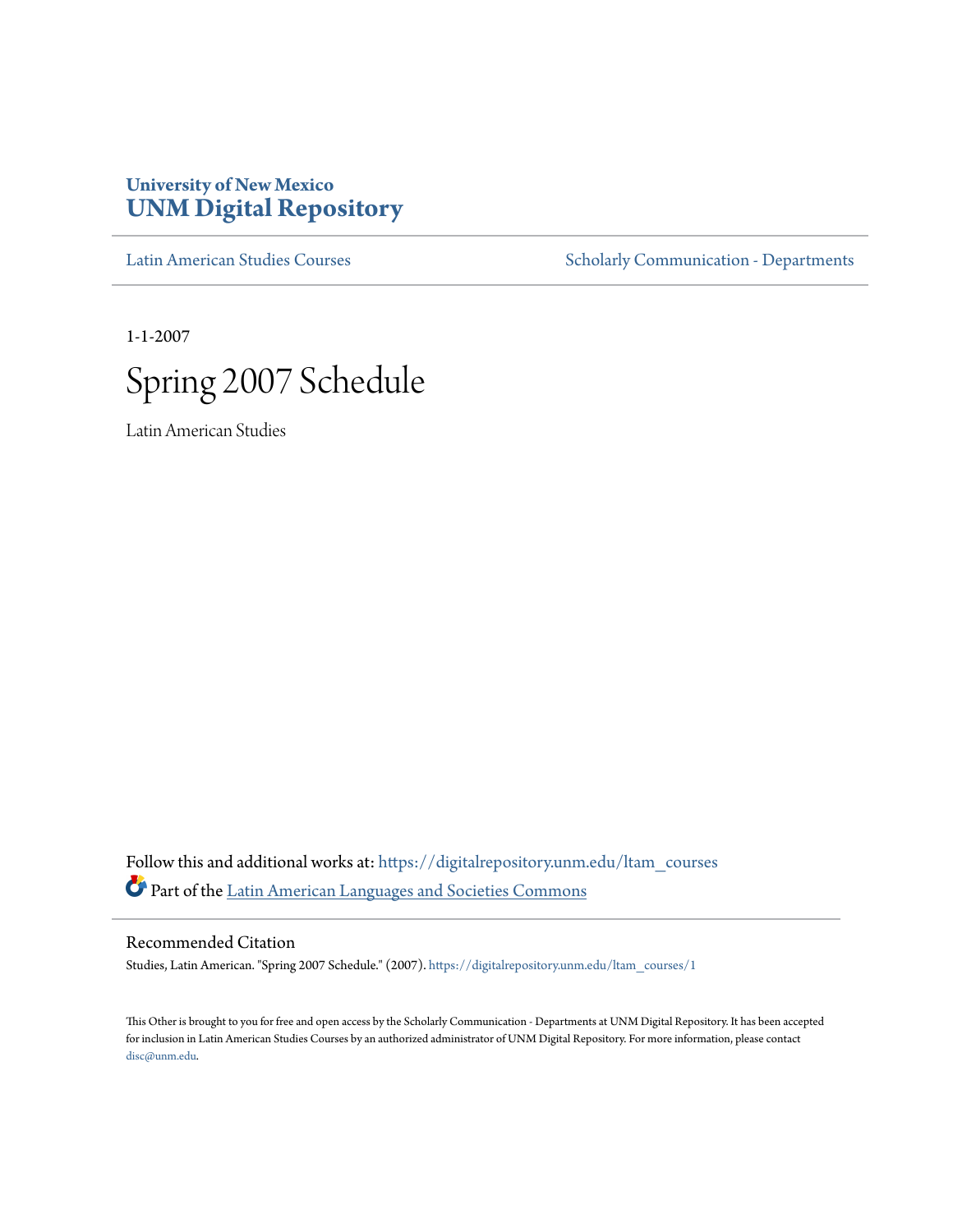# LATIN AMERICAN STUDIES

## CONTENT COURSES

## SPRING 2007

 LATIN AMERICAN STUDIES PROGRAM UNIVERSITY OF NEW MEXICO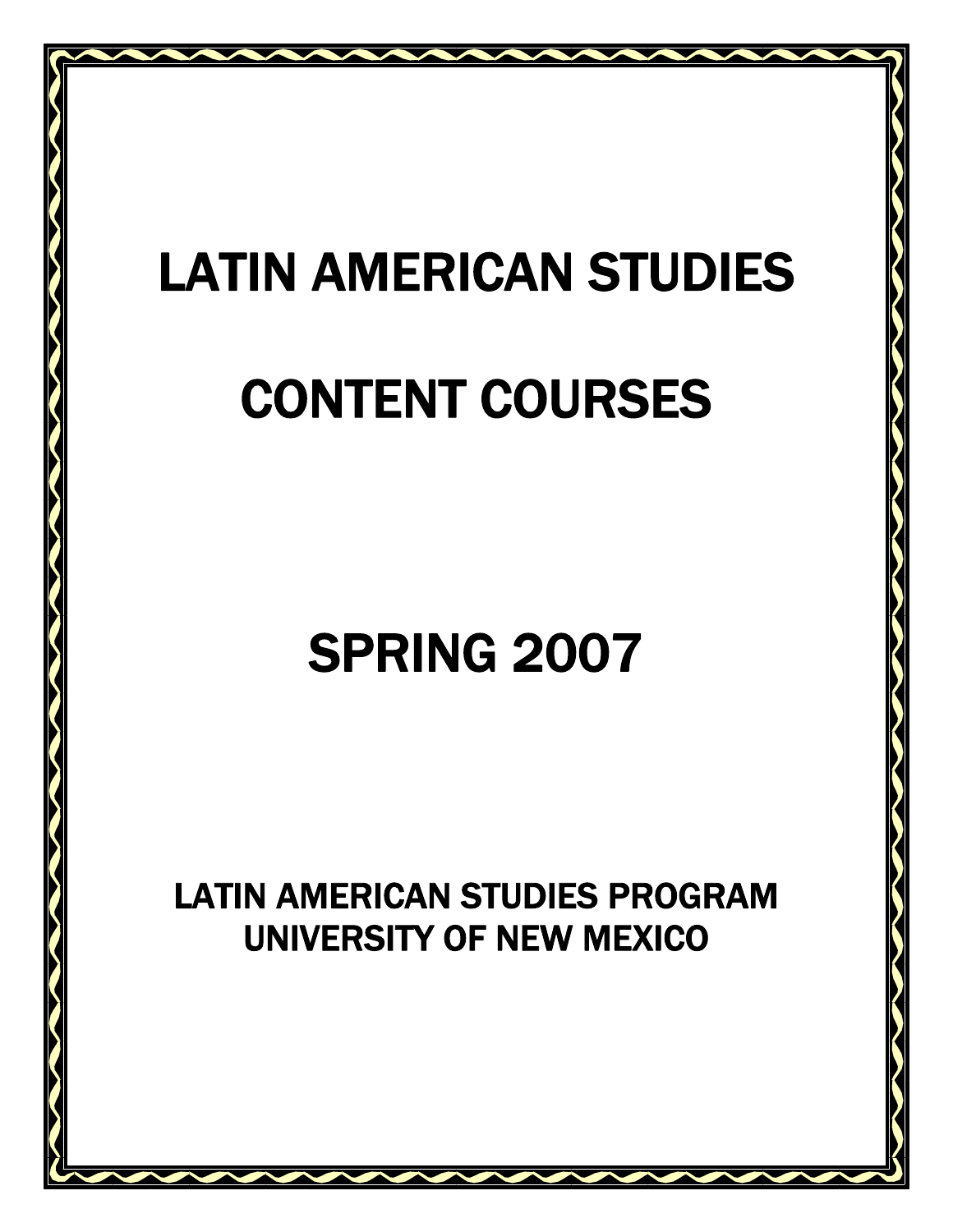Students should note that the following compilation of courses is based upon information available from other departments and online sources. Instructors and departments may change the scheduling and content of courses before the Spring semester commences. Students should consult with LOBOWEB to insure that information is correct. This document may be updated as more information becomes available. Be sure to consult the footer of the document to verify when the last update was made.

The course descriptions included in this document were obtained through faculty and departmental contacts as well as general catalog descriptions. If a description is absent, students should contact either the home department of the course offering or the instructor of record to see if a description is available.

Some undergraduate courses are listed here for the benefit of LAS undergraduate majors. Graduate students should always consult the UNM catalog to verify if an undergraduate course number will indeed offer graduate credit. If it is available, graduate students will need to submit a "green card" to the Registrar to insure proper coding for the course for credit. All students should consult the catalog to see if any particular course includes pre-requisites.

Finally, inclusion of a course in this list does not necessarily mean that the course will earn you credit toward a graduate degree in Latin American Studies. For example, some of the courses listed in this document do not have significant Latin American Studies content in the lectures and readings alone. Those courses will require the inclusion of Latin America in projects and research papers, or through other Latin American content developed in consultation with the instructor. In such cases, students in the LAS Program will be asked to complete a departmental form that validates the percentage of Latin American Studies content received in that course. Some other courses listed are primarily theoretical or methodological in content. These courses may be used toward the MALAS only if they are recommended by either the concentration guidelines found in the Graduate Student Handbook or the student's committee on studies. If you have any questions about which courses might require such documentation, consult your graduate student handbook and contact the Coordinator of Program Advisement.

This document is also posted as a PDF at [http://www.unm.edu/~lasunm/courses.html](http://www.unm.edu/%7Elasunm/courses.html). Students should consult the website to see if any updates to the list of courses have been made.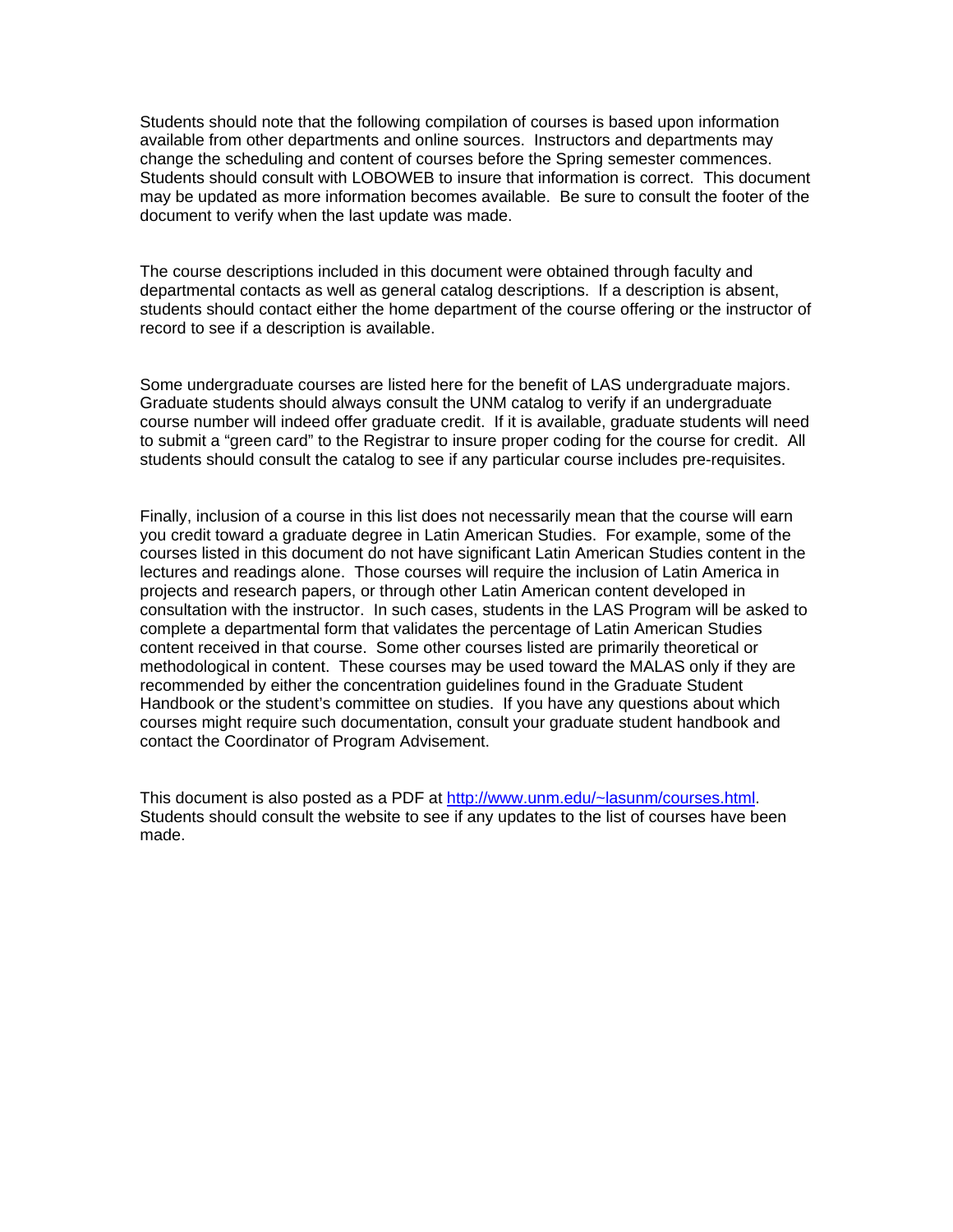## **UNIVERSITY OF NEW MEXICO LATIN AMERICAN STUDIES PROGRAM LATIN AMERICAN STUDIES CONTENT COURSES SPRING 2007**

| 1              |
|----------------|
| 1              |
| $\overline{2}$ |
| 3              |
| $\overline{4}$ |
| 5              |
| $\overline{7}$ |
| 8              |
| 8              |
| 9              |
| 10             |
| 10             |
| 10             |
| 11             |
| 13             |
| 13             |
| 15             |
| 24             |
|                |

If you have questions regarding your course work, please contact your advisors:

Kimberly Gauderman, Director of Latin American Studies kgaud@unm.edu

Amanda Wolfe, Coordinator of Program Advisement akwolfe@unm.edu

Offices located in the Latin American and Iberian Institute 801 Yale NE Albuquerque, New Mexico 505-277-2961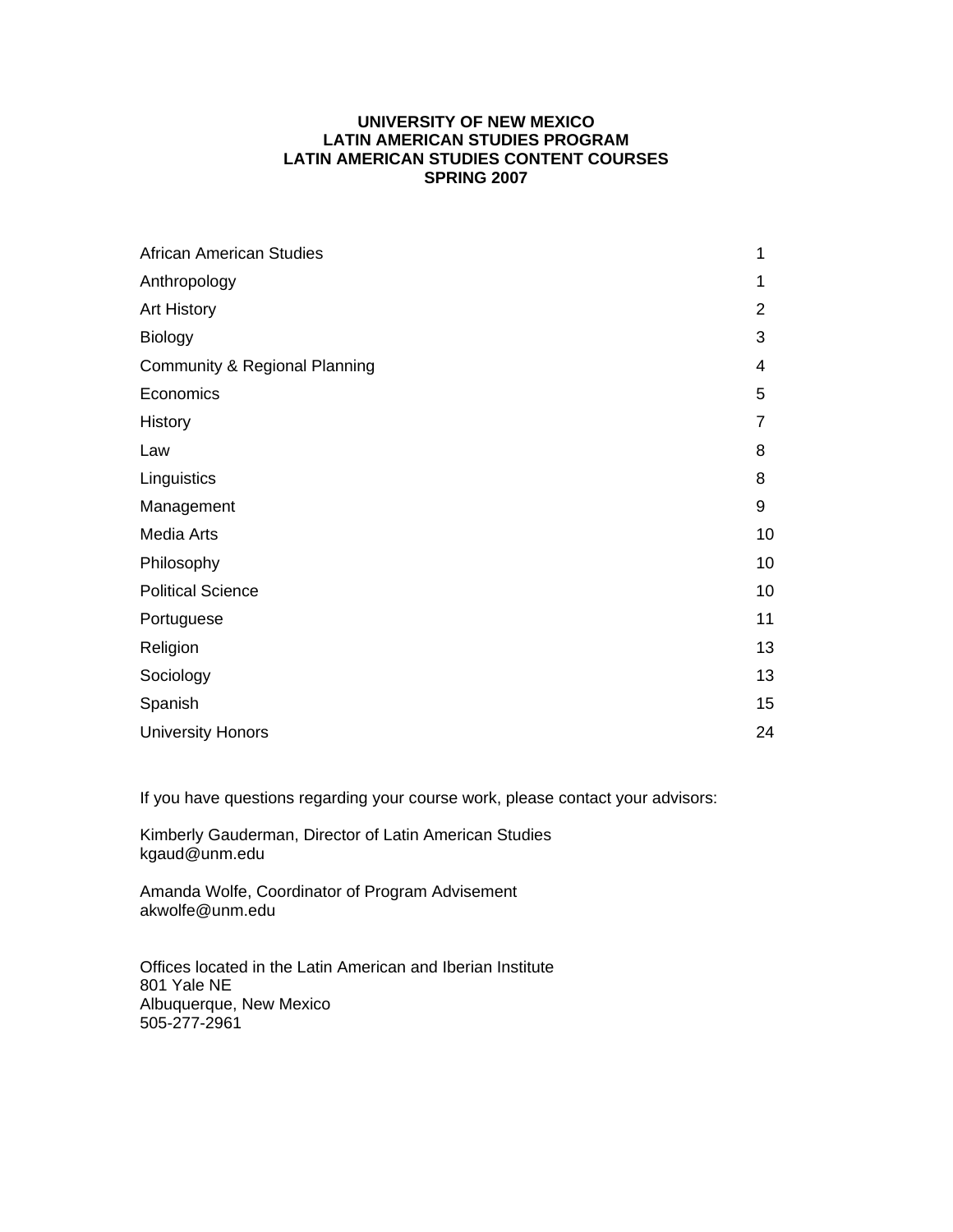## **LATIN AMERICAN STUDIES COURSE OFFERINGS SPRING 2007**

 $\_$  ,  $\_$  ,  $\_$  ,  $\_$  ,  $\_$  ,  $\_$  ,  $\_$  ,  $\_$  ,  $\_$  ,  $\_$  ,  $\_$  ,  $\_$  ,  $\_$  ,  $\_$  ,  $\_$  ,  $\_$  ,  $\_$  ,  $\_$  ,  $\_$  ,  $\_$  ,  $\_$  ,  $\_$  ,  $\_$  ,  $\_$  ,  $\_$  ,  $\_$  ,  $\_$  ,  $\_$  ,  $\_$  ,  $\_$  ,  $\_$  ,  $\_$  ,  $\_$  ,  $\_$  ,  $\_$  ,  $\_$  ,  $\_$  ,

### **AFRICAN AMERICAN STUDIES (AFAM)**

| 27749                         |         | 388 001 Blacks in Latin America I                                                                                                                                                                                                                                                                                                                                                   | TR $11:00 - 12:15$<br>C. Williams      |
|-------------------------------|---------|-------------------------------------------------------------------------------------------------------------------------------------------------------------------------------------------------------------------------------------------------------------------------------------------------------------------------------------------------------------------------------------|----------------------------------------|
|                               |         | A comprehensive analysis of the plight of Black people in Latin America as compared with<br>their experiences in North America, from the 15th to 19th century.                                                                                                                                                                                                                      |                                        |
| 25137                         |         | 397 032 African Mestizo Culture                                                                                                                                                                                                                                                                                                                                                     | MWF $9:00 - 9:50$<br>S. Cruz-Carretero |
| <b>ANTHROPOLOGY (ANTH)</b>    |         |                                                                                                                                                                                                                                                                                                                                                                                     |                                        |
| 25124<br>25180                | 529 001 | 329 001 Archaeology of Complex Societies                                                                                                                                                                                                                                                                                                                                            | MWF $11:00 - 11:50$<br>J. Lohse        |
|                               |         | Comparative approach to origin and development of stratified societies and pristine states<br>known from the archaeological record.                                                                                                                                                                                                                                                 |                                        |
| 27599                         |         | 340 010 Expediciones to Peru                                                                                                                                                                                                                                                                                                                                                        | MWF $12:00 - 12:50$<br>C. Truxillo     |
| history of the Andean region. |         | This class will meet the first seven weeks on campus and offer a survey of Peruvian culture<br>from Pre-Columbian times to the present. Students will also be prepared for details of<br>traveling in Peru. From March 9 to 19th the class will tour Ecuador and Peru, visiting Quito,<br>Limo and Cuzco. Dr. Charles Truxillo will lecture on site emphasizing the archaeology and |                                        |

27602 340 015 The Incas MWF 1:00 – 1:50

C. Truxillo

The course will survey the archaeology and history of Andean cultures before the Spanish conquest from Chavin to the Incas. The class will give special emphasis to the rise of the Inca Empire (1288-1572). The period after the conquest will be covered as a conclusion emphasizing colonialism, acculturation, and continuity. However other regions of the Andean zone will be touched upon such as Quito and Bolivia.

 $\_$  ,  $\_$  ,  $\_$  ,  $\_$  ,  $\_$  ,  $\_$  ,  $\_$  ,  $\_$  ,  $\_$  ,  $\_$  ,  $\_$  ,  $\_$  ,  $\_$  ,  $\_$  ,  $\_$  ,  $\_$  ,  $\_$  ,  $\_$  ,  $\_$  ,  $\_$  ,  $\_$  ,  $\_$  ,  $\_$  ,  $\_$  ,  $\_$  ,  $\_$  ,  $\_$  ,  $\_$  ,  $\_$  ,  $\_$  ,  $\_$  ,  $\_$  ,  $\_$  ,  $\_$  ,  $\_$  ,  $\_$  ,  $\_$  ,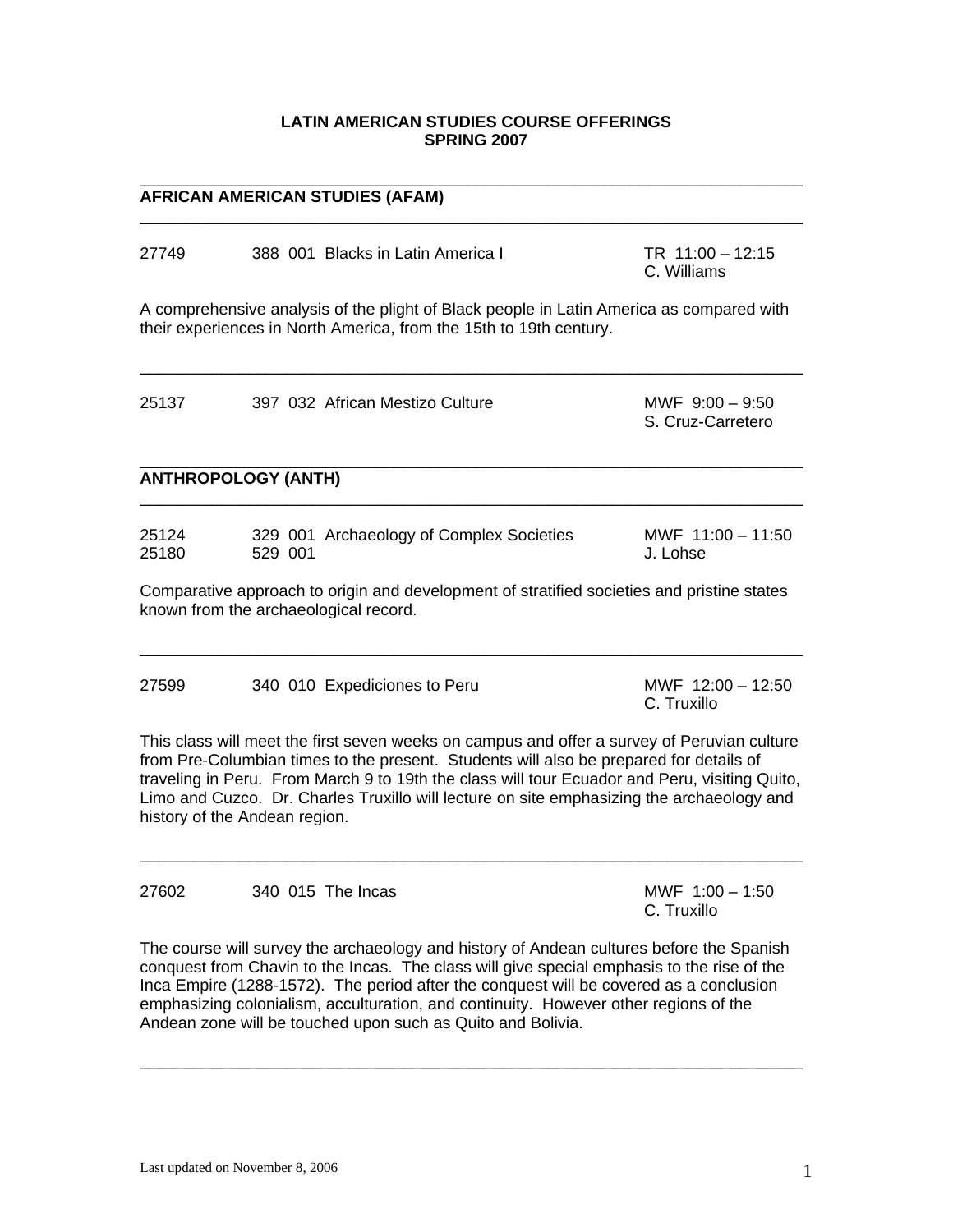| 25140 | 343 001 Latin American Cultures & Societies | MWF $11:00 - 11:50$ |
|-------|---------------------------------------------|---------------------|
| 25198 | 543 001                                     | L. Field            |

Cultural and social institutions common throughout Latin America and their historical antecedents. Contemporary social movements and their prognosis for the immediate future. Analysis of the variations among selected Latin American societies.

 $\overline{\phantom{a}}$  ,  $\overline{\phantom{a}}$  ,  $\overline{\phantom{a}}$  ,  $\overline{\phantom{a}}$  ,  $\overline{\phantom{a}}$  ,  $\overline{\phantom{a}}$  ,  $\overline{\phantom{a}}$  ,  $\overline{\phantom{a}}$  ,  $\overline{\phantom{a}}$  ,  $\overline{\phantom{a}}$  ,  $\overline{\phantom{a}}$  ,  $\overline{\phantom{a}}$  ,  $\overline{\phantom{a}}$  ,  $\overline{\phantom{a}}$  ,  $\overline{\phantom{a}}$  ,  $\overline{\phantom{a}}$ 

| 25143 | 368 001 Modern Hunter-Gatherers | TR $12:30 - 1:45$ |
|-------|---------------------------------|-------------------|
| 25210 | 565 001                         | K. Hill           |

Examination of behavioral variation in modern foraging populations from a comparative and ecological perspective. Includes traditional societies of Africa, Asia, Australia, North and South America.

 $\overline{\phantom{a}}$  ,  $\overline{\phantom{a}}$  ,  $\overline{\phantom{a}}$  ,  $\overline{\phantom{a}}$  ,  $\overline{\phantom{a}}$  ,  $\overline{\phantom{a}}$  ,  $\overline{\phantom{a}}$  ,  $\overline{\phantom{a}}$  ,  $\overline{\phantom{a}}$  ,  $\overline{\phantom{a}}$  ,  $\overline{\phantom{a}}$  ,  $\overline{\phantom{a}}$  ,  $\overline{\phantom{a}}$  ,  $\overline{\phantom{a}}$  ,  $\overline{\phantom{a}}$  ,  $\overline{\phantom{a}}$ 

|  | 25173 547 001 Theory in Ethnology II | R 2:00 - 4:45 |  |
|--|--------------------------------------|---------------|--|
|  |                                      | S. Oakdale    |  |

Focuses on trends in anthropological theory from the mid twentieth century up to the present including structuralism, symbolic anthropology, Marxist, feminist, semiotic, and practice oriented approaches.

 $\overline{\phantom{a}}$  , and the set of the set of the set of the set of the set of the set of the set of the set of the set of the set of the set of the set of the set of the set of the set of the set of the set of the set of the s

 $\overline{\phantom{a}}$  ,  $\overline{\phantom{a}}$  ,  $\overline{\phantom{a}}$  ,  $\overline{\phantom{a}}$  ,  $\overline{\phantom{a}}$  ,  $\overline{\phantom{a}}$  ,  $\overline{\phantom{a}}$  ,  $\overline{\phantom{a}}$  ,  $\overline{\phantom{a}}$  ,  $\overline{\phantom{a}}$  ,  $\overline{\phantom{a}}$  ,  $\overline{\phantom{a}}$  ,  $\overline{\phantom{a}}$  ,  $\overline{\phantom{a}}$  ,  $\overline{\phantom{a}}$  ,  $\overline{\phantom{a}}$ 

#### **ART HISTORY (ARTH)**

| 25476 | 412 001 Pre-Columbian Art: South America | TR $12:30 - 1:45$ |
|-------|------------------------------------------|-------------------|
| 25502 | 512 001                                  | J. von Schwerin   |

On the desert coast of Peru in 2400 B.C., Andean peoples built massive ceremonial centers of a scale and complexity on par with that of the contemporaneous pyramids and ziggurats of ancient Egypt and Mesopotamia. These early South American civilizations initiated designs in architecture, textiles, ceramics, metallurgy, and landscape design upon which Andean cultures continued to innovate for three thousand years—culminating with the striking conceptual designs of the Inka empire in the sixteenth century. This lecture course surveys these pre-Columbian Andean artistic traditions in terms of their production, reception, and modes of communication. This course will consider the effect of religion, politics, climate, trade, economy, and technology on the development of architecture and visual culture in the Andean regions and will explore the interdisciplinary contributions that art history, archaeology, and anthropology have made. Students will complete short projects on collections of Andean artifacts in the Maxwell Museum. Requirements include weekly readings, midterm, final, and short paper.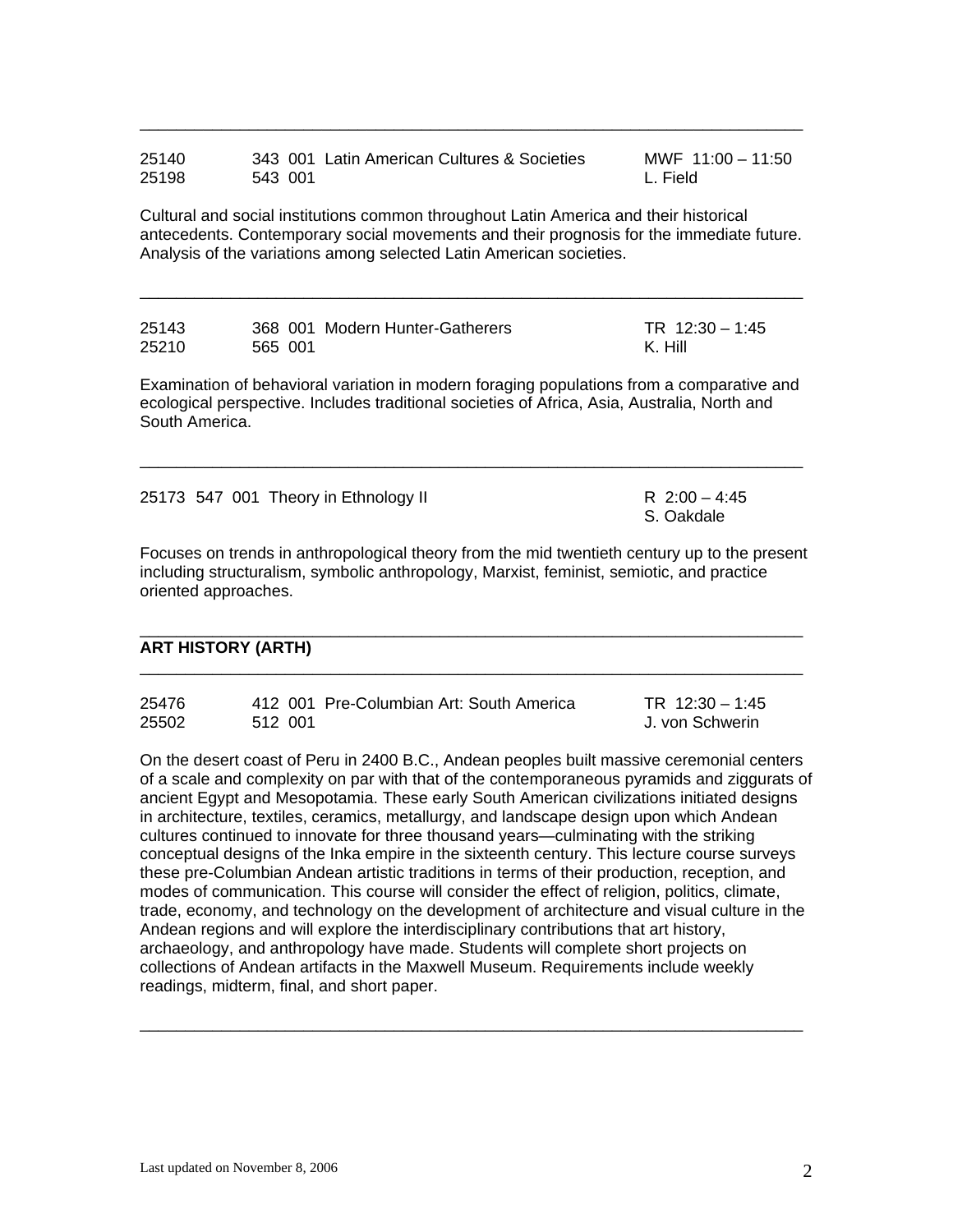| 25483 |         | 429 001 Maya Art and Architecture | TR $3:30 - 4:45$ |
|-------|---------|-----------------------------------|------------------|
| 25505 | 529 001 |                                   | J. von Schwerin  |

Between 600 B.C. and 1519 A.D., Maya city-states were ruled by a court system of royal lineages and theocratic rulers. These rulers commissioned temples, palaces, stone sculpture, books, murals, painted vases, textiles, and lapidary objects, all of which served to express and shape state religious ritual and the performance of social relationships. This course is an introduction to Maya Art and Architecture in its socio-historical context. After introductory lectures on pre-Columbian Maya history, culture, writing, and religion, we will spend the remainder of the semester examining the eighth-century artistic and architectural campaigns of Maya rulers at five cities: Copan, Palenque, Tikal, Quirigua, and Calakmul. Class discussions will focus on the interpretive methods employed by scholars to analyze and understand Maya visual culture. Major attention will be given to the types of information gained from formal, stylistic, iconographic and contextual analysis and we will explore the contributions of epigraphy, archaeology, anthropology, and performance theory in the study of Maya art and architecture. Themes that will be raised include: patronage, artistic production, construction materials and rituals, stylistic change, religious ideology, spatial concepts, uses of the past, and ritual performance. Readings, discussions, midterm, and research paper.

\_\_\_\_\_\_\_\_\_\_\_\_\_\_\_\_\_\_\_\_\_\_\_\_\_\_\_\_\_\_\_\_\_\_\_\_\_\_\_\_\_\_\_\_\_\_\_\_\_\_\_\_\_\_\_\_\_\_\_\_\_\_\_\_\_\_\_\_\_\_\_\_\_

| 25500<br>25513        | 494 001 Art of Latin America: 1945-1990<br>594 001 | $TR \t9:30 - 10:45$<br>Staff          |
|-----------------------|----------------------------------------------------|---------------------------------------|
| 11235                 | 580 001 Seminar in Spanish Colonial Art            | R $2:00 - 4:45$<br>R. Hernandez-Duran |
| 25512                 | 582 002 Seminar: Latin American Modern             | R $11:00 - 1:50$<br>D. Craven         |
| <b>BIOLOGY (BIOL)</b> |                                                    |                                       |

| 25334 | 461L 001 Intro to Tropical Biology | MWF $2:00 - 2:50$ |
|-------|------------------------------------|-------------------|
|       |                                    | J. Cook           |

Marine and terrestrial tropical environments, primarily in the Caribbean; topics stressed may include organisms, communities, structure, function, distribution, geology, history, politics, ecology and others. 2 lectures, 2 hrs. lab; 1-week field trip to the Caribbean and field trip fee are required. Open to majors and/or non-majors.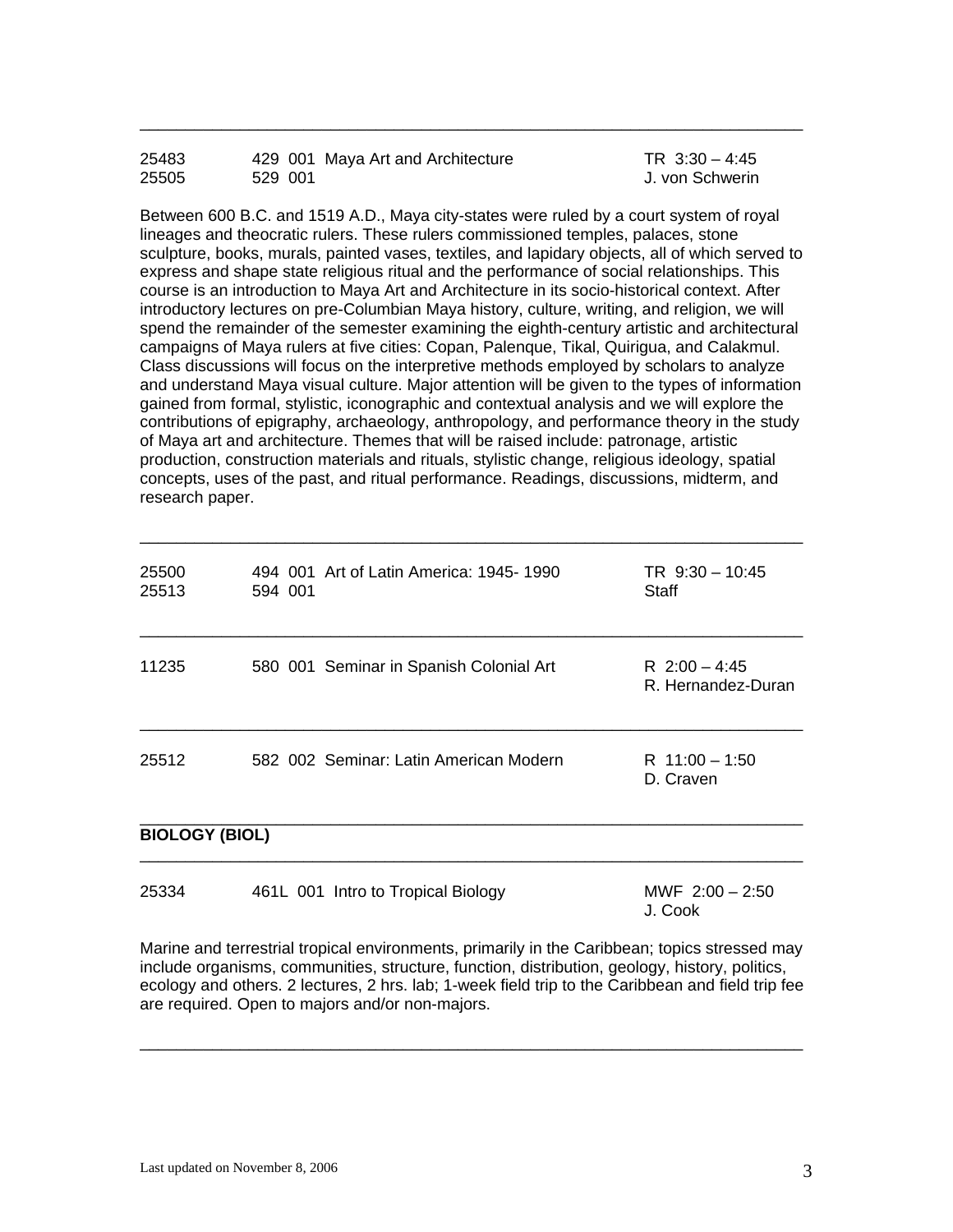25751 513 001 Qualitative Research Methods T 4:00 – 6:30 C. Isaac

 $\overline{\phantom{a}}$  ,  $\overline{\phantom{a}}$  ,  $\overline{\phantom{a}}$  ,  $\overline{\phantom{a}}$  ,  $\overline{\phantom{a}}$  ,  $\overline{\phantom{a}}$  ,  $\overline{\phantom{a}}$  ,  $\overline{\phantom{a}}$  ,  $\overline{\phantom{a}}$  ,  $\overline{\phantom{a}}$  ,  $\overline{\phantom{a}}$  ,  $\overline{\phantom{a}}$  ,  $\overline{\phantom{a}}$  ,  $\overline{\phantom{a}}$  ,  $\overline{\phantom{a}}$  ,  $\overline{\phantom{a}}$ 

This course will introduce students to the methods and techniques of qualitative inquiry. The course is geared to students who, (a) intend to conduct qualitative scholarly research; and (b) students who wish to build their skills in community based planning practice, using qualitative and facilitative techniques. Though the class will address the varieties of paradigms and epistemologies of qualitative research, the class will focus primarily on preparing the students to conduct rigorous qualitative research, community based planning, and analysis. Four additional classes will be arranged for learning qualitative software. Latin American Studies students should see the instructor for Latin American content (cisaac@unm.edu).

| 25752 | 527 001 Watershed Management | R 2:00 - 4:30<br>W. Fleming |
|-------|------------------------------|-----------------------------|
|       |                              |                             |

 $\overline{\phantom{a}}$  ,  $\overline{\phantom{a}}$  ,  $\overline{\phantom{a}}$  ,  $\overline{\phantom{a}}$  ,  $\overline{\phantom{a}}$  ,  $\overline{\phantom{a}}$  ,  $\overline{\phantom{a}}$  ,  $\overline{\phantom{a}}$  ,  $\overline{\phantom{a}}$  ,  $\overline{\phantom{a}}$  ,  $\overline{\phantom{a}}$  ,  $\overline{\phantom{a}}$  ,  $\overline{\phantom{a}}$  ,  $\overline{\phantom{a}}$  ,  $\overline{\phantom{a}}$  ,  $\overline{\phantom{a}}$ 

This course will examine watersheds as integrated planning units, land use impacts on water quality, hydrology and water budget concepts, biodiversity, experimental watershed research, grazing impacts, economic appraisal of watershed conservation, riparian impact evaluation, and stakeholder involvement. Student participation will be emphasized in a presentation/discussion format. Through readings, research and class discussion, students will formulate a management plan for a watershed of their choice.

 $\overline{\phantom{a}}$  ,  $\overline{\phantom{a}}$  ,  $\overline{\phantom{a}}$  ,  $\overline{\phantom{a}}$  ,  $\overline{\phantom{a}}$  ,  $\overline{\phantom{a}}$  ,  $\overline{\phantom{a}}$  ,  $\overline{\phantom{a}}$  ,  $\overline{\phantom{a}}$  ,  $\overline{\phantom{a}}$  ,  $\overline{\phantom{a}}$  ,  $\overline{\phantom{a}}$  ,  $\overline{\phantom{a}}$  ,  $\overline{\phantom{a}}$  ,  $\overline{\phantom{a}}$  ,  $\overline{\phantom{a}}$ 

25759 531 001 Foundations of Community Development TR 11:00 – 12:15 T. Cordova

In this course on the foundations of community development, we explore what community development means. What is community and what is the process(es) by which we develop it. What are some of the necessities for a community (eg. infrastructure, economic activity etc.)? What are the structural factors in the community development process with which a planner must contend? What are the obstacles? What are the tools and potential resources? What are the issues to consider? And perhaps most importantly, what are the ways in which any community development process is truly reflective of the desires of the people in that community? What is the role of the "planner" in developing community?

| 25786 | 576 001 Human Settlements | TR $2:00 - 3:15$ |
|-------|---------------------------|------------------|
|       |                           | T. Jojola        |

 $\overline{\phantom{a}}$  ,  $\overline{\phantom{a}}$  ,  $\overline{\phantom{a}}$  ,  $\overline{\phantom{a}}$  ,  $\overline{\phantom{a}}$  ,  $\overline{\phantom{a}}$  ,  $\overline{\phantom{a}}$  ,  $\overline{\phantom{a}}$  ,  $\overline{\phantom{a}}$  ,  $\overline{\phantom{a}}$  ,  $\overline{\phantom{a}}$  ,  $\overline{\phantom{a}}$  ,  $\overline{\phantom{a}}$  ,  $\overline{\phantom{a}}$  ,  $\overline{\phantom{a}}$  ,  $\overline{\phantom{a}}$ 

This course addresses the social and built forms of human settlements in an historical context. It will explore the cultural assumptions embedded in a selected survey of historical developments, designs, and cities, to understand how these were made manifest in regional and urban form. The course will analyze broad historical epochs from Mesopotamia to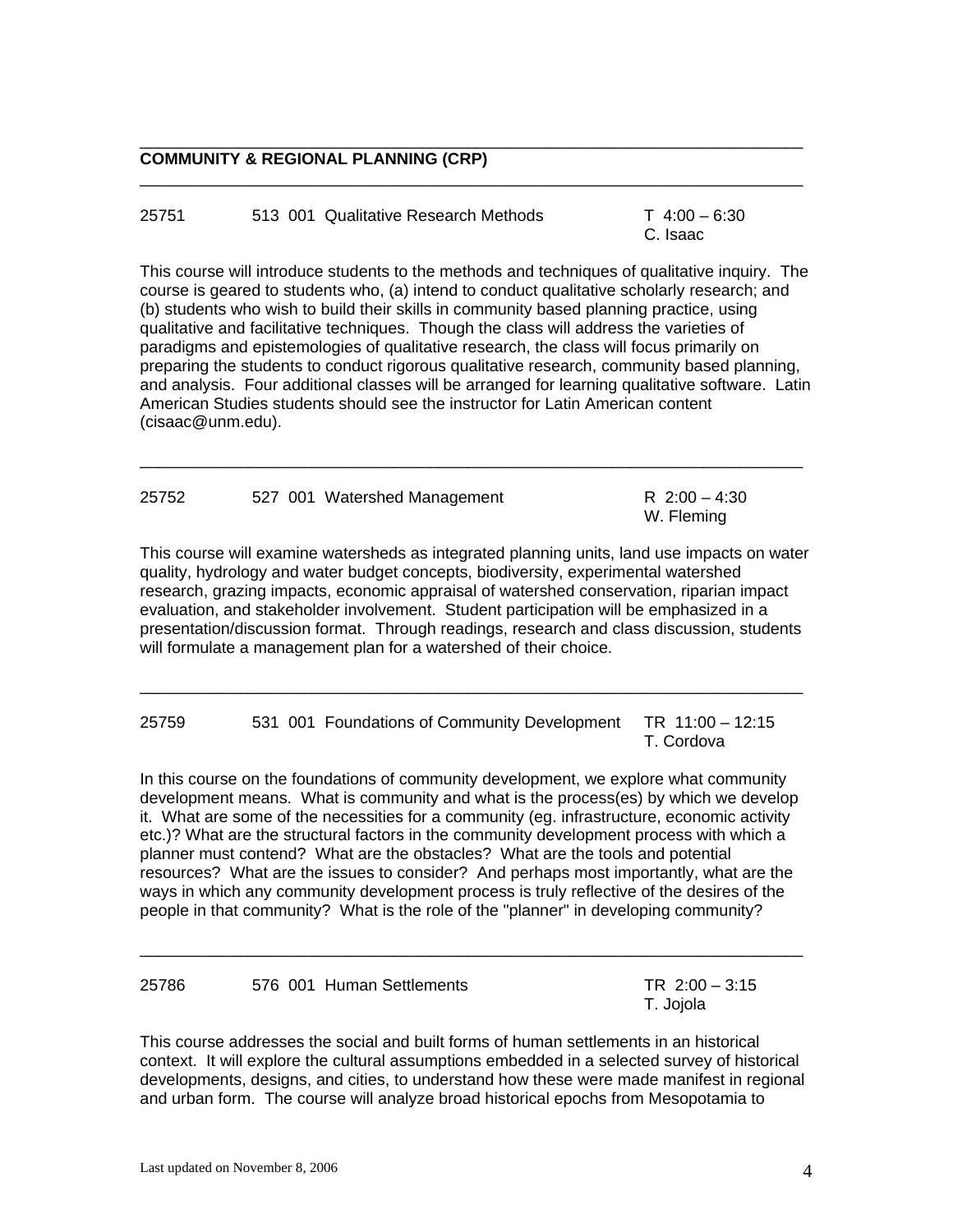Mesoamerica to the present to display and seek an understanding of a variety of human settlement patterns. The course objective is to provide an understanding of how human societies pattern their settlements to reflect their philosophies, cultural values, specific natural and social systems and individual/collective actions. Additionally, the course is designed to help the student develop a critical ability to distinguish and discuss diverse human settlement forms.

\_\_\_\_\_\_\_\_\_\_\_\_\_\_\_\_\_\_\_\_\_\_\_\_\_\_\_\_\_\_\_\_\_\_\_\_\_\_\_\_\_\_\_\_\_\_\_\_\_\_\_\_\_\_\_\_\_\_\_\_\_\_\_\_\_\_\_\_\_\_\_\_\_

25788 578 001 Latin American Development Planning M 5:30 – 8:00 C. Isaac

Since before the Spanish contact, Latin American scholars and practitioners have contributed significantly to what could be called the international culture of development." In this course, we will discuss issues of Latin American economic development, analyzing development planning strategies that have arisen out of specific circumstances in the regional political and economic history. We will begin with a review of the pre-conquest, colonial and early past independence antecedents of contemporary Latin American development planning, and then move on to the theoretical foment of the World War II period. Class materials will emphasize policy responses to crisis and reconstruction that have accompanied the historical regional cycles. The class will be structured around lecture and discussion. In addition to active weekly participation in class discussions, students will be asked to facilitate two class discussions during the semester (you may have to facilitate in groups, depending on the class size). With some exceptions, the syllabus is organized to allow for a) lecture on key development theories; b) class discussion and query of each theory; and c) sectoral or empirical applications of those theories. Student facilitated sessions tend to fall in the last category.

## **ECONOMICS (ECON)**

| 25692 | 423 001 Latin American Development | MW 11:00 - 12:15 |
|-------|------------------------------------|------------------|
|       |                                    | M. Binder        |

 $\_$  ,  $\_$  ,  $\_$  ,  $\_$  ,  $\_$  ,  $\_$  ,  $\_$  ,  $\_$  ,  $\_$  ,  $\_$  ,  $\_$  ,  $\_$  ,  $\_$  ,  $\_$  ,  $\_$  ,  $\_$  ,  $\_$  ,  $\_$  ,  $\_$  ,  $\_$  ,  $\_$  ,  $\_$  ,  $\_$  ,  $\_$  ,  $\_$  ,  $\_$  ,  $\_$  ,  $\_$  ,  $\_$  ,  $\_$  ,  $\_$  ,  $\_$  ,  $\_$  ,  $\_$  ,  $\_$  ,  $\_$  ,  $\_$  ,

 $\_$  ,  $\_$  ,  $\_$  ,  $\_$  ,  $\_$  ,  $\_$  ,  $\_$  ,  $\_$  ,  $\_$  ,  $\_$  ,  $\_$  ,  $\_$  ,  $\_$  ,  $\_$  ,  $\_$  ,  $\_$  ,  $\_$  ,  $\_$  ,  $\_$  ,  $\_$  ,  $\_$  ,  $\_$  ,  $\_$  ,  $\_$  ,  $\_$  ,  $\_$  ,  $\_$  ,  $\_$  ,  $\_$  ,  $\_$  ,  $\_$  ,  $\_$  ,  $\_$  ,  $\_$  ,  $\_$  ,  $\_$  ,  $\_$  ,

This course covers development issues at the micro-economic level, which is where people are. We will investigate the formal and informal labor markets in which people work, the agricultural sector, including tenancy arrangements, access to credit, nontraditional exports and agrarian reform, export-processing zones, environmental issues, schooling, health, fertility, and poverty alleviation.

 $\overline{\phantom{a}}$  ,  $\overline{\phantom{a}}$  ,  $\overline{\phantom{a}}$  ,  $\overline{\phantom{a}}$  ,  $\overline{\phantom{a}}$  ,  $\overline{\phantom{a}}$  ,  $\overline{\phantom{a}}$  ,  $\overline{\phantom{a}}$  ,  $\overline{\phantom{a}}$  ,  $\overline{\phantom{a}}$  ,  $\overline{\phantom{a}}$  ,  $\overline{\phantom{a}}$  ,  $\overline{\phantom{a}}$  ,  $\overline{\phantom{a}}$  ,  $\overline{\phantom{a}}$  ,  $\overline{\phantom{a}}$ 

*The following Economics courses may be taken for undergraduate credit for the LAS major or minor or for graduate credit as part of the Latin American Economics concentration. Students enrolled in any of the courses listed below must have the instructor fill out a "Latin American Economics Elective Course Form" (available from the LAS student adviser or online at http://www.unm.edu/~lasunm/graduate.html#forms). Latin American content in these courses may come from lectures, readings, and research assignments.*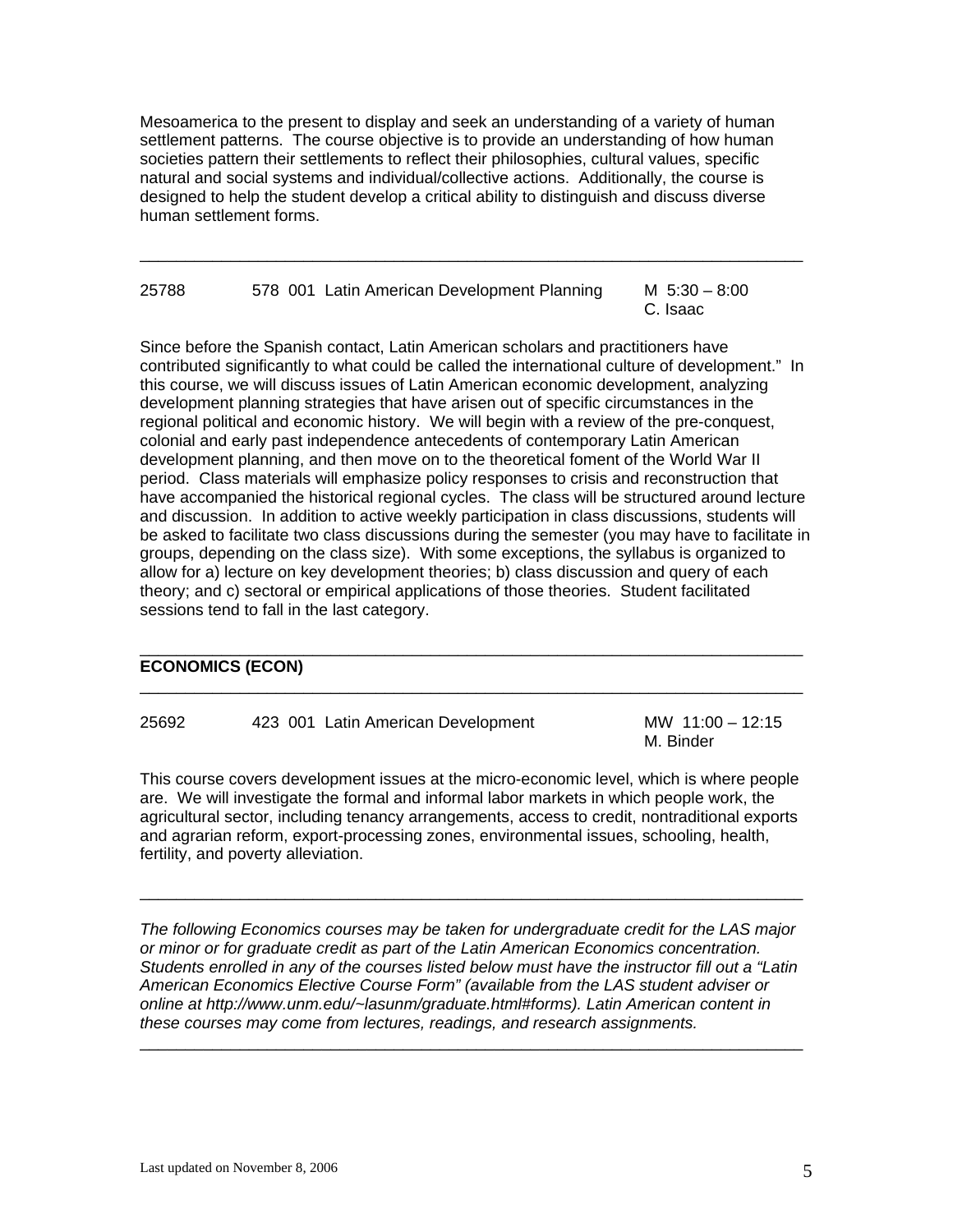## 27345 315 030 Money and Banking TR 3:30 – 6:00 E. Donnelly

Principles of money, credit and banking; organization and operation of the banking system; and the relationship between money, banking and the level of economic activity.

 $\overline{\phantom{a}}$  ,  $\overline{\phantom{a}}$  ,  $\overline{\phantom{a}}$  ,  $\overline{\phantom{a}}$  ,  $\overline{\phantom{a}}$  ,  $\overline{\phantom{a}}$  ,  $\overline{\phantom{a}}$  ,  $\overline{\phantom{a}}$  ,  $\overline{\phantom{a}}$  ,  $\overline{\phantom{a}}$  ,  $\overline{\phantom{a}}$  ,  $\overline{\phantom{a}}$  ,  $\overline{\phantom{a}}$  ,  $\overline{\phantom{a}}$  ,  $\overline{\phantom{a}}$  ,  $\overline{\phantom{a}}$ 

Note: this course is scheduled to be offered through Extended University. Be sure to view details on LoboWeb.

 $\overline{\phantom{a}}$  ,  $\overline{\phantom{a}}$  ,  $\overline{\phantom{a}}$  ,  $\overline{\phantom{a}}$  ,  $\overline{\phantom{a}}$  ,  $\overline{\phantom{a}}$  ,  $\overline{\phantom{a}}$  ,  $\overline{\phantom{a}}$  ,  $\overline{\phantom{a}}$  ,  $\overline{\phantom{a}}$  ,  $\overline{\phantom{a}}$  ,  $\overline{\phantom{a}}$  ,  $\overline{\phantom{a}}$  ,  $\overline{\phantom{a}}$  ,  $\overline{\phantom{a}}$  ,  $\overline{\phantom{a}}$ 

| 25691         | 320 001 Labor Economics                                                                                                               | MW $9:30 - 10:45$<br>Staff                                                                 |
|---------------|---------------------------------------------------------------------------------------------------------------------------------------|--------------------------------------------------------------------------------------------|
| intervention. | theory and discrimination, economic consequences of trade union and government                                                        | Determinants of labor force, wage levels and structures, and employment; human capital     |
| 25693         | 429 001 International Finance                                                                                                         | TR $12:30 - 1:45$<br>C. Sauer                                                              |
|               | Foreign exchange markets and the international financial system. Exchange rate<br>in the open economy. International monetary system. | determination, balance of payments adjustment and the effectiveness of government policies |

 $\overline{\phantom{a}}$  ,  $\overline{\phantom{a}}$  ,  $\overline{\phantom{a}}$  ,  $\overline{\phantom{a}}$  ,  $\overline{\phantom{a}}$  ,  $\overline{\phantom{a}}$  ,  $\overline{\phantom{a}}$  ,  $\overline{\phantom{a}}$  ,  $\overline{\phantom{a}}$  ,  $\overline{\phantom{a}}$  ,  $\overline{\phantom{a}}$  ,  $\overline{\phantom{a}}$  ,  $\overline{\phantom{a}}$  ,  $\overline{\phantom{a}}$  ,  $\overline{\phantom{a}}$  ,  $\overline{\phantom{a}}$ 

27557 582 001 International & Development Economics MW 4:00 – 5:15 D. Coes

This seminar focuses on several central topics in international economics and in development economics. In order to make the examination and discussion of these topics more concrete, its geographical focus is on Brazil and China, two of the major developing economies. The course will be organized around five major international and development topics, all of them of particular relevance in both Brazil and China. These topics are: (1) long-run economic growth, (2) trade and exchange rate policy, (3) demographic trends and their economic consequences, (4) security, the rule of law, and corruption, and (5) poverty and the distribution of income. Seminar participants will be expected to participate regularly in the class discussions. Although the primary disciplinary approach will come from economics, participants from other fields with an interest in Brazil, China, or other developing economies are welcome. Each seminar member will be asked to present a seminar paper in the last few classes. Most of the course grade will be based on this paper and its presentation. Exercises to develop familiarity with particular analytical issues may also be given. Seminar participants are encouraged to focus on a theme in one of the five topical areas. With prior agreement with the instructor, participants may choose to research and present a paper outside one of the five areas or two geographical areas.

 $\_$  ,  $\_$  ,  $\_$  ,  $\_$  ,  $\_$  ,  $\_$  ,  $\_$  ,  $\_$  ,  $\_$  ,  $\_$  ,  $\_$  ,  $\_$  ,  $\_$  ,  $\_$  ,  $\_$  ,  $\_$  ,  $\_$  ,  $\_$  ,  $\_$  ,  $\_$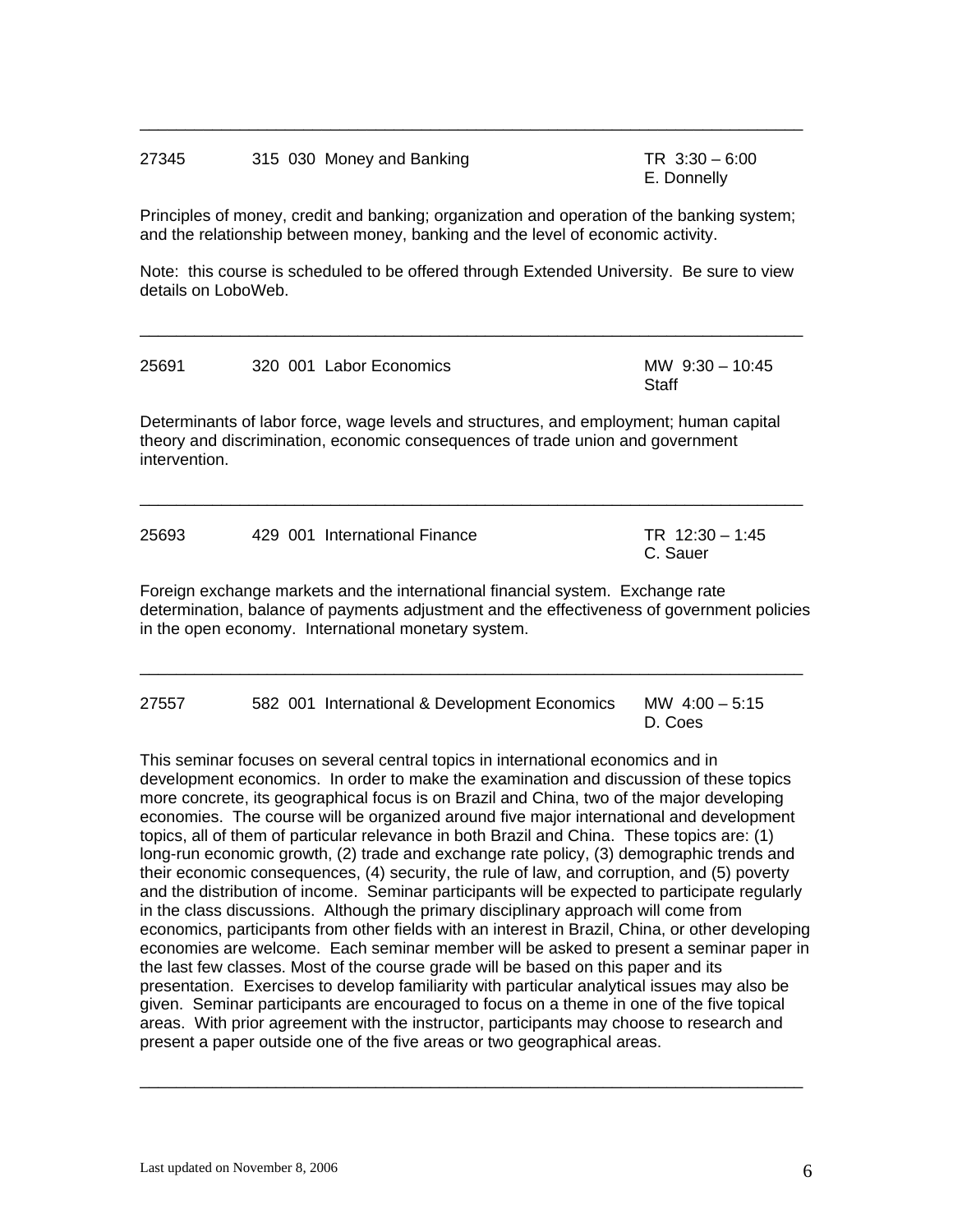| 26982 | 389 001 Latin American Thought I | MWF 10:00 - 10:50 |
|-------|----------------------------------|-------------------|
|       |                                  | M. Candelaria     |

\_\_\_\_\_\_\_\_\_\_\_\_\_\_\_\_\_\_\_\_\_\_\_\_\_\_\_\_\_\_\_\_\_\_\_\_\_\_\_\_\_\_\_\_\_\_\_\_\_\_\_\_\_\_\_\_\_\_\_\_\_\_\_\_\_\_\_\_\_\_\_\_\_

This course will explore the history of philosophy in Latin America from the  $16<sup>th</sup>$  centry to the present. We will examine selected texts from such note worthies as Andres Bello, Francisco Romero, Francisco Miro Quesada, Arturo Roig, Leopoldo Zea. Of particular interest will be the Latin American appropriation of European trends in philosophy including scholasticism, cartesianism, Scottish realism, utilitarianism, positivism, French vitalism, phenomenology, existentialism, and analytic philosophy. We will give special attention to the relation between historiography and philosophy, social political philosophy, philosophical anthropology, and axiology. Finally, the course will introduce the student to the philosophy of liberation.

Also offered as PHIL 389 and RELG 389.

| 27045<br>27528 | 643 001 | 463 001 Hispanic Frontiers                                                                                                                                                                                                                                   | TR 11:00 - 12:15<br>S. Truett       |
|----------------|---------|--------------------------------------------------------------------------------------------------------------------------------------------------------------------------------------------------------------------------------------------------------------|-------------------------------------|
|                |         | History of colonial encounters, Indian-European exchanges and conflicts, environmental<br>transformations and changing identities at the northern frontiers of New Spain and Mexico.<br>From the time of Columbus to 1848.                                   |                                     |
| 27095<br>27088 | 648 001 | 468 001 Society and Development in Latin America TR 12:30 - 1:45                                                                                                                                                                                             | J. Bieber                           |
|                |         | Overview of social and economic trends in Latin America, stressing labor systems, social<br>structure, trade, demography and industrialization.                                                                                                              |                                     |
| 27108<br>27089 | 652 001 | 472 001 Women in Modern Latin America                                                                                                                                                                                                                        | MWF $11:00 - 11:50$<br>E. Hutchison |
|                |         | Course will focus on women in Latin America, 1821-present, through various historical<br>developments. Will explore political themes, such as suffrage, revolution and military regimes<br>and social dimensions of class, race, ethnicity, work and family. |                                     |
| 27124          |         | 686 001 Seminar: Finding and Using God in<br>Early Latin America                                                                                                                                                                                             | $R$ 4:00 - 6:30<br>K. Gauderman     |

" In ancient times the Sun died. Because of his death, it was night for five days. Rocks banged against each other. Mortars and grindstones began to eat people…Here is what we Christians think about it: We think these stories tell of the darkness following the death of Our Lord Jesus Christ. Maybe that's what it was." Huarochiri Manuscript (Peru, 17<sup>th</sup> Century).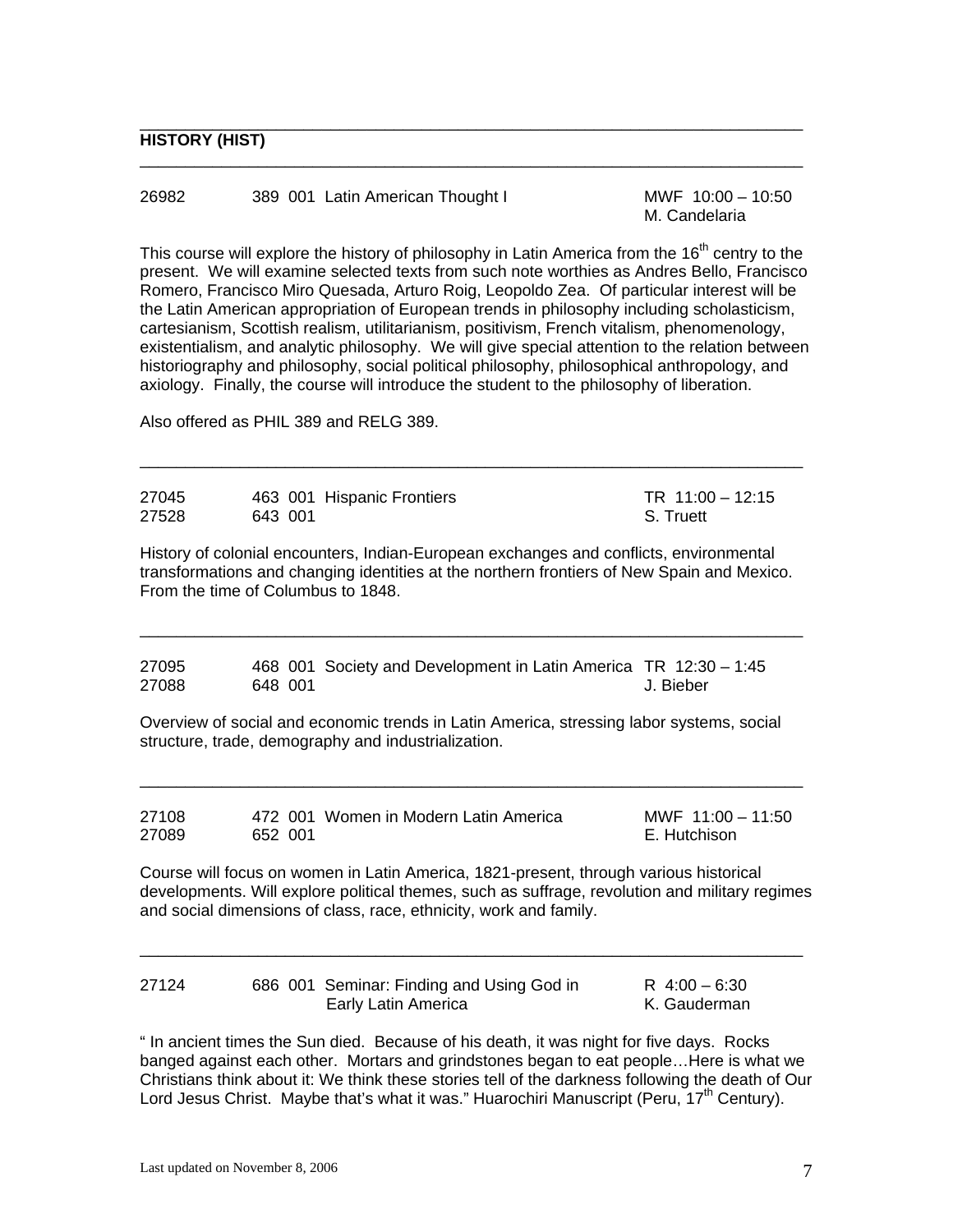The history of religion in early Latin America is a complicated terrain marked by conflict, misunderstanding, and coexistence. Traditional scholarship on the "Religious Conquest" of early Latin America often polarizes indigenous and European religions by dissecting colonial religious cultures into persistent purities and Christian assimilations. In this seminar, students will examine the theoretical approaches, methodologies, and sources that have shaped the historiography of religion in early Latin America. Students will analyze and discuss both classic and recent studies that focus on indigenous and African religions, institutional goals of the Catholic Church, popular religion, race, and gender in early Latin America.

 $\overline{\phantom{a}}$  ,  $\overline{\phantom{a}}$  ,  $\overline{\phantom{a}}$  ,  $\overline{\phantom{a}}$  ,  $\overline{\phantom{a}}$  ,  $\overline{\phantom{a}}$  ,  $\overline{\phantom{a}}$  ,  $\overline{\phantom{a}}$  ,  $\overline{\phantom{a}}$  ,  $\overline{\phantom{a}}$  ,  $\overline{\phantom{a}}$  ,  $\overline{\phantom{a}}$  ,  $\overline{\phantom{a}}$  ,  $\overline{\phantom{a}}$  ,  $\overline{\phantom{a}}$  ,  $\overline{\phantom{a}}$ 

 $\overline{\phantom{a}}$  ,  $\overline{\phantom{a}}$  ,  $\overline{\phantom{a}}$  ,  $\overline{\phantom{a}}$  ,  $\overline{\phantom{a}}$  ,  $\overline{\phantom{a}}$  ,  $\overline{\phantom{a}}$  ,  $\overline{\phantom{a}}$  ,  $\overline{\phantom{a}}$  ,  $\overline{\phantom{a}}$  ,  $\overline{\phantom{a}}$  ,  $\overline{\phantom{a}}$  ,  $\overline{\phantom{a}}$  ,  $\overline{\phantom{a}}$  ,  $\overline{\phantom{a}}$  ,  $\overline{\phantom{a}}$ 

| 27125                                         | T 4:00 – 6:30 |
|-----------------------------------------------|---------------|
| 688 001 Seminar: Studies in Brazilian History | J. Bieber     |

## **LAW (LAW)**

**Please note: Regular MA/LAS students who are interested in taking these courses should contact the professor for permission to enroll. You must also arrange to incorporate Latin American content into the course if there is not sufficient course work included. In addition, you should contact Pat Trainor (Registrar of the Law School) and complete the required paperwork to enroll in a Law class. These courses typically fall under the "limited enrollment" policy, meaning that Law School students are given first priority. If slots are available, students outside the Law School may enroll with faculty permission. Preference is given to those students who have declared Human Rights as a concentration.** 

 $\overline{\phantom{a}}$  ,  $\overline{\phantom{a}}$  ,  $\overline{\phantom{a}}$  ,  $\overline{\phantom{a}}$  ,  $\overline{\phantom{a}}$  ,  $\overline{\phantom{a}}$  ,  $\overline{\phantom{a}}$  ,  $\overline{\phantom{a}}$  ,  $\overline{\phantom{a}}$  ,  $\overline{\phantom{a}}$  ,  $\overline{\phantom{a}}$  ,  $\overline{\phantom{a}}$  ,  $\overline{\phantom{a}}$  ,  $\overline{\phantom{a}}$  ,  $\overline{\phantom{a}}$  ,  $\overline{\phantom{a}}$ 

25545 667 001 Immigration Law Time Arranged

G. Valencia-Weber

This 3 credit hours course examines the multitude of issues involving the immigrants and the law. Starting with the historical origins of the United States immigration law, the course will focus on family based, employer sponsored, asylum, naturalization, exclusion, and deportation regulations. The impact of the US Patriot Act will also be explored. Beyond the substantive analysis, the course will address the practical aspects of working as an immigration attorney. Various guests will provide insights into topics ranging from enforcement of regulations to being subject to the immigration procedures.

### $\overline{\phantom{a}}$  ,  $\overline{\phantom{a}}$  ,  $\overline{\phantom{a}}$  ,  $\overline{\phantom{a}}$  ,  $\overline{\phantom{a}}$  ,  $\overline{\phantom{a}}$  ,  $\overline{\phantom{a}}$  ,  $\overline{\phantom{a}}$  ,  $\overline{\phantom{a}}$  ,  $\overline{\phantom{a}}$  ,  $\overline{\phantom{a}}$  ,  $\overline{\phantom{a}}$  ,  $\overline{\phantom{a}}$  ,  $\overline{\phantom{a}}$  ,  $\overline{\phantom{a}}$  ,  $\overline{\phantom{a}}$ **LINGUISTICS (LING)**

26398 402 001 Quichua II TR 9:30 – 10:45

N. Schwartz

The Quichua language is unique to Ecuador, and the dialect taught in this class is spoken in Otavalo, Province of Imbabura, Ecuador. This course will emphasize conversational Quichua through the use of music, games, conversation, vocabulary, and grammar. The prerequisite is Quichua I or special permission of the instructor.

 $\overline{\phantom{a}}$  ,  $\overline{\phantom{a}}$  ,  $\overline{\phantom{a}}$  ,  $\overline{\phantom{a}}$  ,  $\overline{\phantom{a}}$  ,  $\overline{\phantom{a}}$  ,  $\overline{\phantom{a}}$  ,  $\overline{\phantom{a}}$  ,  $\overline{\phantom{a}}$  ,  $\overline{\phantom{a}}$  ,  $\overline{\phantom{a}}$  ,  $\overline{\phantom{a}}$  ,  $\overline{\phantom{a}}$  ,  $\overline{\phantom{a}}$  ,  $\overline{\phantom{a}}$  ,  $\overline{\phantom{a}}$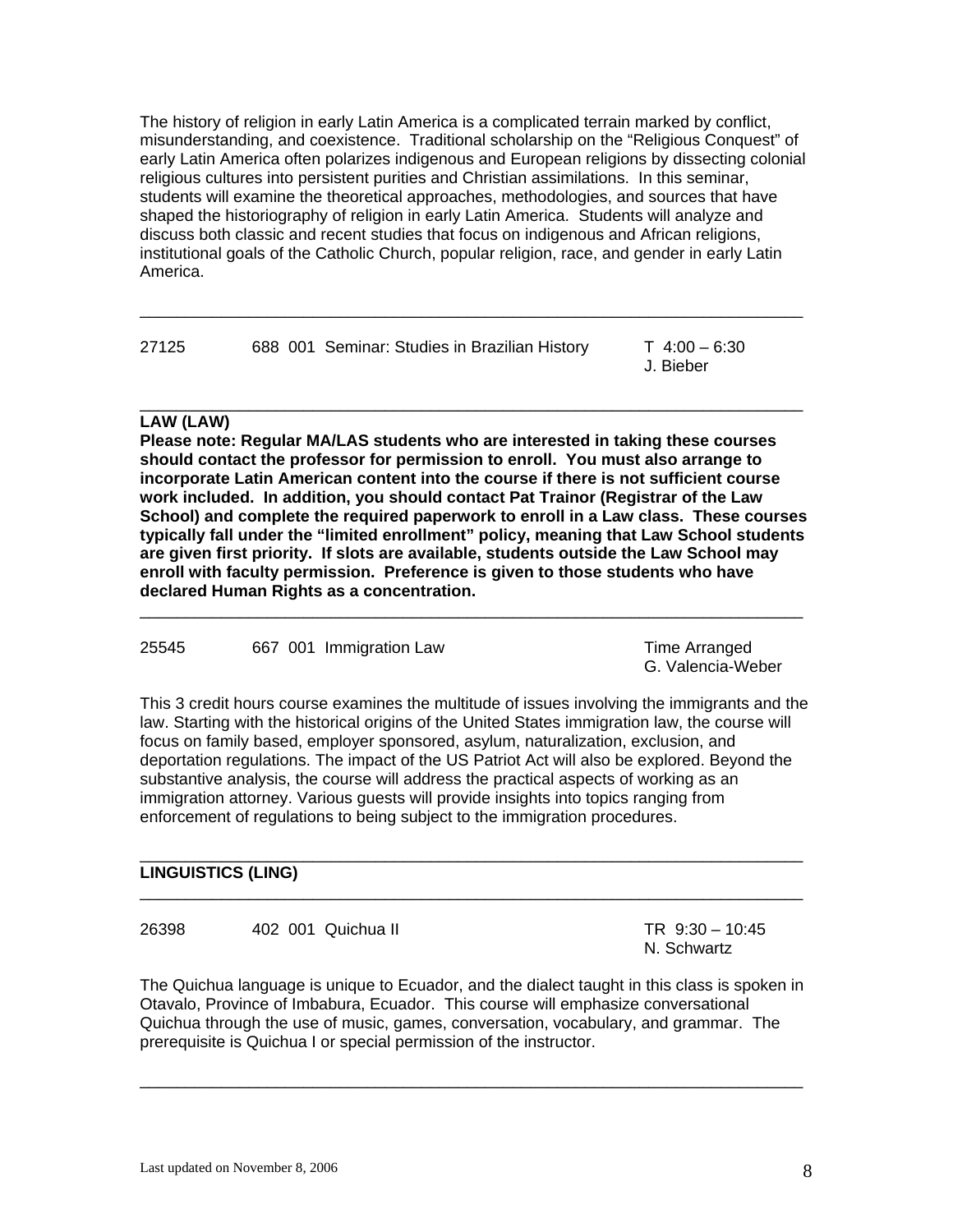| 26399 | 402 002 Quiche Maya II                                                                 | MW $5:30 - 6:45$<br>J. Mondloch |
|-------|----------------------------------------------------------------------------------------|---------------------------------|
|       | Quiche is the meet widely engless Mayon Janguage in Quetemole. The students will study |                                 |

Quiche is the most widely spoken Mayan language in Guatemala. The students will study the sounds and the basic grammar of the language. The spoken language will be emphasized through classroom exercises and audio tapes available to the students. This course builds on the knowledge learned in Quiche Maya I.

 $\overline{\phantom{a}}$  ,  $\overline{\phantom{a}}$  ,  $\overline{\phantom{a}}$  ,  $\overline{\phantom{a}}$  ,  $\overline{\phantom{a}}$  ,  $\overline{\phantom{a}}$  ,  $\overline{\phantom{a}}$  ,  $\overline{\phantom{a}}$  ,  $\overline{\phantom{a}}$  ,  $\overline{\phantom{a}}$  ,  $\overline{\phantom{a}}$  ,  $\overline{\phantom{a}}$  ,  $\overline{\phantom{a}}$  ,  $\overline{\phantom{a}}$  ,  $\overline{\phantom{a}}$  ,  $\overline{\phantom{a}}$ 

\_\_\_\_\_\_\_\_\_\_\_\_\_\_\_\_\_\_\_\_\_\_\_\_\_\_\_\_\_\_\_\_\_\_\_\_\_\_\_\_\_\_\_\_\_\_\_\_\_\_\_\_\_\_\_\_\_\_\_\_\_\_\_\_\_\_\_\_\_\_\_\_\_

## **MANAGEMENT (MGMT)**

| 25250 |         | 420 001 Management in Latin America | R 4:00 - 6:45 |
|-------|---------|-------------------------------------|---------------|
| 25432 | 595 001 |                                     | R. de Gouvea  |

Analysis and diagnosis of Latin American environments as they offer opportunities and pose constraints in the performance of managerial responsibilities. Special emphasis is given to the Mexican environment and its relationship to the world.

 $\_$  ,  $\_$  ,  $\_$  ,  $\_$  ,  $\_$  ,  $\_$  ,  $\_$  ,  $\_$  ,  $\_$  ,  $\_$  ,  $\_$  ,  $\_$  ,  $\_$  ,  $\_$  ,  $\_$  ,  $\_$  ,  $\_$  ,  $\_$  ,  $\_$  ,  $\_$  ,  $\_$  ,  $\_$  ,  $\_$  ,  $\_$  ,  $\_$  ,  $\_$  ,  $\_$  ,  $\_$  ,  $\_$  ,  $\_$  ,  $\_$  ,  $\_$  ,  $\_$  ,  $\_$  ,  $\_$  ,  $\_$  ,  $\_$  ,

| 25251 | 422 001 Mexican Economy & Markets | M $4:00 - 6:45$ |
|-------|-----------------------------------|-----------------|
| 25357 | 524 001                           | D. DiGregorio   |

A historical overview of developments in the Mexican economy with an emphasis on the causes and effects of repeated financial crises. We will also examine recent economic and political events that present opportunities or risks for business in Mexico.

 $\overline{\phantom{a}}$  ,  $\overline{\phantom{a}}$  ,  $\overline{\phantom{a}}$  ,  $\overline{\phantom{a}}$  ,  $\overline{\phantom{a}}$  ,  $\overline{\phantom{a}}$  ,  $\overline{\phantom{a}}$  ,  $\overline{\phantom{a}}$  ,  $\overline{\phantom{a}}$  ,  $\overline{\phantom{a}}$  ,  $\overline{\phantom{a}}$  ,  $\overline{\phantom{a}}$  ,  $\overline{\phantom{a}}$  ,  $\overline{\phantom{a}}$  ,  $\overline{\phantom{a}}$  ,  $\overline{\phantom{a}}$ 

| 13796 |  | 511 002 Technical Commercialization & the | $W$ 7:00 - 9:45 |
|-------|--|-------------------------------------------|-----------------|
| 13799 |  | 511 101 Global Environment                | R. de Gouvea    |

The fundamentals of technology commercialization and international management will be covered along with the interconnectivity of the two topics. The course will cover the nature of international competitive markets and how technology commercialization impacts these markets.

 $\overline{\phantom{a}}$  ,  $\overline{\phantom{a}}$  ,  $\overline{\phantom{a}}$  ,  $\overline{\phantom{a}}$  ,  $\overline{\phantom{a}}$  ,  $\overline{\phantom{a}}$  ,  $\overline{\phantom{a}}$  ,  $\overline{\phantom{a}}$  ,  $\overline{\phantom{a}}$  ,  $\overline{\phantom{a}}$  ,  $\overline{\phantom{a}}$  ,  $\overline{\phantom{a}}$  ,  $\overline{\phantom{a}}$  ,  $\overline{\phantom{a}}$  ,  $\overline{\phantom{a}}$  ,  $\overline{\phantom{a}}$ 

| 25427 | 574 001 International Finance Management | MW $12:30 - 1:45$ |
|-------|------------------------------------------|-------------------|
|       |                                          | P. Miranda        |

This course will look at the international flow of funds, balance of payment adjustment mechanism, role of international reserves, international financial institutions, and corporate financial planning for foreign operations, including analysis of sources and uses of corporate funds abroad.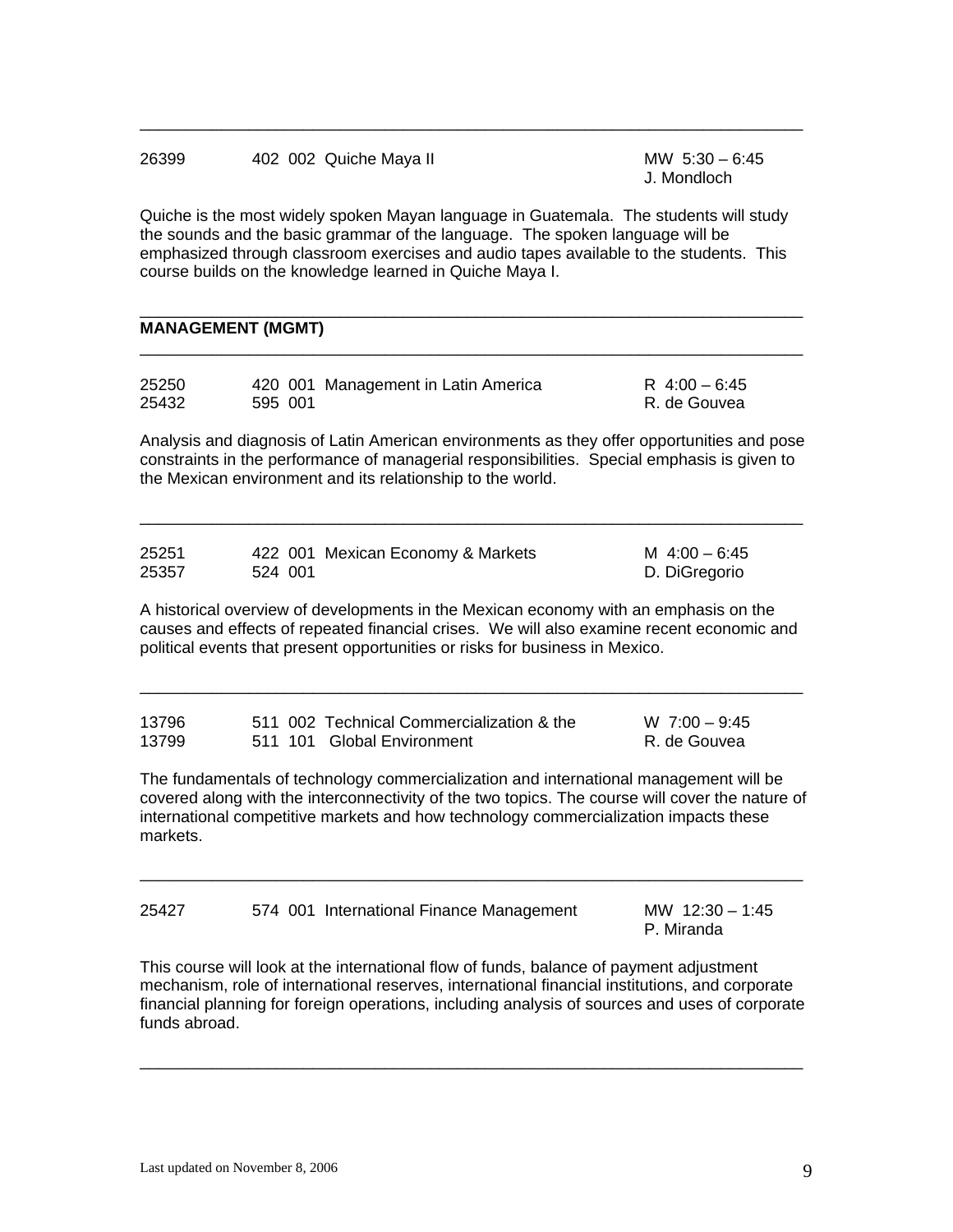## 13929 583 001 International Marketing Management TR 12:30 – 1:45

O. Ferrell

Analysis of marketing opportunities abroad and major constraints and information needs in international marketing planning. Management of development and implementation of marketing mixes in different cultures and nations. Some special emphasis on Latin America.

 $\_$  ,  $\_$  ,  $\_$  ,  $\_$  ,  $\_$  ,  $\_$  ,  $\_$  ,  $\_$  ,  $\_$  ,  $\_$  ,  $\_$  ,  $\_$  ,  $\_$  ,  $\_$  ,  $\_$  ,  $\_$  ,  $\_$  ,  $\_$  ,  $\_$  ,  $\_$  ,  $\_$  ,  $\_$  ,  $\_$  ,  $\_$  ,  $\_$  ,  $\_$  ,  $\_$  ,  $\_$  ,  $\_$  ,  $\_$  ,  $\_$  ,  $\_$  ,  $\_$  ,  $\_$  ,  $\_$  ,  $\_$  ,  $\_$  ,

 $\_$  ,  $\_$  ,  $\_$  ,  $\_$  ,  $\_$  ,  $\_$  ,  $\_$  ,  $\_$  ,  $\_$  ,  $\_$  ,  $\_$  ,  $\_$  ,  $\_$  ,  $\_$  ,  $\_$  ,  $\_$  ,  $\_$  ,  $\_$  ,  $\_$  ,  $\_$  ,  $\_$  ,  $\_$  ,  $\_$  ,  $\_$  ,  $\_$  ,  $\_$  ,  $\_$  ,  $\_$  ,  $\_$  ,  $\_$  ,  $\_$  ,  $\_$  ,  $\_$  ,  $\_$  ,  $\_$  ,  $\_$  ,  $\_$  ,

 $\overline{\phantom{a}}$  ,  $\overline{\phantom{a}}$  ,  $\overline{\phantom{a}}$  ,  $\overline{\phantom{a}}$  ,  $\overline{\phantom{a}}$  ,  $\overline{\phantom{a}}$  ,  $\overline{\phantom{a}}$  ,  $\overline{\phantom{a}}$  ,  $\overline{\phantom{a}}$  ,  $\overline{\phantom{a}}$  ,  $\overline{\phantom{a}}$  ,  $\overline{\phantom{a}}$  ,  $\overline{\phantom{a}}$  ,  $\overline{\phantom{a}}$  ,  $\overline{\phantom{a}}$  ,  $\overline{\phantom{a}}$ 

### **MEDIA ARTS (MA)**

| 25866 | 330 001 Brazilian Cinema | $T \cdot 5:30 - 8:00$ |
|-------|--------------------------|-----------------------|
| 25827 | 430 001                  | L. Lehnen             |

This course focuses on the development of the Brazilian film industry during the later half of the 20th century. Special attention is dedicated to contemporary Brazilian cinema. The New Brazilian Cinema emerged in the mid-ninety nineties and has received international critical acclaim with films such as Walter Salles<sup>1</sup> "Central Station" (1998) and Fernando Meireles and Kátia Lunds<sup>1</sup> "City of God" (2002). The course posits cinematic production in the context of Brazilian socio-historical development. Class will be conducted in English and all films are in Portuguese with English subtitles.

Also offered as PORT 416 and PORT 516.

## **PHILOSOPHY (PHIL)**

| 26450 | 389 001 Latin American Thought I | MWF $10:00 - 10:50$ |
|-------|----------------------------------|---------------------|
| 26462 | 589 001                          | M. Candelaria       |

 $\overline{\phantom{a}}$  ,  $\overline{\phantom{a}}$  ,  $\overline{\phantom{a}}$  ,  $\overline{\phantom{a}}$  ,  $\overline{\phantom{a}}$  ,  $\overline{\phantom{a}}$  ,  $\overline{\phantom{a}}$  ,  $\overline{\phantom{a}}$  ,  $\overline{\phantom{a}}$  ,  $\overline{\phantom{a}}$  ,  $\overline{\phantom{a}}$  ,  $\overline{\phantom{a}}$  ,  $\overline{\phantom{a}}$  ,  $\overline{\phantom{a}}$  ,  $\overline{\phantom{a}}$  ,  $\overline{\phantom{a}}$ 

 $\overline{\phantom{a}}$  ,  $\overline{\phantom{a}}$  ,  $\overline{\phantom{a}}$  ,  $\overline{\phantom{a}}$  ,  $\overline{\phantom{a}}$  ,  $\overline{\phantom{a}}$  ,  $\overline{\phantom{a}}$  ,  $\overline{\phantom{a}}$  ,  $\overline{\phantom{a}}$  ,  $\overline{\phantom{a}}$  ,  $\overline{\phantom{a}}$  ,  $\overline{\phantom{a}}$  ,  $\overline{\phantom{a}}$  ,  $\overline{\phantom{a}}$  ,  $\overline{\phantom{a}}$  ,  $\overline{\phantom{a}}$ 

This course will explore the history of philosophy in Latin America from the 16<sup>th</sup> centry to the present. We will examine selected texts from such note worthies as Andres Bello, Francisco Romero, Francisco Miro Quesada, Arturo Roig, Leopoldo Zea. Of particular interest will be the Latin American appropriation of European trends in philosophy including scholasticism, cartesianism, Scottish realism, utilitarianism, positivism, French vitalism, phenomenology, existentialism, and analytic philosophy. We will give special attention to the relation between historiography and philosophy, social political philosophy, philosophical anthropology, and axiology. Finally, the course will introduce the student to the philosophy of liberation.

 $\overline{\phantom{a}}$  ,  $\overline{\phantom{a}}$  ,  $\overline{\phantom{a}}$  ,  $\overline{\phantom{a}}$  ,  $\overline{\phantom{a}}$  ,  $\overline{\phantom{a}}$  ,  $\overline{\phantom{a}}$  ,  $\overline{\phantom{a}}$  ,  $\overline{\phantom{a}}$  ,  $\overline{\phantom{a}}$  ,  $\overline{\phantom{a}}$  ,  $\overline{\phantom{a}}$  ,  $\overline{\phantom{a}}$  ,  $\overline{\phantom{a}}$  ,  $\overline{\phantom{a}}$  ,  $\overline{\phantom{a}}$ 

 $\overline{\phantom{a}}$  ,  $\overline{\phantom{a}}$  ,  $\overline{\phantom{a}}$  ,  $\overline{\phantom{a}}$  ,  $\overline{\phantom{a}}$  ,  $\overline{\phantom{a}}$  ,  $\overline{\phantom{a}}$  ,  $\overline{\phantom{a}}$  ,  $\overline{\phantom{a}}$  ,  $\overline{\phantom{a}}$  ,  $\overline{\phantom{a}}$  ,  $\overline{\phantom{a}}$  ,  $\overline{\phantom{a}}$  ,  $\overline{\phantom{a}}$  ,  $\overline{\phantom{a}}$  ,  $\overline{\phantom{a}}$ 

Also offered as HIST 389 and RELG 389.

## **POLITICAL SCIENCE (POLS)**

26684 356 001 Political Development in Latin America TR 2:00 – 3:15

B. Goldfrank

This course provides an introduction to the politics of Latin America. It emphasizes both a historical perspective and an analysis of current trends and issues. The class will focus on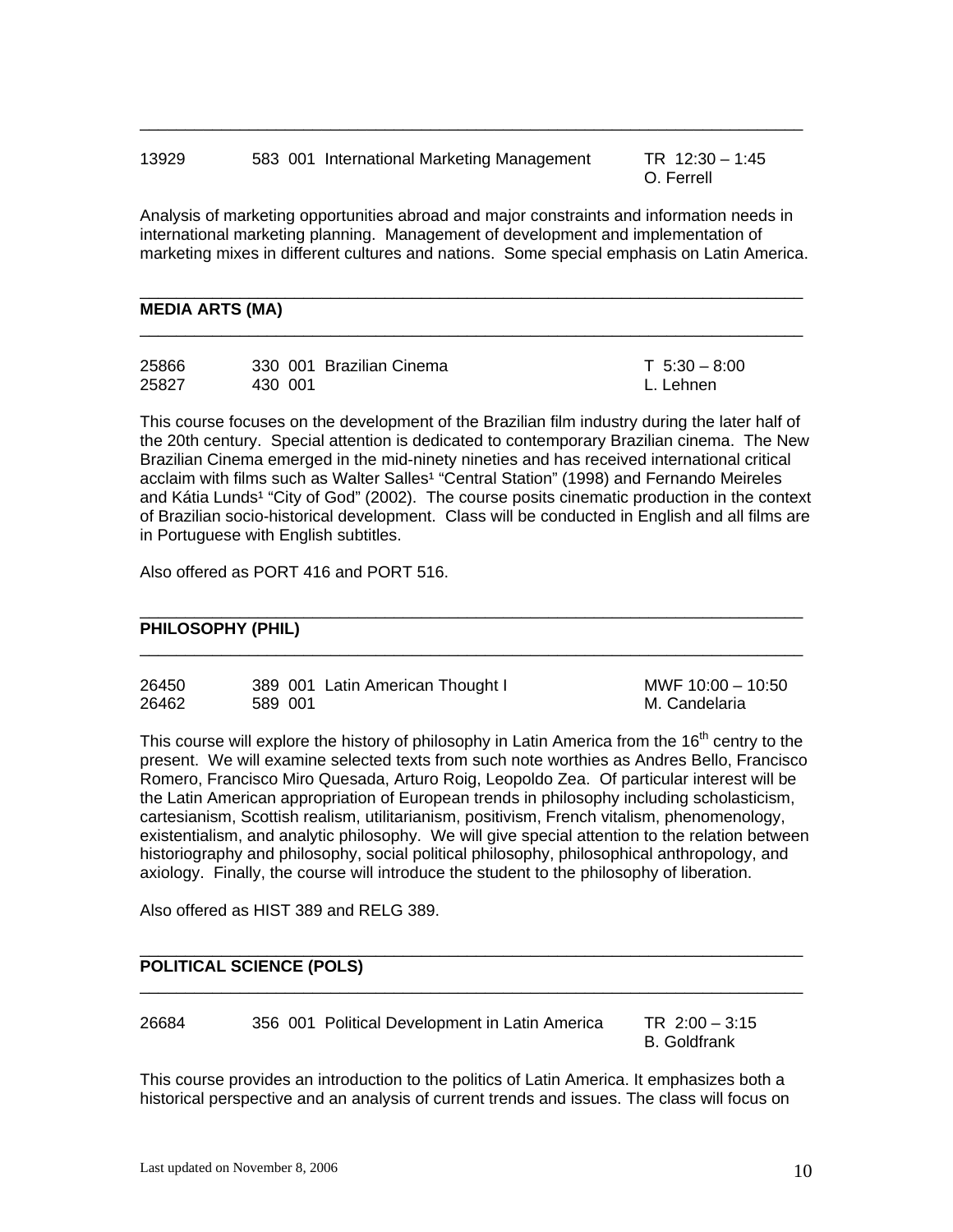the different kinds of political regimes and the patterns of political change that have characterized Latin American countries in the past century. Lectures will introduce the main analytical frameworks used to study Latin American politics and then seek to answer the major questions that drive political scientists studying the region: Why have some countries in Latin America enjoyed more stable political systems than others? Why have some countries faced severe threats from guerrilla movements and even major social revolutions, while others succumbed to military coups, especially in the 1960s and 1970s? Why did Latin America experience a wave of democratization in the 1980s and what are the prospects for the consolidation of democracy in the region? In answering these questions, the course will provide a survey of the region's political development, with emphasis on four countries: Brazil, Chile, Mexico, and Venezuela.

| 26738 | 496 003 Seminar: Comparative Politics | $T$ 4:00 – 6:30 |
|-------|---------------------------------------|-----------------|
| 26749 | 520 001                               | K. Hochstetler  |

\_\_\_\_\_\_\_\_\_\_\_\_\_\_\_\_\_\_\_\_\_\_\_\_\_\_\_\_\_\_\_\_\_\_\_\_\_\_\_\_\_\_\_\_\_\_\_\_\_\_\_\_\_\_\_\_\_\_\_\_\_\_\_\_\_\_\_\_\_\_\_\_\_

This course is a graduate-level seminar in the theory and methods of comparative political analysis. The first third of the class is devoted to the study of comparative methods and epistemology, while the remainder explores the major theoretical approaches used in the field, including rational choice, the new institutionalism, political culture, and structuralism. Substantive topics covered in the course include state theory, regimes and regime change, political and economic development, social movements and civil society, and race and ethnicity.

 $\overline{\phantom{a}}$  ,  $\overline{\phantom{a}}$  ,  $\overline{\phantom{a}}$  ,  $\overline{\phantom{a}}$  ,  $\overline{\phantom{a}}$  ,  $\overline{\phantom{a}}$  ,  $\overline{\phantom{a}}$  ,  $\overline{\phantom{a}}$  ,  $\overline{\phantom{a}}$  ,  $\overline{\phantom{a}}$  ,  $\overline{\phantom{a}}$  ,  $\overline{\phantom{a}}$  ,  $\overline{\phantom{a}}$  ,  $\overline{\phantom{a}}$  ,  $\overline{\phantom{a}}$  ,  $\overline{\phantom{a}}$ 

| 27429 |         | 496 005 Seminar: International Relations | M $7:00 - 9:30$ |
|-------|---------|------------------------------------------|-----------------|
| 26752 | 540 001 |                                          | M. Peceny       |

The first half of this course will examine in depth the dominant theoretical approaches to understanding international relations, including realism, liberalism, Marxism, constructivism, rational choice, domestic politics, bureaucratic politics and psychological theories of decision-making. The second half of the course will discuss central issues in international relations, such as war and peace, cooperation and political economy.

 $\overline{\phantom{a}}$  ,  $\overline{\phantom{a}}$  ,  $\overline{\phantom{a}}$  ,  $\overline{\phantom{a}}$  ,  $\overline{\phantom{a}}$  ,  $\overline{\phantom{a}}$  ,  $\overline{\phantom{a}}$  ,  $\overline{\phantom{a}}$  ,  $\overline{\phantom{a}}$  ,  $\overline{\phantom{a}}$  ,  $\overline{\phantom{a}}$  ,  $\overline{\phantom{a}}$  ,  $\overline{\phantom{a}}$  ,  $\overline{\phantom{a}}$  ,  $\overline{\phantom{a}}$  ,  $\overline{\phantom{a}}$ 

 $\overline{\phantom{a}}$  ,  $\overline{\phantom{a}}$  ,  $\overline{\phantom{a}}$  ,  $\overline{\phantom{a}}$  ,  $\overline{\phantom{a}}$  ,  $\overline{\phantom{a}}$  ,  $\overline{\phantom{a}}$  ,  $\overline{\phantom{a}}$  ,  $\overline{\phantom{a}}$  ,  $\overline{\phantom{a}}$  ,  $\overline{\phantom{a}}$  ,  $\overline{\phantom{a}}$  ,  $\overline{\phantom{a}}$  ,  $\overline{\phantom{a}}$  ,  $\overline{\phantom{a}}$  ,  $\overline{\phantom{a}}$ 

## **PORTUGUESE (PORT)**

| 13063<br>275 001 Intensive Beginning Portuguese | MWF $1:00 - 1:50$<br>TR $12:30 - 1:45$<br>L. Bezerra |
|-------------------------------------------------|------------------------------------------------------|
|-------------------------------------------------|------------------------------------------------------|

This beginning intensive language learning experience draws on video materials from the Portuguese-speaking world together with textbook and workbook exercises to teach students the Portuguese language and cultures. Classes are communicative, involving students in group and individual activities that require developing the ability to use the language well. Grades are based on weekly quizzes, homework exercises, midterm and final exam, and active class participation. The class meets five days a week.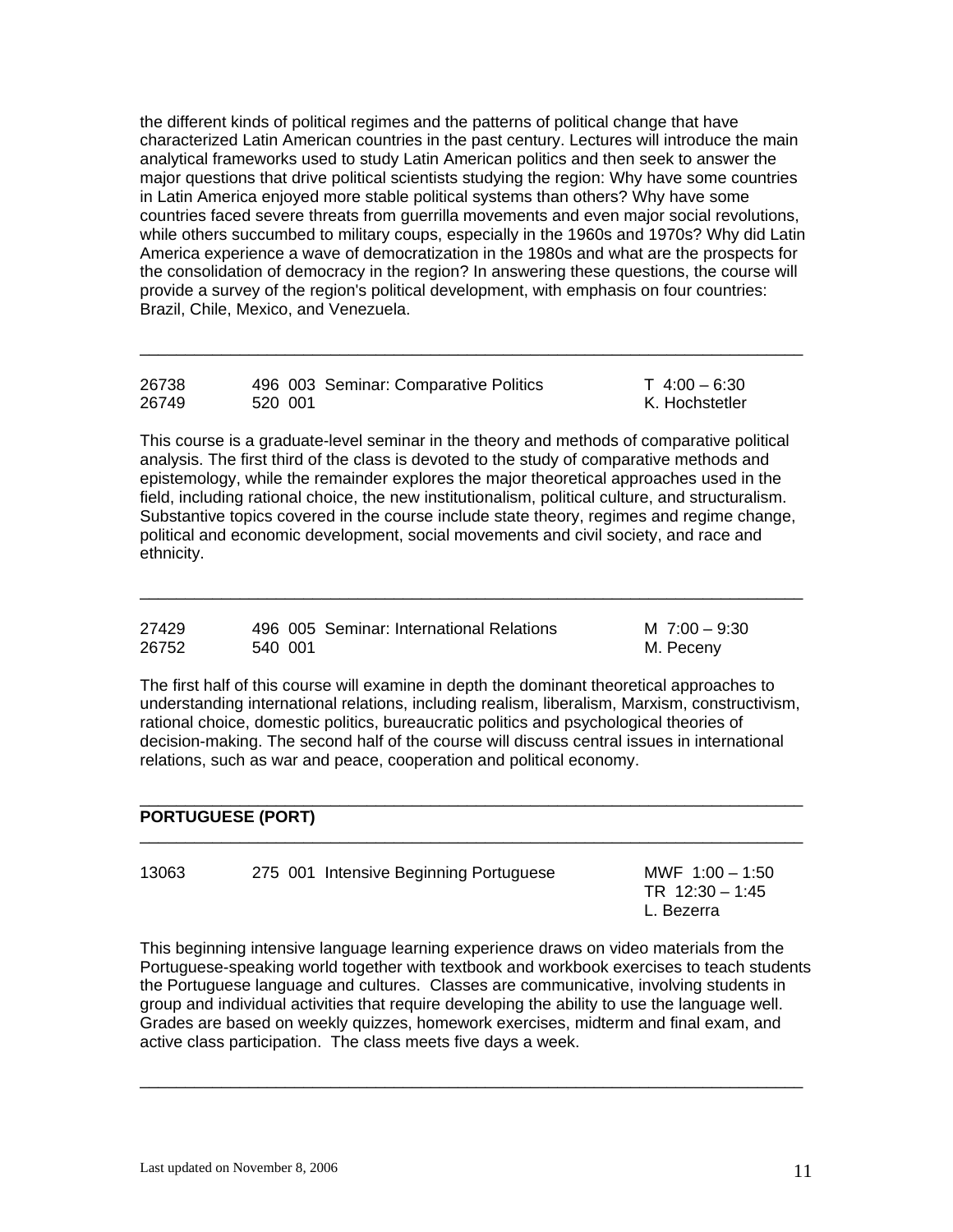| 13064 | 275 002 Intensive Beginning Portuguese | MWF $11:00 - 11:50$<br>TR $11:00 - 12:15$<br>M. Henrique |
|-------|----------------------------------------|----------------------------------------------------------|
|       |                                        |                                                          |

This beginning intensive language learning experience draws on video materials from the Portuguese-speaking world together with textbook and workbook exercises to teach students the Portuguese language and cultures. Classes are communicative, involving students in group and individual activities that require developing the ability to use the language well. Grades are based on weekly quizzes, homework exercises, midterm and final exam, and active class participation. The class meets five days a week.

| 13065 | 276 001 Intensive Intermediate Portuguese | MWF $1:00 - 1:50$<br>TR $12:30 - 1:45$ |
|-------|-------------------------------------------|----------------------------------------|
|       |                                           | R. Moreira                             |

 $\overline{\phantom{a}}$  ,  $\overline{\phantom{a}}$  ,  $\overline{\phantom{a}}$  ,  $\overline{\phantom{a}}$  ,  $\overline{\phantom{a}}$  ,  $\overline{\phantom{a}}$  ,  $\overline{\phantom{a}}$  ,  $\overline{\phantom{a}}$  ,  $\overline{\phantom{a}}$  ,  $\overline{\phantom{a}}$  ,  $\overline{\phantom{a}}$  ,  $\overline{\phantom{a}}$  ,  $\overline{\phantom{a}}$  ,  $\overline{\phantom{a}}$  ,  $\overline{\phantom{a}}$  ,  $\overline{\phantom{a}}$ 

This intermediate intensive language learning experience provides students with the opportunity to learn about Brazil's five geographic regions through video, textbook and workbook exercises. Students will have the opportunity to do their own research about Brazil and prepare presentations for the class. Classes are communicative and involve more sophisticated use of Portuguese in speaking and writing. Grades are based on weekly quizzes, homework exercises, midterm and final exams, and active class participation. Students enrolling in this class must have completed Portuguese 275 or the equivalent. The class meets five days a week.

| 25720 | 312 001 Culture & Conversation | MW $4:00-5:15$ |
|-------|--------------------------------|----------------|
| 25724 | 512 001                        | M. Milleret    |

 $\overline{\phantom{a}}$  ,  $\overline{\phantom{a}}$  ,  $\overline{\phantom{a}}$  ,  $\overline{\phantom{a}}$  ,  $\overline{\phantom{a}}$  ,  $\overline{\phantom{a}}$  ,  $\overline{\phantom{a}}$  ,  $\overline{\phantom{a}}$  ,  $\overline{\phantom{a}}$  ,  $\overline{\phantom{a}}$  ,  $\overline{\phantom{a}}$  ,  $\overline{\phantom{a}}$  ,  $\overline{\phantom{a}}$  ,  $\overline{\phantom{a}}$  ,  $\overline{\phantom{a}}$  ,  $\overline{\phantom{a}}$ 

This course will help students improve their Portuguese language skills and cultural understanding of Brazil. In order to achieve this goal, students will listen and practice their pronunciation of Brazilian Portuguese. They will read key works about Brazilian culture and customs. They will analyze and perform dramatic scenes that focus on key communication skills or speech acts in Brazilian Portuguese. They will use digital video recorders in order to assist them in speaking and performing better.

 $\overline{\phantom{a}}$  ,  $\overline{\phantom{a}}$  ,  $\overline{\phantom{a}}$  ,  $\overline{\phantom{a}}$  ,  $\overline{\phantom{a}}$  ,  $\overline{\phantom{a}}$  ,  $\overline{\phantom{a}}$  ,  $\overline{\phantom{a}}$  ,  $\overline{\phantom{a}}$  ,  $\overline{\phantom{a}}$  ,  $\overline{\phantom{a}}$  ,  $\overline{\phantom{a}}$  ,  $\overline{\phantom{a}}$  ,  $\overline{\phantom{a}}$  ,  $\overline{\phantom{a}}$  ,  $\overline{\phantom{a}}$ 

| 25721 | 416 001 Brazilian Cinema | $T \cdot 5:30 - 8:00$ |
|-------|--------------------------|-----------------------|
| 25725 | 516 001                  | L. Lehnen             |

This course focuses on the development of the Brazilian film industry during the later half of the 20th century. Special attention is dedicated to contemporary Brazilian cinema. The New Brazilian Cinema emerged in the mid-ninety nineties and has received international critical acclaim with films such as Walter Salles<sup>1</sup> "Central Station" (1998) and Fernando Meireles and Kátia Lunds<sup>1</sup> "City of God" (2002). The course posits cinematic production in the context of Brazilian socio-historical development. Class will be conducted in English and all films are in Portuguese with English subtitles.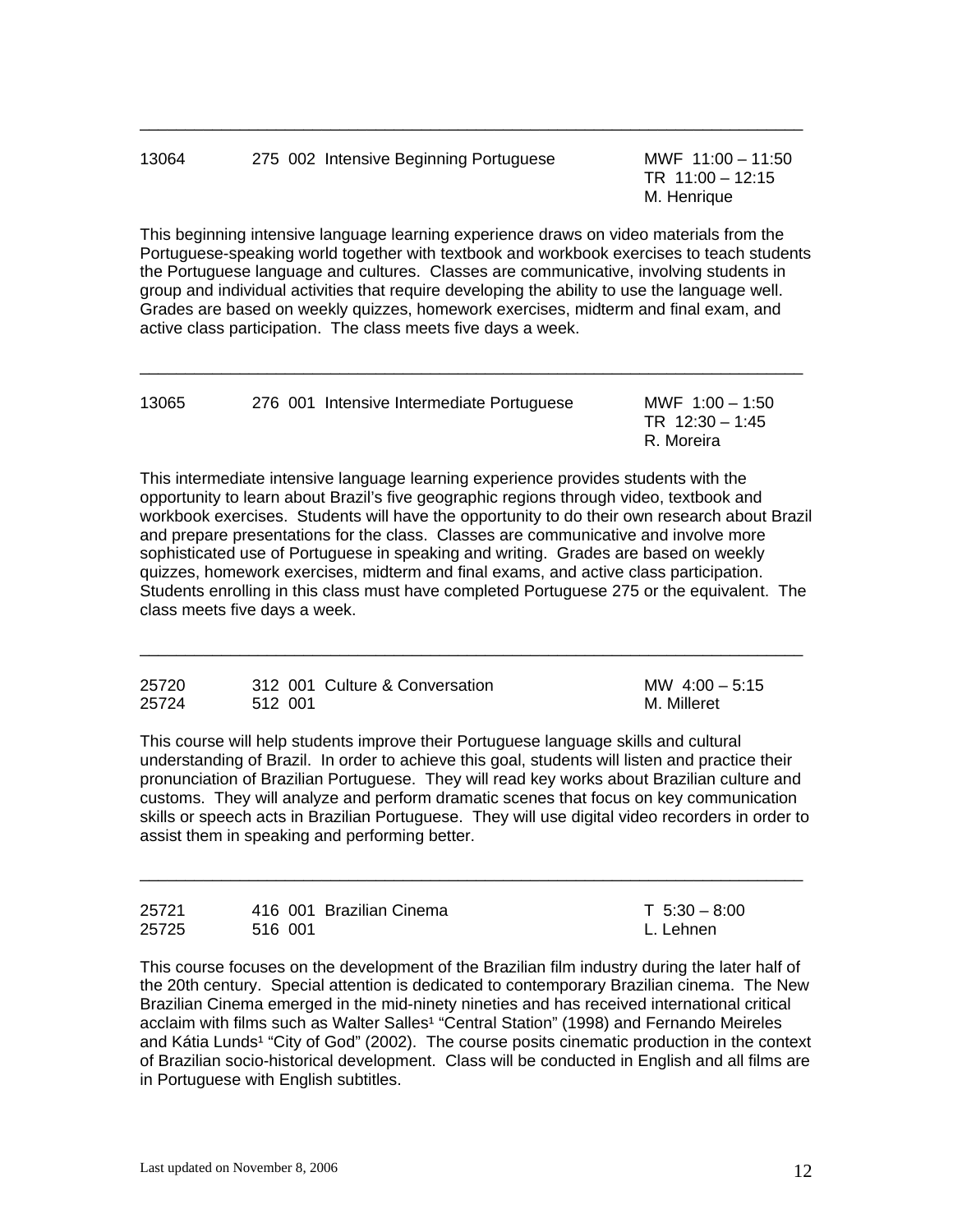Also offered as MA 330 and MA 430.

| 25723 | 458 001 Brazilian Literature Survey II | TR $4:00 - 5:15$ |
|-------|----------------------------------------|------------------|
| 25726 | 558 001                                | L. Lehnen        |

\_\_\_\_\_\_\_\_\_\_\_\_\_\_\_\_\_\_\_\_\_\_\_\_\_\_\_\_\_\_\_\_\_\_\_\_\_\_\_\_\_\_\_\_\_\_\_\_\_\_\_\_\_\_\_\_\_\_\_\_\_\_\_\_\_\_\_\_\_\_\_\_\_

This course will employ cultural materials and literary texts in order to illustrate Brazilian society during the period from the early years of the 20th century to the contemporary period. Students will read different literary texts from varying genres, focusing on poetry and prose. We will also watch several films in this class and discuss trends in the different arts (fine arts, architecture, music). Class assignments will include written homework assignments, a midterm and a final exam. Class will be conducted in Portuguese.

| 25722 |  | 461 001 Graduate Portuguese |             | MWF $1:00 - 1:50$ |
|-------|--|-----------------------------|-------------|-------------------|
|       |  |                             | M. Milleret |                   |

 $\overline{\phantom{a}}$  ,  $\overline{\phantom{a}}$  ,  $\overline{\phantom{a}}$  ,  $\overline{\phantom{a}}$  ,  $\overline{\phantom{a}}$  ,  $\overline{\phantom{a}}$  ,  $\overline{\phantom{a}}$  ,  $\overline{\phantom{a}}$  ,  $\overline{\phantom{a}}$  ,  $\overline{\phantom{a}}$  ,  $\overline{\phantom{a}}$  ,  $\overline{\phantom{a}}$  ,  $\overline{\phantom{a}}$  ,  $\overline{\phantom{a}}$  ,  $\overline{\phantom{a}}$  ,  $\overline{\phantom{a}}$ 

This class is designed to teach Portuguese in an intensive format that will cover the basic elements of Portuguese grammar and vocabulary in one semester. Students must be willing to invest time outside the classroom in self-study and come to class prepared to engage in active conversation in order to practice material learned outside of class. Final projects will be based on a comparative research topic linking the students' interests with those in the Portuguese-speaking world. Designed for graduate students with previous language experience in Spanish.

\_\_\_\_\_\_\_\_\_\_\_\_\_\_\_\_\_\_\_\_\_\_\_\_\_\_\_\_\_\_\_\_\_\_\_\_\_\_\_\_\_\_\_\_\_\_\_\_\_\_\_\_\_\_\_\_\_\_\_\_\_\_\_\_\_\_\_\_\_\_\_\_\_

 $\overline{\phantom{a}}$  ,  $\overline{\phantom{a}}$  ,  $\overline{\phantom{a}}$  ,  $\overline{\phantom{a}}$  ,  $\overline{\phantom{a}}$  ,  $\overline{\phantom{a}}$  ,  $\overline{\phantom{a}}$  ,  $\overline{\phantom{a}}$  ,  $\overline{\phantom{a}}$  ,  $\overline{\phantom{a}}$  ,  $\overline{\phantom{a}}$  ,  $\overline{\phantom{a}}$  ,  $\overline{\phantom{a}}$  ,  $\overline{\phantom{a}}$  ,  $\overline{\phantom{a}}$  ,  $\overline{\phantom{a}}$ 

## **RELIGION (RELG)**

26896 389 001 Latin American Thought I MWF 10:00 – 10:50

M. Candelaria

This course will explore the history of philosophy in Latin America from the  $16<sup>th</sup>$  centry to the present. We will examine selected texts from such note worthies as Andres Bello, Francisco Romero, Francisco Miro Quesada, Arturo Roig, Leopoldo Zea. Of particular interest will be the Latin American appropriation of European trends in philosophy including scholasticism, cartesianism, Scottish realism, utilitarianism, positivism, French vitalism, phenomenology, existentialism, and analytic philosophy. We will give special attention to the relation between historiography and philosophy, social political philosophy, philosophical anthropology, and axiology. Finally, the course will introduce the student to the philosophy of liberation.

 $\overline{\phantom{a}}$  ,  $\overline{\phantom{a}}$  ,  $\overline{\phantom{a}}$  ,  $\overline{\phantom{a}}$  ,  $\overline{\phantom{a}}$  ,  $\overline{\phantom{a}}$  ,  $\overline{\phantom{a}}$  ,  $\overline{\phantom{a}}$  ,  $\overline{\phantom{a}}$  ,  $\overline{\phantom{a}}$  ,  $\overline{\phantom{a}}$  ,  $\overline{\phantom{a}}$  ,  $\overline{\phantom{a}}$  ,  $\overline{\phantom{a}}$  ,  $\overline{\phantom{a}}$  ,  $\overline{\phantom{a}}$ 

\_\_\_\_\_\_\_\_\_\_\_\_\_\_\_\_\_\_\_\_\_\_\_\_\_\_\_\_\_\_\_\_\_\_\_\_\_\_\_\_\_\_\_\_\_\_\_\_\_\_\_\_\_\_\_\_\_\_\_\_\_\_\_\_\_\_\_\_\_\_\_\_\_

Also offered as HIST 389, PHIL 389, and PHIL 589.

## **SOCIOLOGY (SOC)**

28227 221 003 Global Issues TR 2:00 – 3:15

A. Lubin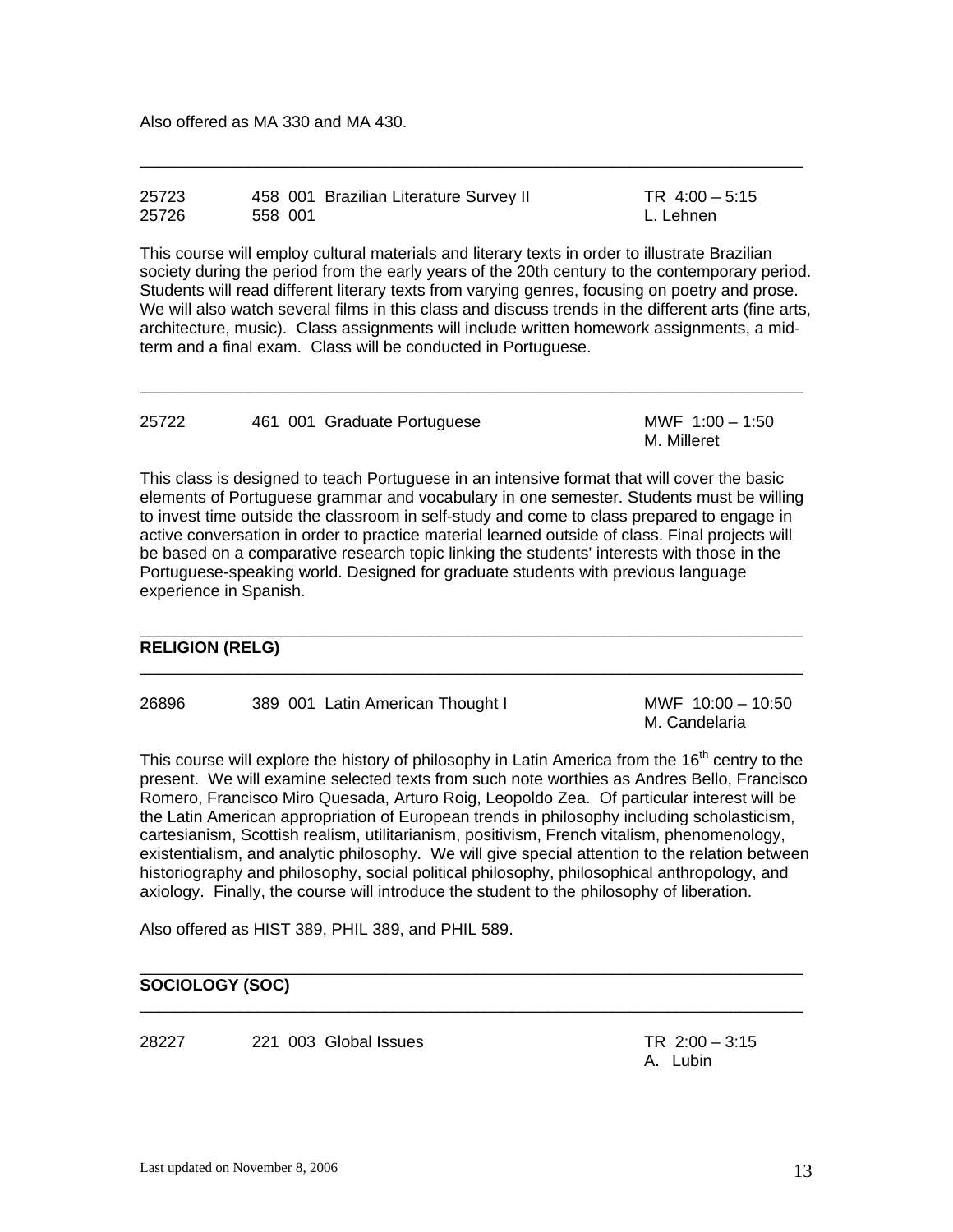The global context of patterns of development in nation-states with an emphasis on industrializing countries. Selected topics of social, economic and cultural change. Inequality, war, reform and revolution in global perspective.

 $\overline{\phantom{a}}$  ,  $\overline{\phantom{a}}$  ,  $\overline{\phantom{a}}$  ,  $\overline{\phantom{a}}$  ,  $\overline{\phantom{a}}$  ,  $\overline{\phantom{a}}$  ,  $\overline{\phantom{a}}$  ,  $\overline{\phantom{a}}$  ,  $\overline{\phantom{a}}$  ,  $\overline{\phantom{a}}$  ,  $\overline{\phantom{a}}$  ,  $\overline{\phantom{a}}$  ,  $\overline{\phantom{a}}$  ,  $\overline{\phantom{a}}$  ,  $\overline{\phantom{a}}$  ,  $\overline{\phantom{a}}$ 

| 27799                   |         | 326 001 Sociology of New Mexico                                                                                                                                                                                                                                                                                                                              | TR $8:00 - 9:15$<br>N. Valdes   |
|-------------------------|---------|--------------------------------------------------------------------------------------------------------------------------------------------------------------------------------------------------------------------------------------------------------------------------------------------------------------------------------------------------------------|---------------------------------|
|                         |         | New Mexico offers the historical sociologist a unique opportunity. Over a fairly short period of<br>time New Mexico experienced different socio-economic and political systems. Moreover,<br>different institutions, traditions, technologies and ideologies have shaped the area. A study<br>of New Mexico's social history reveals much about the present. |                                 |
| 27800                   |         | 326 002 Sociology of New Mexico                                                                                                                                                                                                                                                                                                                              | TR $11:00 - 12:15$<br>N. Valdes |
|                         |         | New Mexico offers the historical sociologist a unique opportunity. Over a fairly short period of<br>time New Mexico experienced different socio-economic and political systems. Moreover,<br>different institutions, traditions, technologies and ideologies have shaped the area. A study<br>of New Mexico's social history reveals much about the present. |                                 |
| 26784                   |         | 420 001 Race & Cultural Relations                                                                                                                                                                                                                                                                                                                            | R $4:00 - 6:30$<br>N. López     |
| and in other societies. |         | This course is a comparative and structural analysis of intergroup relations both in the U.S.                                                                                                                                                                                                                                                                |                                 |
| 27801<br>26787          | 528 001 | 428 001 Sociology of Mexican Americans                                                                                                                                                                                                                                                                                                                       | TR 11:00 - 12:15<br>F. Gonzales |
|                         |         | The historical, comparative and contemporary study of the Mexican American in the U.S.<br>Race and ethnic relations theories and the Chicano Movement.                                                                                                                                                                                                       |                                 |
| 26786                   |         | 450 001 Urban Society in Latin America                                                                                                                                                                                                                                                                                                                       | $W$ 5:30 - 8:00<br>A. Schrank   |
| 28431                   |         | 509 001 Gender & International Development                                                                                                                                                                                                                                                                                                                   | $T$ 4:00 - 6:30<br>S. Tiano     |

Focus on women in Africa, Asia and Latin America, exploring their historical and current circumstances in light of the changing global political-economy.

\_\_\_\_\_\_\_\_\_\_\_\_\_\_\_\_\_\_\_\_\_\_\_\_\_\_\_\_\_\_\_\_\_\_\_\_\_\_\_\_\_\_\_\_\_\_\_\_\_\_\_\_\_\_\_\_\_\_\_\_\_\_\_\_\_\_\_\_\_\_\_\_\_\_\_\_\_\_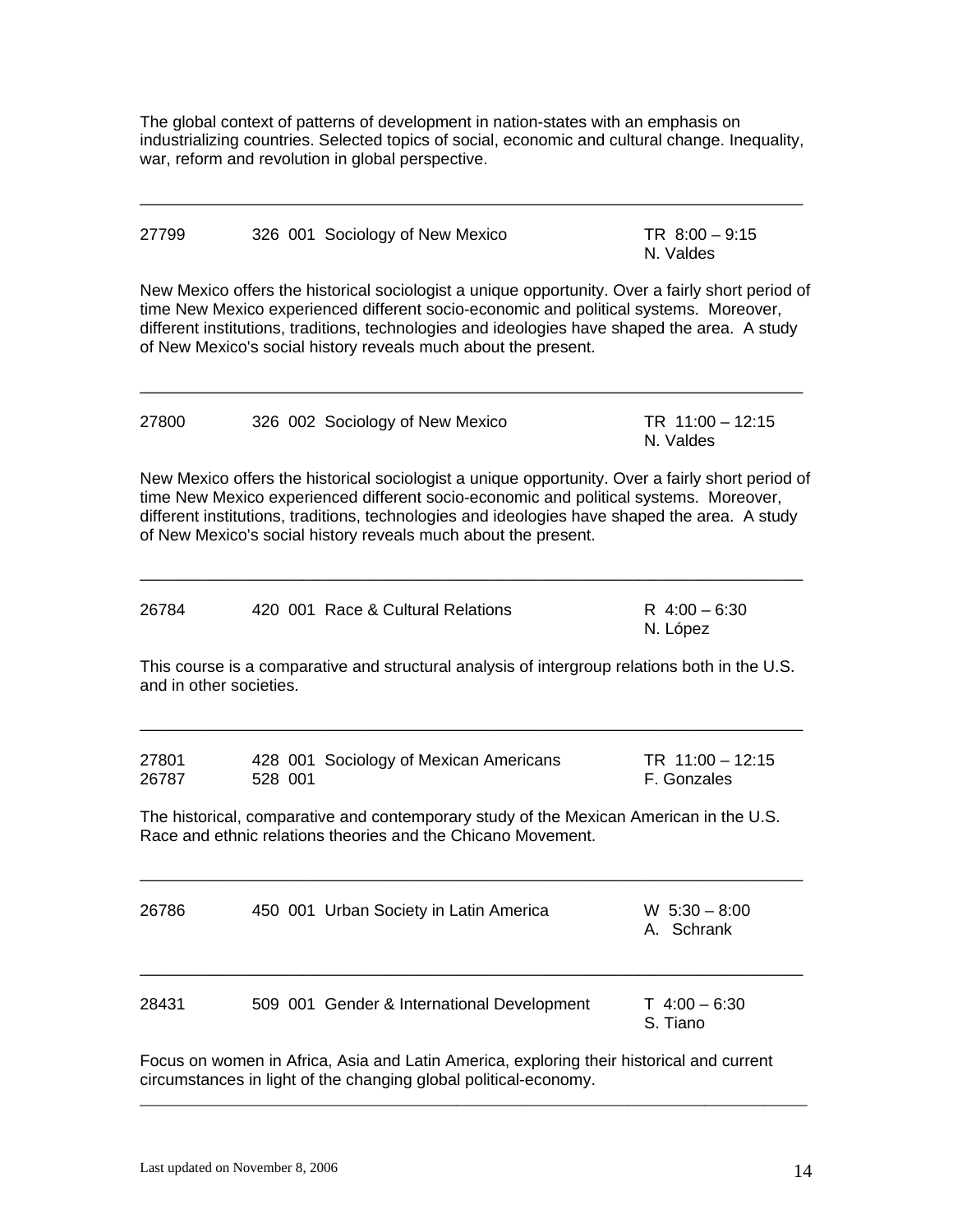**SPANISH (SPAN) Please note that Spanish 301 and 302 classes are available for undergraduate credit only. The 301 and 302 sections listed below are recommended for LAS majors.** 

 $\overline{\phantom{a}}$  ,  $\overline{\phantom{a}}$  ,  $\overline{\phantom{a}}$  ,  $\overline{\phantom{a}}$  ,  $\overline{\phantom{a}}$  ,  $\overline{\phantom{a}}$  ,  $\overline{\phantom{a}}$  ,  $\overline{\phantom{a}}$  ,  $\overline{\phantom{a}}$  ,  $\overline{\phantom{a}}$  ,  $\overline{\phantom{a}}$  ,  $\overline{\phantom{a}}$  ,  $\overline{\phantom{a}}$  ,  $\overline{\phantom{a}}$  ,  $\overline{\phantom{a}}$  ,  $\overline{\phantom{a}}$ 

 $\overline{\phantom{a}}$  ,  $\overline{\phantom{a}}$  ,  $\overline{\phantom{a}}$  ,  $\overline{\phantom{a}}$  ,  $\overline{\phantom{a}}$  ,  $\overline{\phantom{a}}$  ,  $\overline{\phantom{a}}$  ,  $\overline{\phantom{a}}$  ,  $\overline{\phantom{a}}$  ,  $\overline{\phantom{a}}$  ,  $\overline{\phantom{a}}$  ,  $\overline{\phantom{a}}$  ,  $\overline{\phantom{a}}$  ,  $\overline{\phantom{a}}$  ,  $\overline{\phantom{a}}$  ,  $\overline{\phantom{a}}$ 

| 25757 |  | 301 001 Cultura del Cono Sur |           | MWF $9:00 - 9:50$ |  |
|-------|--|------------------------------|-----------|-------------------|--|
|       |  |                              | E. Amason |                   |  |

En este curso vamos a estudiar varios aspectos de los temas más sobresalientes del Cono Sur (Chile, Argentina, Uruguay) por medio de la historia, breves lecturas y la cinematografía. Unos ejemplos de estos temas serán el rol del gaucho y el huaso en el folklore, el tango, el candombe y la guerra sucia. Se basarán las notas finales en la participación activa en clase, pruebas, ensayos cortos y dos exámenes.

| 25758 | 301 002 Medicina Tradicional--Mexico | TR $9:30 - 10:45$ |
|-------|--------------------------------------|-------------------|
|       |                                      | S. Cruz-Carretero |

 $\overline{\phantom{a}}$  ,  $\overline{\phantom{a}}$  ,  $\overline{\phantom{a}}$  ,  $\overline{\phantom{a}}$  ,  $\overline{\phantom{a}}$  ,  $\overline{\phantom{a}}$  ,  $\overline{\phantom{a}}$  ,  $\overline{\phantom{a}}$  ,  $\overline{\phantom{a}}$  ,  $\overline{\phantom{a}}$  ,  $\overline{\phantom{a}}$  ,  $\overline{\phantom{a}}$  ,  $\overline{\phantom{a}}$  ,  $\overline{\phantom{a}}$  ,  $\overline{\phantom{a}}$  ,  $\overline{\phantom{a}}$ 

El curso analizará algunos aspectos de la rica variedad de la medicina tradicional en México. Constará de 5 unidades en donde abordaremos los siguientes temas: 1. Introducción. Historia de la Antropología Médica en México (Época prehispánica, Época colonial, Época contemporánea); 2. El concepto salud enfermedad (Las enfermedades en la concepción tradicional y alopática)

3. Los terapeutas tradicionales (Curanderos, Chamanes, neochamanes y mediums, Culebreros, Parteras, Curanderos, graniceros y migración, Los merolicos); 4. La relación entre médico alópatas y médicos tradicionales; 5. La legalización de la medicina tradicional en México. Se evaluará con 2 exámenes parciales y con un trabajo final de investigación.

| 25760 |  | 301 003 Culture Spain/Spanish America |       | MWF $11:00 - 11:50$ |
|-------|--|---------------------------------------|-------|---------------------|
|       |  |                                       | Staff |                     |

 $\overline{\phantom{a}}$  ,  $\overline{\phantom{a}}$  ,  $\overline{\phantom{a}}$  ,  $\overline{\phantom{a}}$  ,  $\overline{\phantom{a}}$  ,  $\overline{\phantom{a}}$  ,  $\overline{\phantom{a}}$  ,  $\overline{\phantom{a}}$  ,  $\overline{\phantom{a}}$  ,  $\overline{\phantom{a}}$  ,  $\overline{\phantom{a}}$  ,  $\overline{\phantom{a}}$  ,  $\overline{\phantom{a}}$  ,  $\overline{\phantom{a}}$  ,  $\overline{\phantom{a}}$  ,  $\overline{\phantom{a}}$ 

This course is a general introduction to Hispanic culture, from Spain, Spanish America, and in the United States. There are two textbooks for the semester, and each comes with two DVDs. The textbooks are *Hispanidades: España: La Primera Hispanidad*, by David Curland, Robert Davis, and Luis Verano, and *Hispanidades: Latinoamérica y los EE.UU*., by David Curland, Robert Davis, and Francisco Lomelí. These two books and the accompanying DVDs draw on Mexican author Carlos Fuentes's video series "El espejo enterrado", which traces the history of Spain, Spanish America, and Latino presence in the United States. The lessons focus on different aspects of Hispanic culture, history, language, and literature. Each chapter includes a literary selection, grammar review, and exercises pertaining to the DVD segment and readings. Students will be expected to read the materials, watch the DVDs, be prepared for class discussions, prepare exercises, write essays, and do other written and oral work toward the goal of improving the four skills of reading, writing, listening, and speaking while enhancing knowledge of history and culture.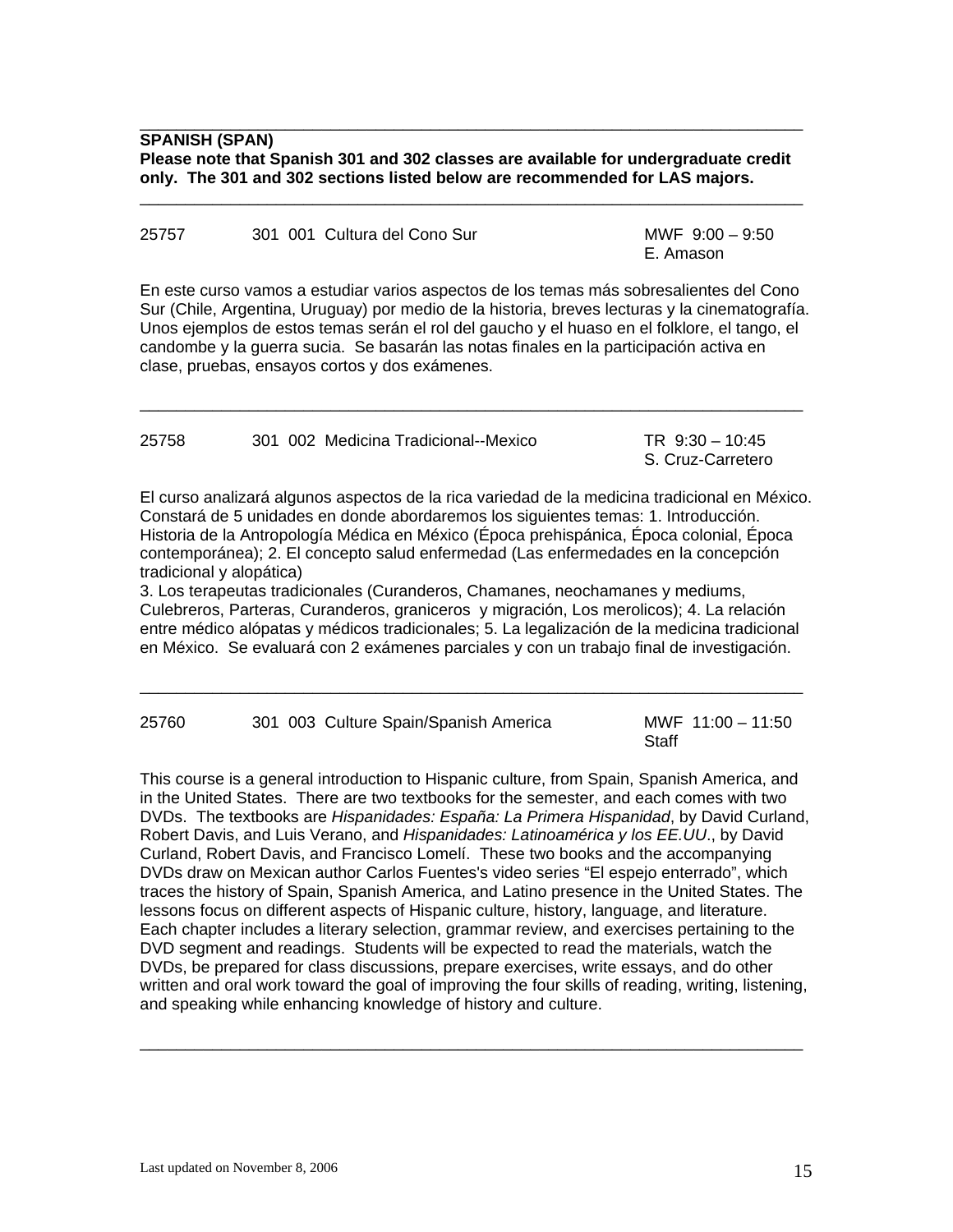## 25761 301 004 Culture Spain/Spanish America MWF 1:00 – 1:50

**Staff** Staff Staff Staff Staff Staff Staff Staff Staff Staff Staff Staff Staff Staff Staff Staff Staff Staff Staff Staff Staff Staff Staff Staff Staff Staff Staff Staff Staff Staff Staff Staff Staff Staff Staff Staff Staf

This course is a general introduction to Hispanic culture, from Spain, Spanish America, and in the United States. There are two textbooks for the semester, and each comes with two DVDs. The textbooks are *Hispanidades: España: La Primera Hispanidad*, by David Curland, Robert Davis, and Luis Verano, and *Hispanidades: Latinoamérica y los EE.UU*., by David Curland, Robert Davis, and Francisco Lomelí. These two books and the accompanying DVDs draw on Mexican author Carlos Fuentes's video series "El espejo enterrado", which traces the history of Spain, Spanish America, and Latino presence in the United States. The lessons focus on different aspects of Hispanic culture, history, language, and literature. Each chapter includes a literary selection, grammar review, and exercises pertaining to the DVD segment and readings. Students will be expected to read the materials, watch the DVDs, be prepared for class discussions, prepare exercises, write essays, and do other written and oral work toward the goal of improving the four skills of reading, writing, listening, and speaking while enhancing knowledge of history and culture.

 $\overline{\phantom{a}}$  ,  $\overline{\phantom{a}}$  ,  $\overline{\phantom{a}}$  ,  $\overline{\phantom{a}}$  ,  $\overline{\phantom{a}}$  ,  $\overline{\phantom{a}}$  ,  $\overline{\phantom{a}}$  ,  $\overline{\phantom{a}}$  ,  $\overline{\phantom{a}}$  ,  $\overline{\phantom{a}}$  ,  $\overline{\phantom{a}}$  ,  $\overline{\phantom{a}}$  ,  $\overline{\phantom{a}}$  ,  $\overline{\phantom{a}}$  ,  $\overline{\phantom{a}}$  ,  $\overline{\phantom{a}}$ 

| 25762 | 301 005 El Legado Cultural Inca | MWF 12:00 - 12:50 |
|-------|---------------------------------|-------------------|
|       |                                 | S. Guengerich     |

 $\_$  ,  $\_$  ,  $\_$  ,  $\_$  ,  $\_$  ,  $\_$  ,  $\_$  ,  $\_$  ,  $\_$  ,  $\_$  ,  $\_$  ,  $\_$  ,  $\_$  ,  $\_$  ,  $\_$  ,  $\_$  ,  $\_$  ,  $\_$  ,  $\_$  ,  $\_$  ,  $\_$  ,  $\_$  ,  $\_$  ,  $\_$  ,  $\_$  ,  $\_$  ,  $\_$  ,  $\_$  ,  $\_$  ,  $\_$  ,  $\_$  ,  $\_$  ,  $\_$  ,  $\_$  ,  $\_$  ,  $\_$  ,  $\_$  ,

Este curso estudiará la cultura incaica, su apogeo, caída y su legado cultural sobre los pueblos andinos de hoy. Leeremos piezas narrativas coloniales como mitos de origen y leyendas provenientes de la tradición oral andina y otras escritas desde un punto de vista español. De igual modo, analizaremos el arte y arquitectura Inca por medio de imágenes y videos de las famosas ruinas de Machu Picchu, Saysayhuamán y otras. Finalmente veremos el video *Guns, Germs and Steel* para comprender los diversos factores que contribuyeron a la caída de este imperio. El objetivo principal del curso es continuar el desarrollo de las habilidades en la lectura, escritura y el habla en español. La nota se basará en la participación activa en la clase, composiciones, listas de vocabulario, breves pruebas de literatura y una presentación oral final.

 $\_$  ,  $\_$  ,  $\_$  ,  $\_$  ,  $\_$  ,  $\_$  ,  $\_$  ,  $\_$  ,  $\_$  ,  $\_$  ,  $\_$  ,  $\_$  ,  $\_$  ,  $\_$  ,  $\_$  ,  $\_$  ,  $\_$  ,  $\_$  ,  $\_$  ,  $\_$  ,  $\_$  ,  $\_$  ,  $\_$  ,  $\_$  ,  $\_$  ,  $\_$  ,  $\_$  ,  $\_$  ,  $\_$  ,  $\_$  ,  $\_$  ,  $\_$  ,  $\_$  ,  $\_$  ,  $\_$  ,  $\_$  ,  $\_$  ,

25765 301 008 Culture Spain/Spanish America MWF 3:00 – 3:50

E. Crawford

This course is a general introduction to Hispanic culture, from Spain, Spanish America, and in the United States. There are two textbooks for the semester, and each comes with two DVDs. The textbooks are *Hispanidades: España: La Primera Hispanidad*, by David Curland, Robert Davis, and Luis Verano, and *Hispanidades: Latinoamérica y los EE.UU*., by David Curland, Robert Davis, and Francisco Lomelí. These two books and the accompanying DVDs draw on Mexican author Carlos Fuentes's video series "El espejo enterrado", which traces the history of Spain, Spanish America, and Latino presence in the United States. The lessons focus on different aspects of Hispanic culture, history, language, and literature. Each chapter includes a literary selection, grammar review, and exercises pertaining to the DVD segment and readings. Students will be expected to read the materials, watch the DVDs, be prepared for class discussions, prepare exercises, write essays, and do other written and oral work toward the goal of improving the four skills of reading, writing, listening, and speaking while enhancing knowledge of history and culture.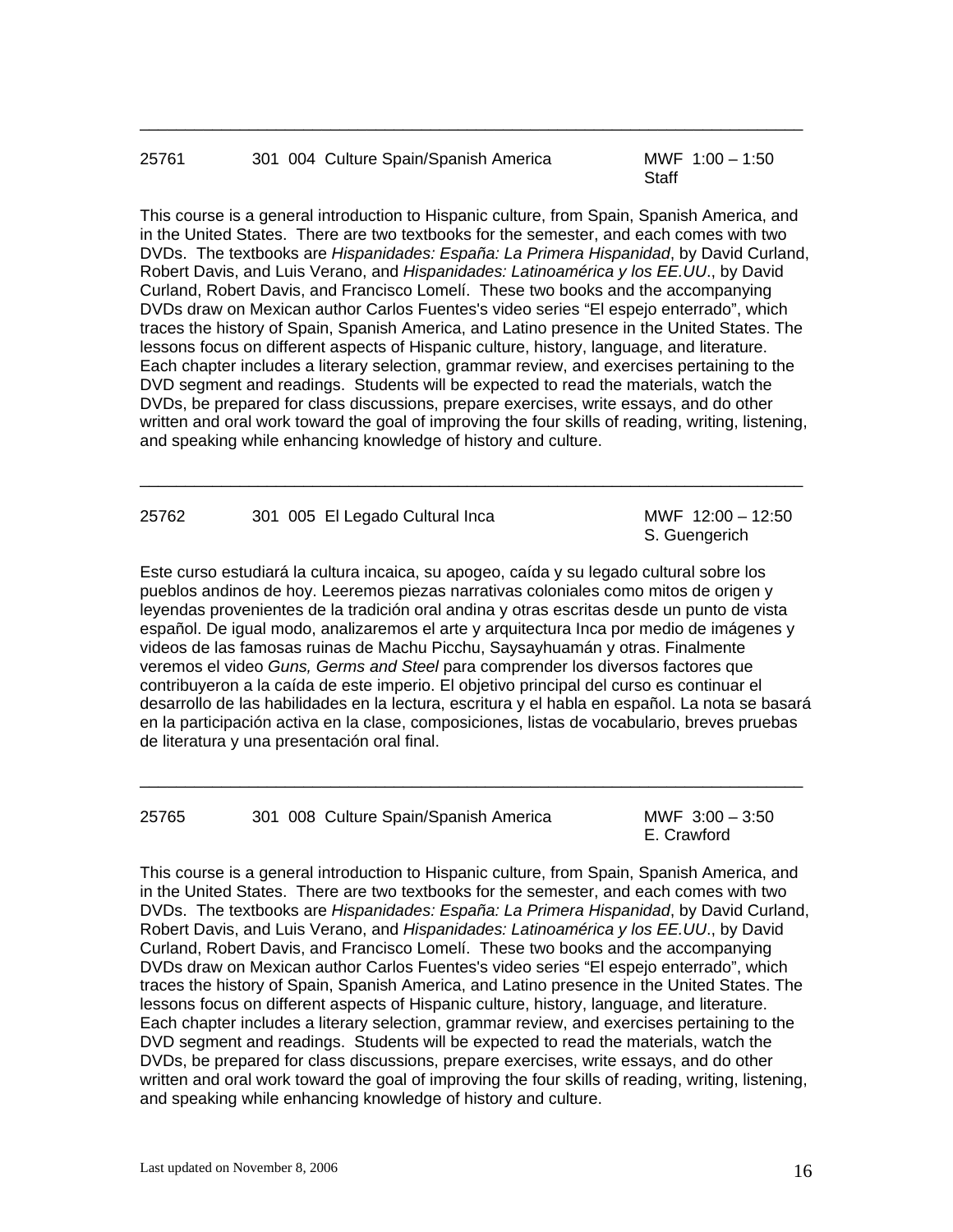| 25767 |  | 301 009 Culture Spain/Spanish America | TR $2:00 - 3:15$ |  |
|-------|--|---------------------------------------|------------------|--|
|       |  |                                       | K. Lopez         |  |

This course is a general introduction to Hispanic culture, from Spain, Spanish America, and in the United States. There are two textbooks for the semester, and each comes with two DVDs. The textbooks are *Hispanidades: España: La Primera Hispanidad*, by David Curland, Robert Davis, and Luis Verano, and *Hispanidades: Latinoamérica y los EE.UU*., by David Curland, Robert Davis, and Francisco Lomelí. These two books and the accompanying DVDs draw on Mexican author Carlos Fuentes's video series "El espejo enterrado", which traces the history of Spain, Spanish America, and Latino presence in the United States. The lessons focus on different aspects of Hispanic culture, history, language, and literature. Each chapter includes a literary selection, grammar review, and exercises pertaining to the DVD segment and readings. Students will be expected to read the materials, watch the DVDs, be prepared for class discussions, prepare exercises, write essays, and do other written and oral work toward the goal of improving the four skills of reading, writing, listening, and speaking while enhancing knowledge of history and culture.

| 25768 | 301 010 Cultura del Cono Sur | MWF $10:00 - 10:50$ |
|-------|------------------------------|---------------------|
|       |                              | E. Amason           |

 $\_$  ,  $\_$  ,  $\_$  ,  $\_$  ,  $\_$  ,  $\_$  ,  $\_$  ,  $\_$  ,  $\_$  ,  $\_$  ,  $\_$  ,  $\_$  ,  $\_$  ,  $\_$  ,  $\_$  ,  $\_$  ,  $\_$  ,  $\_$  ,  $\_$  ,  $\_$  ,  $\_$  ,  $\_$  ,  $\_$  ,  $\_$  ,  $\_$  ,  $\_$  ,  $\_$  ,  $\_$  ,  $\_$  ,  $\_$  ,  $\_$  ,  $\_$  ,  $\_$  ,  $\_$  ,  $\_$  ,  $\_$  ,  $\_$  ,

En este curso vamos a estudiar varios aspectos de los temas más sobresalientes del Cono Sur (Chile, Argentina, Uruguay) por medio de la historia, breves lecturas y la cinematografía. Unos ejemplos de estos temas serán el rol del gaucho y el huaso en el folklore, el tango, el candombe y la guerra sucia. Se basarán las notas finales en la participación activa en clase, pruebas, ensayos cortos y dos exámenes.

 $\_$  ,  $\_$  ,  $\_$  ,  $\_$  ,  $\_$  ,  $\_$  ,  $\_$  ,  $\_$  ,  $\_$  ,  $\_$  ,  $\_$  ,  $\_$  ,  $\_$  ,  $\_$  ,  $\_$  ,  $\_$  ,  $\_$  ,  $\_$  ,  $\_$  ,  $\_$  ,  $\_$  ,  $\_$  ,  $\_$  ,  $\_$  ,  $\_$  ,  $\_$  ,  $\_$  ,  $\_$  ,  $\_$  ,  $\_$  ,  $\_$  ,  $\_$  ,  $\_$  ,  $\_$  ,  $\_$  ,  $\_$  ,  $\_$  ,

| 25769 |  | 301 011 Culture Spain/Spanish America | MW $5:30 - 6:45$ |
|-------|--|---------------------------------------|------------------|
|       |  |                                       | E. Crawford      |

This course is a general introduction to Hispanic culture, from Spain, Spanish America, and in the United States. There are two textbooks for the semester, and each comes with two DVDs. The textbooks are *Hispanidades: España: La Primera Hispanidad*, by David Curland, Robert Davis, and Luis Verano, and *Hispanidades: Latinoamérica y los EE.UU*., by David Curland, Robert Davis, and Francisco Lomelí. These two books and the accompanying DVDs draw on Mexican author Carlos Fuentes's video series "El espejo enterrado", which traces the history of Spain, Spanish America, and Latino presence in the United States. The lessons focus on different aspects of Hispanic culture, history, language, and literature. Each chapter includes a literary selection, grammar review, and exercises pertaining to the DVD segment and readings. Students will be expected to read the materials, watch the DVDs, be prepared for class discussions, prepare exercises, write essays, and do other written and oral work toward the goal of improving the four skills of reading, writing, listening, and speaking while enhancing knowledge of history and culture.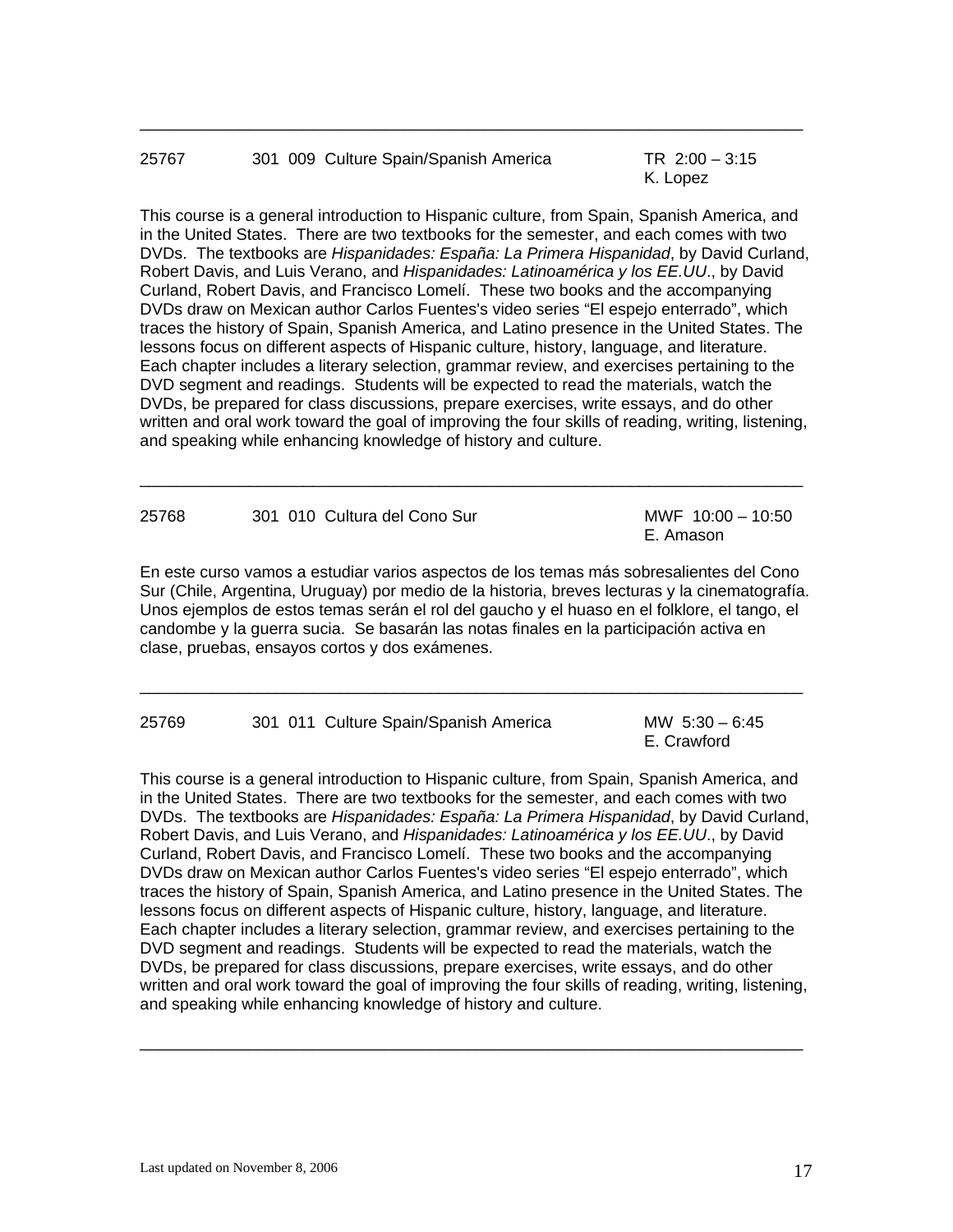| 302 001 Developing Spanish Writing Skills<br>14084 |  |
|----------------------------------------------------|--|
|----------------------------------------------------|--|

 $TR \, 9:30 - 10:45$ M. Copple

This course will focus on developing writing skills at the sentence, paragraph and essay levels, with the goal of improving students' ability to express themselves through the written word. Exercises will progress from basic descriptive writing to analysis of literary texts. Grammar objectives and vocabulary will be intergrated into composition activities.

 $\overline{\phantom{a}}$  ,  $\overline{\phantom{a}}$  ,  $\overline{\phantom{a}}$  ,  $\overline{\phantom{a}}$  ,  $\overline{\phantom{a}}$  ,  $\overline{\phantom{a}}$  ,  $\overline{\phantom{a}}$  ,  $\overline{\phantom{a}}$  ,  $\overline{\phantom{a}}$  ,  $\overline{\phantom{a}}$  ,  $\overline{\phantom{a}}$  ,  $\overline{\phantom{a}}$  ,  $\overline{\phantom{a}}$  ,  $\overline{\phantom{a}}$  ,  $\overline{\phantom{a}}$  ,  $\overline{\phantom{a}}$ 

 $\overline{\phantom{a}}$  ,  $\overline{\phantom{a}}$  ,  $\overline{\phantom{a}}$  ,  $\overline{\phantom{a}}$  ,  $\overline{\phantom{a}}$  ,  $\overline{\phantom{a}}$  ,  $\overline{\phantom{a}}$  ,  $\overline{\phantom{a}}$  ,  $\overline{\phantom{a}}$  ,  $\overline{\phantom{a}}$  ,  $\overline{\phantom{a}}$  ,  $\overline{\phantom{a}}$  ,  $\overline{\phantom{a}}$  ,  $\overline{\phantom{a}}$  ,  $\overline{\phantom{a}}$  ,  $\overline{\phantom{a}}$ 

| 14085 | 302 002 Developing Spanish Writing Skills | MWF 11:00 - 11:50<br>T. Walker |
|-------|-------------------------------------------|--------------------------------|
|       |                                           |                                |

This course is designed to empower students as writers of Spanish. We will read literary selections that will serve as a basis for critical thought, class discussion, and informal and formal weekly writing exercises. Students will have the opportunity to rewrite, for the sake of coherence and grammar, these papers. The process of writing a short term paper will be conducted throughout the semester to be turned in at semester's end. Text: *De lector a*  escritor. 2<sup>nd</sup> ed. Michael D. Finneman and Lynn Carbón. Heinle & Heinle, 2001.

\_\_\_\_\_\_\_\_\_\_\_\_\_\_\_\_\_\_\_\_\_\_\_\_\_\_\_\_\_\_\_\_\_\_\_\_\_\_\_\_\_\_\_\_\_\_\_\_\_\_\_\_\_\_\_\_\_\_\_\_\_\_\_\_\_\_\_\_\_\_\_\_\_

| 14086 | 302 003 Developing Spanish Writing Skills | MW $5:30 - 6:45$ |
|-------|-------------------------------------------|------------------|
|       |                                           | T. Dovalpage     |

La transición "de lector a escritor" como indica el título de nuestro libro de texto, es un paso fundamental en el desarrollo de la comunicación por escrito. Este curso incluye lecturas cortas que contienen narración, descripción, reportaje, argumentación y exposición, así como ejercicios con los que se pondrán en práctica los conceptos estudiados. Aprenderán también cómo organizar sus proyectos de escritura de una manera lógica. Se hará énfasis en la redacción, así como en la gramática y la ortografía de los textos.

| 14087 | 302 004 Developing Spanish Writing Skills | MWF $9:00 - 9:50$ |
|-------|-------------------------------------------|-------------------|
|       |                                           | Staff             |

 $\overline{\phantom{a}}$  ,  $\overline{\phantom{a}}$  ,  $\overline{\phantom{a}}$  ,  $\overline{\phantom{a}}$  ,  $\overline{\phantom{a}}$  ,  $\overline{\phantom{a}}$  ,  $\overline{\phantom{a}}$  ,  $\overline{\phantom{a}}$  ,  $\overline{\phantom{a}}$  ,  $\overline{\phantom{a}}$  ,  $\overline{\phantom{a}}$  ,  $\overline{\phantom{a}}$  ,  $\overline{\phantom{a}}$  ,  $\overline{\phantom{a}}$  ,  $\overline{\phantom{a}}$  ,  $\overline{\phantom{a}}$ 

This course will focus on developing writing skills at the sentence, paragraph and essay levels, with the goal of improving students' ability to express themselves through the written word. Exercises will progress from basic descriptive writing to analysis of literary texts. Grammar objectives and vocabulary will be integrated into composition activities.

| 14088 | 302 005 Developing Spanish Writing Skills | MWF 10:00 - 10:50 |
|-------|-------------------------------------------|-------------------|
|       |                                           | T. Walker         |

 $\overline{\phantom{a}}$  ,  $\overline{\phantom{a}}$  ,  $\overline{\phantom{a}}$  ,  $\overline{\phantom{a}}$  ,  $\overline{\phantom{a}}$  ,  $\overline{\phantom{a}}$  ,  $\overline{\phantom{a}}$  ,  $\overline{\phantom{a}}$  ,  $\overline{\phantom{a}}$  ,  $\overline{\phantom{a}}$  ,  $\overline{\phantom{a}}$  ,  $\overline{\phantom{a}}$  ,  $\overline{\phantom{a}}$  ,  $\overline{\phantom{a}}$  ,  $\overline{\phantom{a}}$  ,  $\overline{\phantom{a}}$ 

This course is designed to empower students as writers of Spanish. We will read literary selections that will serve as a basis for critical thought, class discussion, and informal and formal weekly writing exercises. Students will have the opportunity to rewrite, for the sake of coherence and grammar, these papers. The process of writing a short term paper will be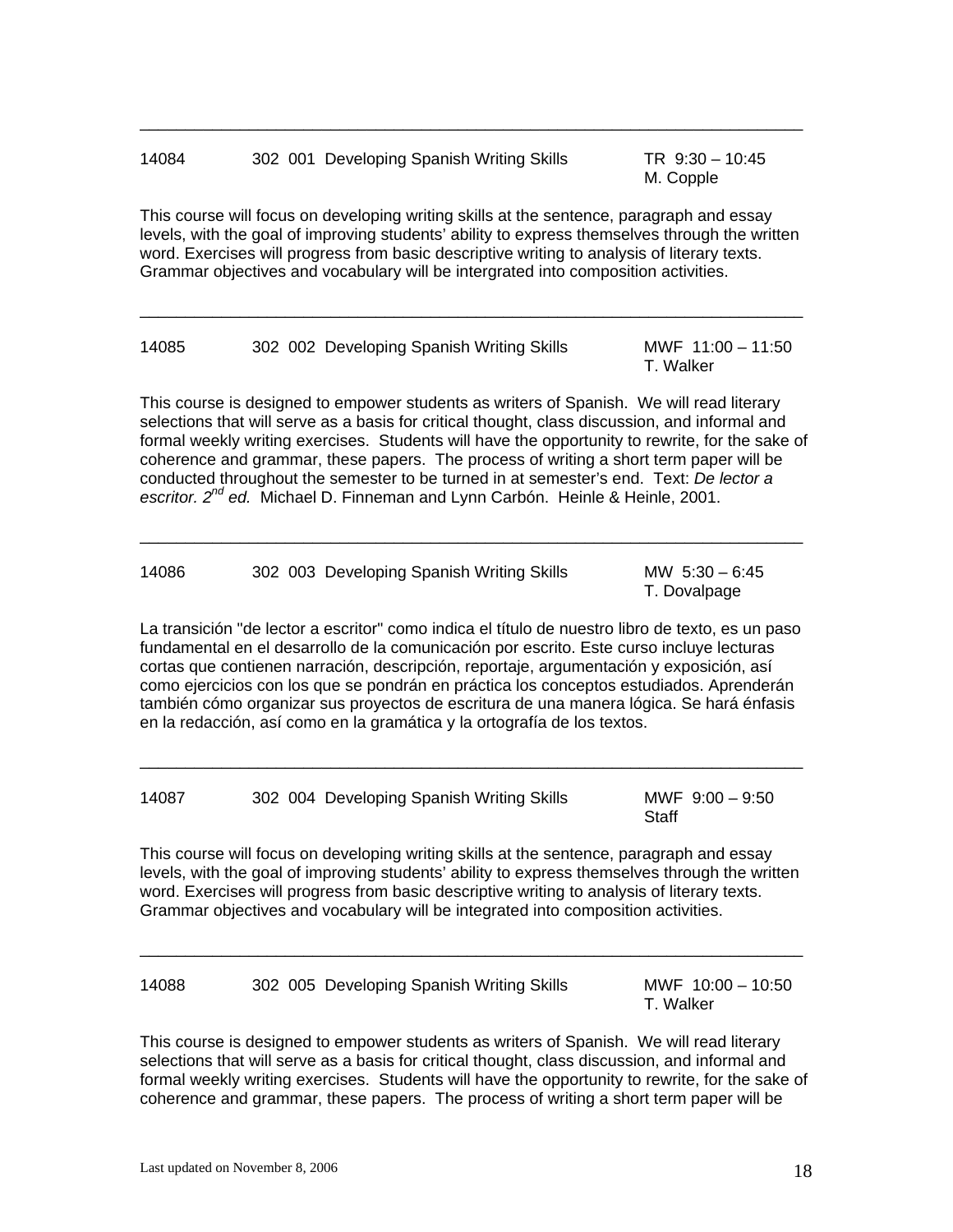conducted throughout the semester to be turned in at semester's end. Text: *De lector a escritor. 2nd ed.* Michael D. Finneman and Lynn Carbón. Heinle & Heinle, 2001.

| 14089 | 302 006 Developing Spanish Writing Skills | TR 12:30 - 1:45 |
|-------|-------------------------------------------|-----------------|
|       |                                           | M. Copple       |

 $\overline{\phantom{a}}$  ,  $\overline{\phantom{a}}$  ,  $\overline{\phantom{a}}$  ,  $\overline{\phantom{a}}$  ,  $\overline{\phantom{a}}$  ,  $\overline{\phantom{a}}$  ,  $\overline{\phantom{a}}$  ,  $\overline{\phantom{a}}$  ,  $\overline{\phantom{a}}$  ,  $\overline{\phantom{a}}$  ,  $\overline{\phantom{a}}$  ,  $\overline{\phantom{a}}$  ,  $\overline{\phantom{a}}$  ,  $\overline{\phantom{a}}$  ,  $\overline{\phantom{a}}$  ,  $\overline{\phantom{a}}$ 

This course will focus on developing writing skills at the sentence, paragraph and essay levels, with the goal of improving students' ability to express themselves through the written word. Exercises will progress from basic descriptive writing to analysis of literary texts. Grammar objectives and vocabulary will be integrated into composition activities.

 $\overline{\phantom{a}}$  ,  $\overline{\phantom{a}}$  ,  $\overline{\phantom{a}}$  ,  $\overline{\phantom{a}}$  ,  $\overline{\phantom{a}}$  ,  $\overline{\phantom{a}}$  ,  $\overline{\phantom{a}}$  ,  $\overline{\phantom{a}}$  ,  $\overline{\phantom{a}}$  ,  $\overline{\phantom{a}}$  ,  $\overline{\phantom{a}}$  ,  $\overline{\phantom{a}}$  ,  $\overline{\phantom{a}}$  ,  $\overline{\phantom{a}}$  ,  $\overline{\phantom{a}}$  ,  $\overline{\phantom{a}}$ 

| 14090 |  | 302 007 Developing Spanish Writing Skills | MWF $1:00 - 1:50$ |
|-------|--|-------------------------------------------|-------------------|
|       |  |                                           | T. Dovalpage      |

La transición "de lector a escritor" como indica el título de nuestro libro de texto, es un paso fundamental en el desarrollo de la comunicación por escrito. Este curso incluye lecturas cortas que contienen narración, descripción, reportaje, argumentación y exposición, así como ejercicios con los que se pondrán en práctica los conceptos estudiados. Aprenderán también cómo organizar sus proyectos de escritura de una manera lógica. Se hará énfasis en la redacción, así como en la gramática y la ortografía de los textos.

14091 307 001 Intro to Hispanic Literature TR 9:30 – 10:45 M. Quinn

 $\overline{\phantom{a}}$  ,  $\overline{\phantom{a}}$  ,  $\overline{\phantom{a}}$  ,  $\overline{\phantom{a}}$  ,  $\overline{\phantom{a}}$  ,  $\overline{\phantom{a}}$  ,  $\overline{\phantom{a}}$  ,  $\overline{\phantom{a}}$  ,  $\overline{\phantom{a}}$  ,  $\overline{\phantom{a}}$  ,  $\overline{\phantom{a}}$  ,  $\overline{\phantom{a}}$  ,  $\overline{\phantom{a}}$  ,  $\overline{\phantom{a}}$  ,  $\overline{\phantom{a}}$  ,  $\overline{\phantom{a}}$ 

The course will provide a broad introduction to the literature of Spain and Latin America. After a literal understanding of the text is reached, the students will then be expected to learn new tools for analyzing these texts via a familiarization with literary concepts, terminology and theory. All course work will be conducted in Spanish.

 $\overline{\phantom{a}}$  ,  $\overline{\phantom{a}}$  ,  $\overline{\phantom{a}}$  ,  $\overline{\phantom{a}}$  ,  $\overline{\phantom{a}}$  ,  $\overline{\phantom{a}}$  ,  $\overline{\phantom{a}}$  ,  $\overline{\phantom{a}}$  ,  $\overline{\phantom{a}}$  ,  $\overline{\phantom{a}}$  ,  $\overline{\phantom{a}}$  ,  $\overline{\phantom{a}}$  ,  $\overline{\phantom{a}}$  ,  $\overline{\phantom{a}}$  ,  $\overline{\phantom{a}}$  ,  $\overline{\phantom{a}}$ 

14092 307 002 Intro to Hispanic Literature TR 12:30 – 1:45

V. Calvillo

En este curso, a través de una introducción a la literatura de España y de Hispanoamérica, nos enfocaremos en conceptos y técnicas literarias como herramientas para ayudarnos a leer, comprender y analizar textos (poesía, narrativa y teatro). El estudiante podrá leer y discutir críticamente los diferentes géneros que nos ofrece la literatura por medio de participación activa individual y de grupo. También, se escribirán ensayos críticos para desarrollar esa destreza. La calificación final constara de tareas, pruebas cortas, composiciones, participación activa y un examen final comprensivo del contenido del curso. El libro requerido para la clase es Aproximaciones al estudio de la literatura hispánica (última edición).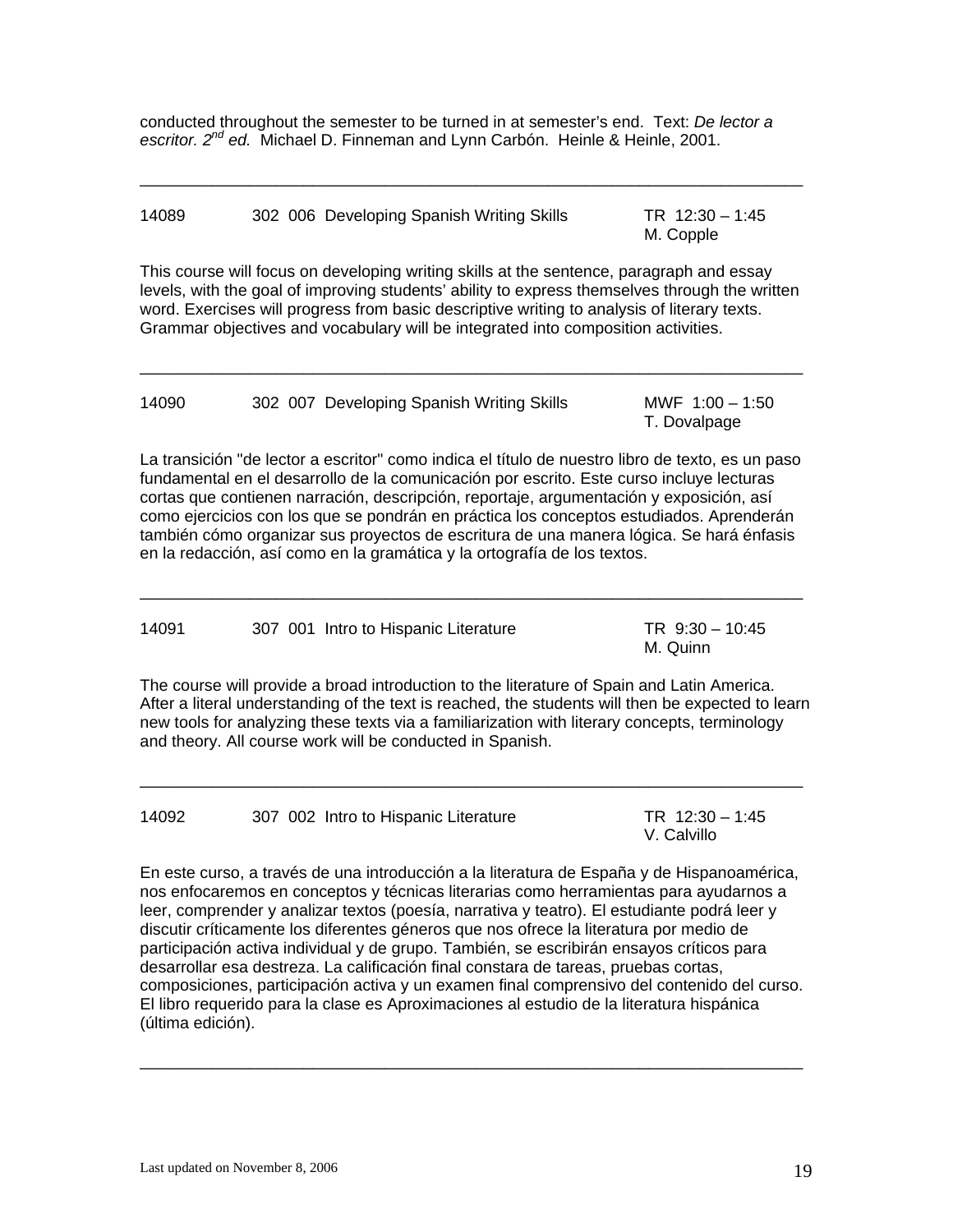## 14093 307 003 Intro to Hispanic Literature MW 5:30 – 6:45

S. Rivera

This course is an introduction to the poetry, theater, and prose of Spain and the Spanishspeaking Americas. The principle objective of the class is for students to acquire knowledge of how to read and analyze a literary text; course goals involve developing the skills involved in applying literary terms to texts and in reading critically. Students are expected to reach a complete understanding of the texts on both a literal and literary level. We will discuss and analyze the readings from various view points - social, political, cultural etc.- in order to arrive at the underlying meanings which reveal the complex reality of the Hispanic world but which are also of universal interest. Another major objective is for students to reach an appreciation of and enjoy literature as a work of art.

 $\overline{\phantom{a}}$  ,  $\overline{\phantom{a}}$  ,  $\overline{\phantom{a}}$  ,  $\overline{\phantom{a}}$  ,  $\overline{\phantom{a}}$  ,  $\overline{\phantom{a}}$  ,  $\overline{\phantom{a}}$  ,  $\overline{\phantom{a}}$  ,  $\overline{\phantom{a}}$  ,  $\overline{\phantom{a}}$  ,  $\overline{\phantom{a}}$  ,  $\overline{\phantom{a}}$  ,  $\overline{\phantom{a}}$  ,  $\overline{\phantom{a}}$  ,  $\overline{\phantom{a}}$  ,  $\overline{\phantom{a}}$ 

| 14094 | 307 004 Intro to Hispanic Literature | MWF 10:00 - 10:50 |
|-------|--------------------------------------|-------------------|
|       |                                      | D. Briggs         |

 $\overline{\phantom{a}}$  ,  $\overline{\phantom{a}}$  ,  $\overline{\phantom{a}}$  ,  $\overline{\phantom{a}}$  ,  $\overline{\phantom{a}}$  ,  $\overline{\phantom{a}}$  ,  $\overline{\phantom{a}}$  ,  $\overline{\phantom{a}}$  ,  $\overline{\phantom{a}}$  ,  $\overline{\phantom{a}}$  ,  $\overline{\phantom{a}}$  ,  $\overline{\phantom{a}}$  ,  $\overline{\phantom{a}}$  ,  $\overline{\phantom{a}}$  ,  $\overline{\phantom{a}}$  ,  $\overline{\phantom{a}}$ 

This course is a general introduction to the literature of the Spanish speaking world. Poetry, drama, and narrative are the genres studied. While a literal understanding of the works is a basic goal, critical thinking will be applied to the analysis of the works as well in order to derive an indivdual perspective of the material. The evaluation of the course is based on classroom participation, quizzes, exams, oral presentations, and short essays. The course is taught in Spanish. The required text is *Aproximaciones al estudio de la literatura hipánica*. 5th edition.

 $\_$  ,  $\_$  ,  $\_$  ,  $\_$  ,  $\_$  ,  $\_$  ,  $\_$  ,  $\_$  ,  $\_$  ,  $\_$  ,  $\_$  ,  $\_$  ,  $\_$  ,  $\_$  ,  $\_$  ,  $\_$  ,  $\_$  ,  $\_$  ,  $\_$  ,  $\_$  ,  $\_$  ,  $\_$  ,  $\_$  ,  $\_$  ,  $\_$  ,  $\_$  ,  $\_$  ,  $\_$  ,  $\_$  ,  $\_$  ,  $\_$  ,  $\_$  ,  $\_$  ,  $\_$  ,  $\_$  ,  $\_$  ,  $\_$  ,

14095 307 005 Intro to Hispanic Literature MW 4:00 – 5:15 D. Briggs

This course is a general introduction to the literature of the Spanish speaking world. Poetry, drama, and narrative are the genres studied. While a literal understanding of the works is a basic goal, critical thinking will be applied to the analysis of the works as well in order to derive an indivdual perspective of the material. The evaluation of the course is based on classroom participation, quizzes, exams, oral presentations, and short essays. The course is taught in Spanish. The required text is *Aproximaciones al estudio de la literatura hipánica*. 5th edition.

 $\_$  ,  $\_$  ,  $\_$  ,  $\_$  ,  $\_$  ,  $\_$  ,  $\_$  ,  $\_$  ,  $\_$  ,  $\_$  ,  $\_$  ,  $\_$  ,  $\_$  ,  $\_$  ,  $\_$  ,  $\_$  ,  $\_$  ,  $\_$  ,  $\_$  ,  $\_$  ,  $\_$  ,  $\_$  ,  $\_$  ,  $\_$  ,  $\_$  ,  $\_$  ,  $\_$  ,  $\_$  ,  $\_$  ,  $\_$  ,  $\_$  ,  $\_$  ,  $\_$  ,  $\_$  ,  $\_$  ,  $\_$  ,  $\_$  ,

| 25772 |  | 307 006 Intro to Hispanic Literature |
|-------|--|--------------------------------------|
|       |  |                                      |

 $TR \, 2:00 - 3:15$ V. Calvillo

En este curso, a través de una introducción a la literatura de España y de Hispanoamérica, nos enfocaremos en conceptos y técnicas literarias como herramientas para ayudarnos a leer, comprender y analizar textos (poesía, narrativa y teatro). El estudiante podrá leer y discutir críticamente los diferentes géneros que nos ofrece la literatura por medio de participación activa individual y de grupo. También, se escribirán ensayos críticos para desarrollar esa destreza. La calificación final constara de tareas, pruebas cortas, composiciones, participación activa y un examen final comprensivo del contenido del curso.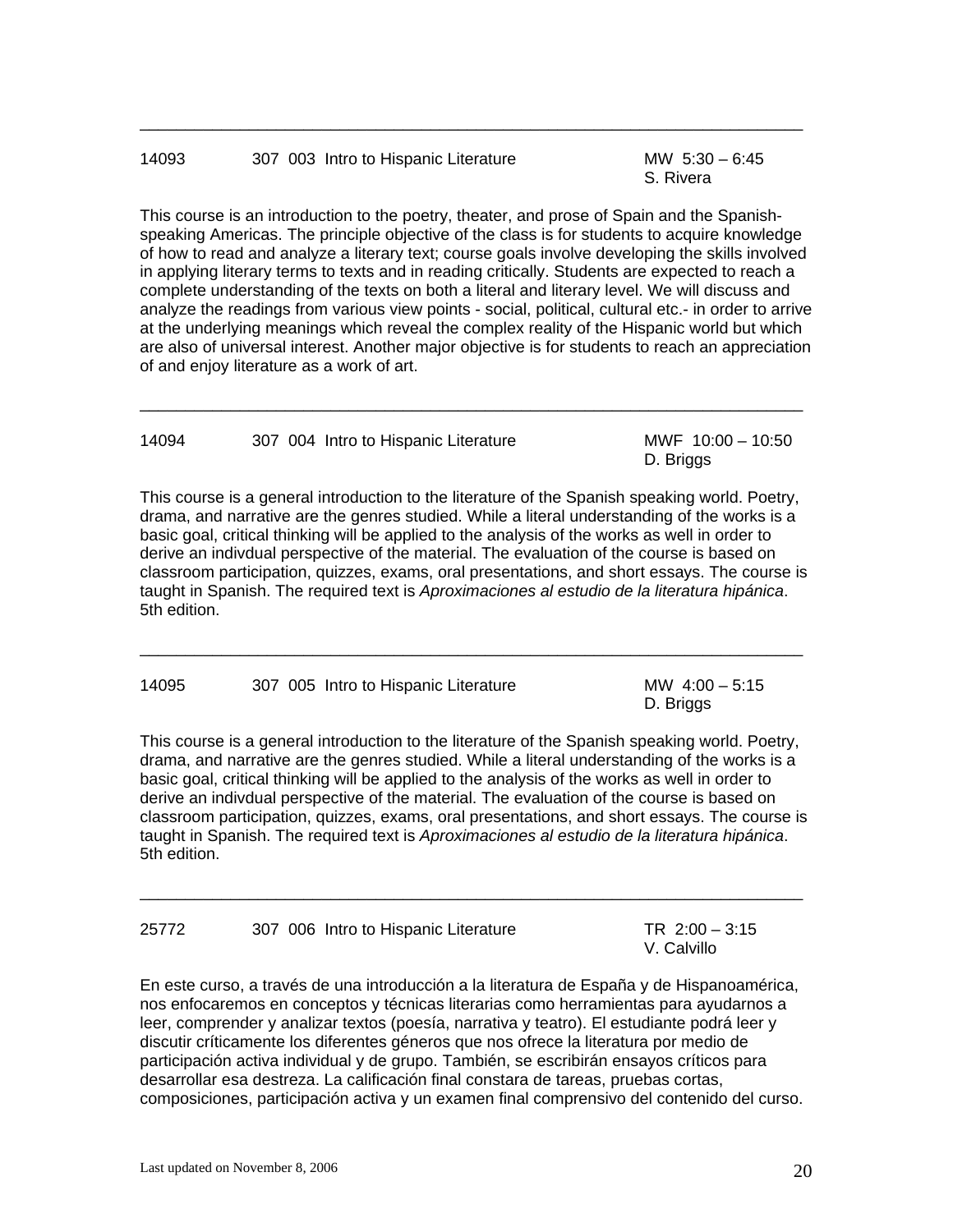El libro requerido para la clase es Aproximaciones al estudio de la literatura hispánica (última edición).

 $\overline{\phantom{a}}$  ,  $\overline{\phantom{a}}$  ,  $\overline{\phantom{a}}$  ,  $\overline{\phantom{a}}$  ,  $\overline{\phantom{a}}$  ,  $\overline{\phantom{a}}$  ,  $\overline{\phantom{a}}$  ,  $\overline{\phantom{a}}$  ,  $\overline{\phantom{a}}$  ,  $\overline{\phantom{a}}$  ,  $\overline{\phantom{a}}$  ,  $\overline{\phantom{a}}$  ,  $\overline{\phantom{a}}$  ,  $\overline{\phantom{a}}$  ,  $\overline{\phantom{a}}$  ,  $\overline{\phantom{a}}$ 

| 14097 | 350 001 Spanish Phonetics                                                                                                                                                                                                                                                                                                                           | MWF $10:00 - 10:50$<br>D. Wilson |
|-------|-----------------------------------------------------------------------------------------------------------------------------------------------------------------------------------------------------------------------------------------------------------------------------------------------------------------------------------------------------|----------------------------------|
|       | This course will provide a comprehensive description of the sound system of Spanish, with<br>attention to the major phonetic characteristics of regional varieties of Spanish spoken in<br>Spain, Latin America and New Mexico. We will also address common pronunciation<br>problems faced by learners of Spanish as a second or foreign language. |                                  |
| 25774 | 350 002 Spanish Phonetics                                                                                                                                                                                                                                                                                                                           | MWF $11:00 - 11:50$<br>D. Wilson |
|       | This course will provide a comprehensive description of the sound system of Spanish, with<br>attention to the major phonetic characteristics of regional varieties of Spanish spoken in<br>Spain, Latin America and New Mexico. We will also address common pronunciation<br>problems faced by learners of Spanish as a second or foreign language. |                                  |

| 14099 | 351 001 Intro to Spanish Linguistics | TR $5:30 - 6:45$ |
|-------|--------------------------------------|------------------|
|       |                                      | J. Dumont        |

 $\overline{\phantom{a}}$  ,  $\overline{\phantom{a}}$  ,  $\overline{\phantom{a}}$  ,  $\overline{\phantom{a}}$  ,  $\overline{\phantom{a}}$  ,  $\overline{\phantom{a}}$  ,  $\overline{\phantom{a}}$  ,  $\overline{\phantom{a}}$  ,  $\overline{\phantom{a}}$  ,  $\overline{\phantom{a}}$  ,  $\overline{\phantom{a}}$  ,  $\overline{\phantom{a}}$  ,  $\overline{\phantom{a}}$  ,  $\overline{\phantom{a}}$  ,  $\overline{\phantom{a}}$  ,  $\overline{\phantom{a}}$ 

El objetivo de este curso es proporcionar a los estudiantes el conocimiento básico de la lingüística que les servirá para: el estudio de la lengua española; la enseñanza de la misma; y la comprensión de temas relevantes para la lingüística hispánica contemporánea como la variación dialectal, el bilingüismo y el español en los Estados Unidos. El curso se divide en cuatro areas que cubren las ramas principales de la lingüística: la fonética y la fonología (el sistema de sonidos), la morfología (la formación de las palabras), la sintaxis (la estructura de las oraciones) y la sociolingüística (variación regional y social). Los requisitos del curso incluyen la realización de ejercicios que servirán para practicar las técnicas de análisis estudiadas, dos

exámenes parciales y un ensayo basado en un análisis de un dialecto del español. Libro de Texto: Hualde, José Ignacio; Olarrea, Antxon; and Escobar, Anna María. 2001. Introducción a la lingüística hispánica. Cambridge University Press.

 $\overline{\phantom{a}}$  ,  $\overline{\phantom{a}}$  ,  $\overline{\phantom{a}}$  ,  $\overline{\phantom{a}}$  ,  $\overline{\phantom{a}}$  ,  $\overline{\phantom{a}}$  ,  $\overline{\phantom{a}}$  ,  $\overline{\phantom{a}}$  ,  $\overline{\phantom{a}}$  ,  $\overline{\phantom{a}}$  ,  $\overline{\phantom{a}}$  ,  $\overline{\phantom{a}}$  ,  $\overline{\phantom{a}}$  ,  $\overline{\phantom{a}}$  ,  $\overline{\phantom{a}}$  ,  $\overline{\phantom{a}}$ 

| 14108 |  | 352 001 Advanced Gramma |  |
|-------|--|-------------------------|--|
|       |  |                         |  |

14108 362 362 363 364 3652 364 3652 364 3652 362 363 364 362 363 364 362 363 364 365 366 367 368 368 369 360 36 E. Brown

We will look at the meanings of grammatical categories and constructions in Spanish, in some cases explicitly drawing contrasts with English. We have four interrelated goals. First, both as second-language learners and as bilingual or first-language speakers, we will deepen our awareness of variation in Spanish, beyond standard, or so-called "correct", varieties. Second, the course will help us understand which grammatical structures are obligatory, for example, gender marking on nouns, and which ones are variable, for example, use of the Subjunctive. A third goal is to help (prospective) teachers be able to describe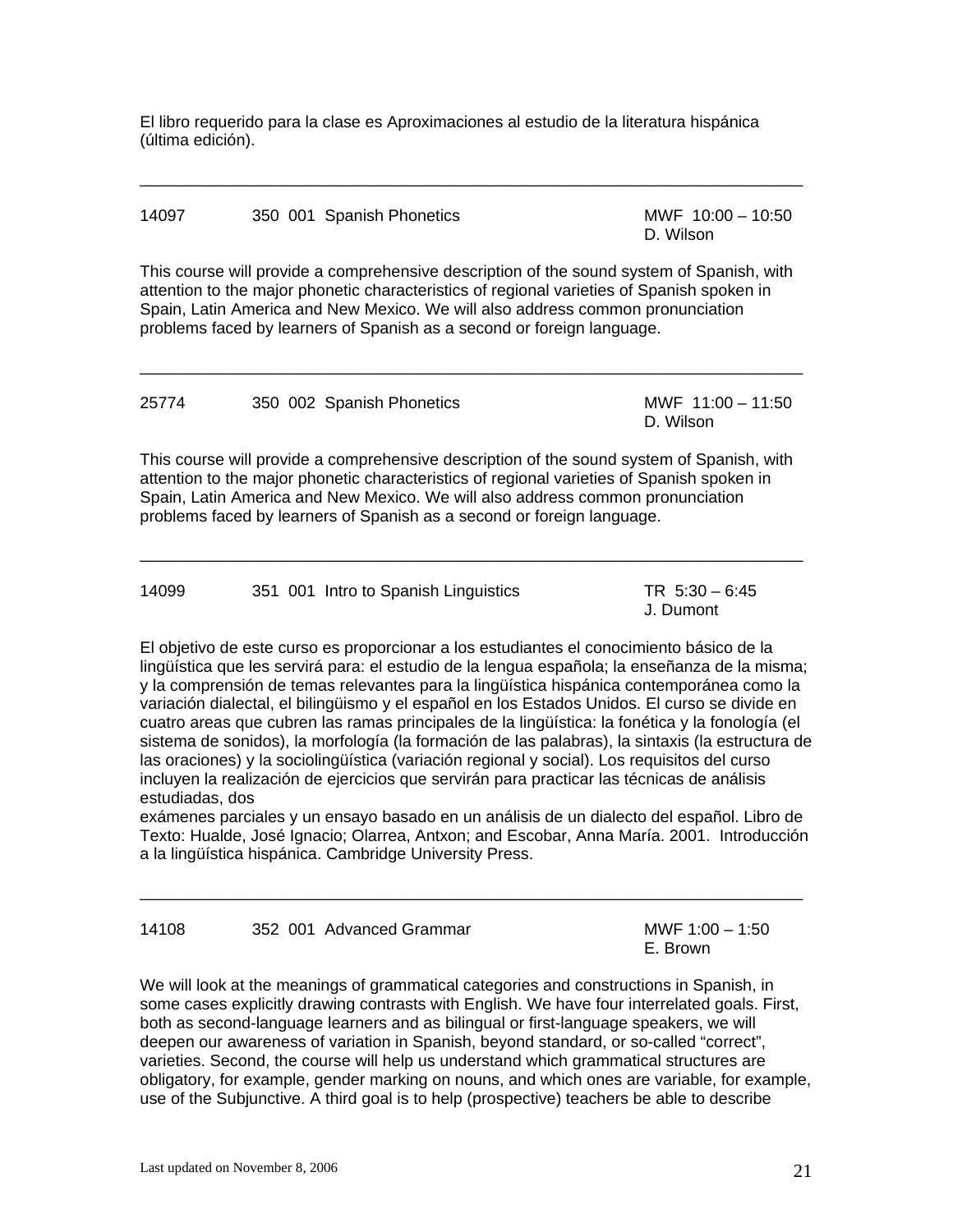Spanish grammar. Finally, the course will provide some introduction to linguistic analysis. Class work includes discussion of readings, exercises, and data analysis. Course requirements: 10 take-home assignments; four exams. Textbooks: Lunn, Patricia Vining and DeCesaris, Janet A. *Investigación de gramática*. Heinle & Heinle. Recommended: Butt, John and Benjamin, Carmen. *A new reference grammar of Spanish, 3rd edition*. Chicago: McGraw Hill.

 $\overline{\phantom{a}}$  , and the set of the set of the set of the set of the set of the set of the set of the set of the set of the set of the set of the set of the set of the set of the set of the set of the set of the set of the s

| 14109 | 352 002 Advanced Grammar | MWF 1 |
|-------|--------------------------|-------|
|       |                          |       |

 $11:00 - 11:50$ E. Brown

We will look at the meanings of grammatical categories and constructions in Spanish, in some cases explicitly drawing contrasts with English. We have four interrelated goals. First, both as second-language learners and as bilingual or first-language speakers, we will deepen our awareness of variation in Spanish, beyond standard, or so-called "correct", varieties. Second, the course will help us understand which grammatical structures are obligatory, for example, gender marking on nouns, and which ones are variable, for example, use of the Subjunctive. A third goal is to help (prospective) teachers be able to describe Spanish grammar. Finally, the course will provide some introduction to linguistic analysis. Class work includes discussion of readings, exercises, and data analysis. Course requirements: 10 take-home assignments; four exams. Textbooks: Lunn, Patricia Vining and DeCesaris, Janet A. *Investigación de gramática*. Heinle & Heinle. Recommended: Butt, John and Benjamin, Carmen. *A new reference grammar of Spanish, 3rd edition*. Chicago: McGraw Hill.

| 25778 | 430 001 Spanish American Short Story | TR $4:00 - 5:15$<br>J. Maloof |
|-------|--------------------------------------|-------------------------------|
|       |                                      |                               |

 $\overline{\phantom{a}}$  ,  $\overline{\phantom{a}}$  ,  $\overline{\phantom{a}}$  ,  $\overline{\phantom{a}}$  ,  $\overline{\phantom{a}}$  ,  $\overline{\phantom{a}}$  ,  $\overline{\phantom{a}}$  ,  $\overline{\phantom{a}}$  ,  $\overline{\phantom{a}}$  ,  $\overline{\phantom{a}}$  ,  $\overline{\phantom{a}}$  ,  $\overline{\phantom{a}}$  ,  $\overline{\phantom{a}}$  ,  $\overline{\phantom{a}}$  ,  $\overline{\phantom{a}}$  ,  $\overline{\phantom{a}}$ 

En este curso estudiaremos el cuento latinoamericano contemporáneo. Leeremos cuentos de autores de diferentes regiones incluyendo México, Centro América, Sur America, y el Caribe. Los autores incluyen Juan Rulfo, Jorge Luis Borges,Julio Cortázar, Rosario Castellanos, Rosario Ferré, José Donoso, Ángeles Mastretta, entre otros. Vamos a estudiar la relación entre el texto literario y el contexto socio-histórico y cultural. La nota final se basará en la participación, una presentación oral, dos ensayos escritos, un examen del medio curso y un examen final.

| 25779 | 432 001 Spanish American Lit Survey II | TR $5:30 - 6:45$ |
|-------|----------------------------------------|------------------|
|       |                                        | M. Lopez         |

 $\overline{\phantom{a}}$  ,  $\overline{\phantom{a}}$  ,  $\overline{\phantom{a}}$  ,  $\overline{\phantom{a}}$  ,  $\overline{\phantom{a}}$  ,  $\overline{\phantom{a}}$  ,  $\overline{\phantom{a}}$  ,  $\overline{\phantom{a}}$  ,  $\overline{\phantom{a}}$  ,  $\overline{\phantom{a}}$  ,  $\overline{\phantom{a}}$  ,  $\overline{\phantom{a}}$  ,  $\overline{\phantom{a}}$  ,  $\overline{\phantom{a}}$  ,  $\overline{\phantom{a}}$  ,  $\overline{\phantom{a}}$ 

Survey of Spanish American literature from the late nineteenth century through the twentieth century. Periods covered include Modernismo, Vanguardismo, Boom and Post-Boom. Readings from anthology *Huellas de las Literaturas Hispanoamericana*s (Second Edition), and Rosario Castellanos' *Balún Canán*. Requirements include written essays; oral presentations; midterm and final exams; reading and discussion.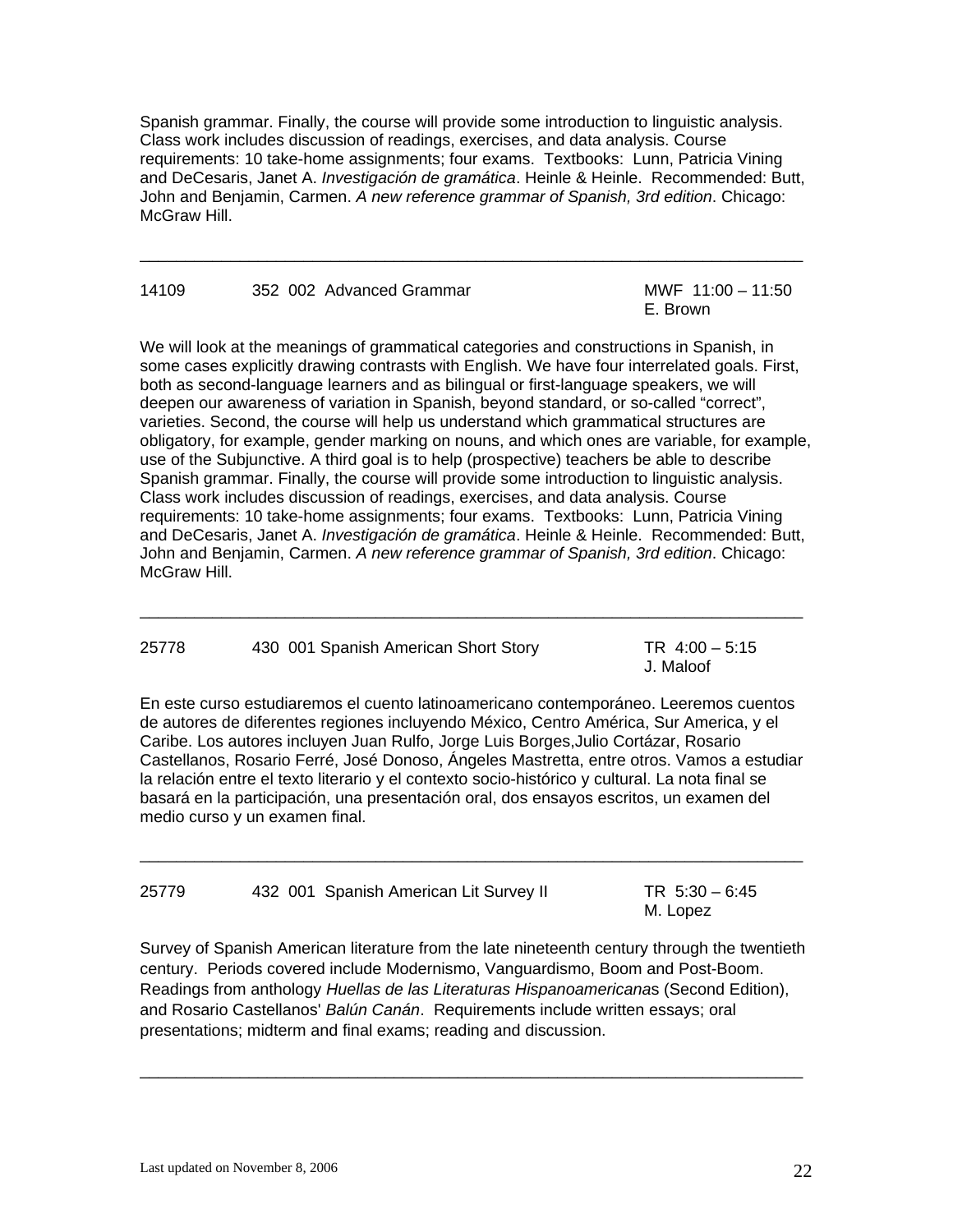## 25780 438 001 Mexican Literature TR 2:00 – 3:15

M. Lopez

Este es un estudio dirigido en torno a la llamada "Novela de la Revolución" con el objetivo de esclarecer sus repercusiones en la literatura mexicana. En el curso leeremos obras de Mariano Azuela, *Los de abajo*, Juan Rulfo, *Pedro Páramo*, y *El llano en llamas,* Elena Garro, *Los recuerdos del porvenir,* Carlos Fuentes, *La muerte de Artemio Cruz,* Angeles Mastretta, *Arráncame la vida*, Y los filmes Sabina Berman, *Entre Villa y una mujer desnuda* y *Como agua para chocolate*. Requirements include written essays; oral presentations; midterm and final exams; reading and discussion.

 $\overline{\phantom{a}}$  ,  $\overline{\phantom{a}}$  ,  $\overline{\phantom{a}}$  ,  $\overline{\phantom{a}}$  ,  $\overline{\phantom{a}}$  ,  $\overline{\phantom{a}}$  ,  $\overline{\phantom{a}}$  ,  $\overline{\phantom{a}}$  ,  $\overline{\phantom{a}}$  ,  $\overline{\phantom{a}}$  ,  $\overline{\phantom{a}}$  ,  $\overline{\phantom{a}}$  ,  $\overline{\phantom{a}}$  ,  $\overline{\phantom{a}}$  ,  $\overline{\phantom{a}}$  ,  $\overline{\phantom{a}}$ 

| 25800 |         | 449 001 Sociolinguistics & Gender | MW $5:30 - 6:45$ |
|-------|---------|-----------------------------------|------------------|
| 25806 | 549 001 |                                   | A. Balestra      |

 $\overline{\phantom{a}}$  ,  $\overline{\phantom{a}}$  ,  $\overline{\phantom{a}}$  ,  $\overline{\phantom{a}}$  ,  $\overline{\phantom{a}}$  ,  $\overline{\phantom{a}}$  ,  $\overline{\phantom{a}}$  ,  $\overline{\phantom{a}}$  ,  $\overline{\phantom{a}}$  ,  $\overline{\phantom{a}}$  ,  $\overline{\phantom{a}}$  ,  $\overline{\phantom{a}}$  ,  $\overline{\phantom{a}}$  ,  $\overline{\phantom{a}}$  ,  $\overline{\phantom{a}}$  ,  $\overline{\phantom{a}}$ 

En esta clase se brinda una introducción al estudio de la lengua, desde una perspectiva sociolingüística y enfocándose en la variable social género (entendemos género como construcción social: masculino/femenino). No es necesaria una preparación previa en lingüística porque se presentará las nociones básicas en la clase, pero los estudiantes con algún conocimiento de lingüística probablemente sacarán más beneficios de este curso. El curso se enfoca en la lengua española aunque se leerán artículos sobre otras lenguas, con descripciones del discurso de mujeres y hombres de distintos países. Esta clase además brindará una introducción a algunos de los temas principales de la teoría feminista, tal como se la ve desde la sociolingüística. Por último, esta clase presenta a los estudiantes varios conceptos sociolingüísticos útiles en los estudios de lengua y de género (entre otros se verán los conceptos de estilo, dialecto estándar, dialecto no estándar, comunidad de habla, bilingüismo, competencia comunicativa y cortesía). La clase se ofrece en español pero es obligatorio que los estudiantes puedan leer en inglés.

 $\overline{\phantom{a}}$  ,  $\overline{\phantom{a}}$  ,  $\overline{\phantom{a}}$  ,  $\overline{\phantom{a}}$  ,  $\overline{\phantom{a}}$  ,  $\overline{\phantom{a}}$  ,  $\overline{\phantom{a}}$  ,  $\overline{\phantom{a}}$  ,  $\overline{\phantom{a}}$  ,  $\overline{\phantom{a}}$  ,  $\overline{\phantom{a}}$  ,  $\overline{\phantom{a}}$  ,  $\overline{\phantom{a}}$  ,  $\overline{\phantom{a}}$  ,  $\overline{\phantom{a}}$  ,  $\overline{\phantom{a}}$ 

| 25826 |  | 639 001 Spanish-American Regional Novel | R $4:00 - 6:30$ |
|-------|--|-----------------------------------------|-----------------|
|       |  |                                         | K. Lopez        |

This course emphasizes the detailed textual analysis of a corpus of canonical (MA list) novels beginning with the Regionalism of the first decades of the twentieth century and continuing into the mid - century, tracing the trajectory from a concern with defining national boundaries in the 1920s to a concern with a Pan-Latin American identity in the Boom. The focus of the course is the theme of the telluric novel (novela de la tierra), that is, novels in which the representation of the geographic setting is fundamental to the narrative. We will read *Doña Bárbara*, *La vorágine*, *Don Segundo Sombra*, *Los pasos perdidos*, and *La casa verde*, as well as selected critical articles and chapters from Carlos Alonso's book on modernity and autochthony in the novela de la tierra. Students will be expected to read and participate in all class discussions and contribute with the preparation of discussion questions. Written work will include a series of essays answering discussion questions with textual analysis of the novels.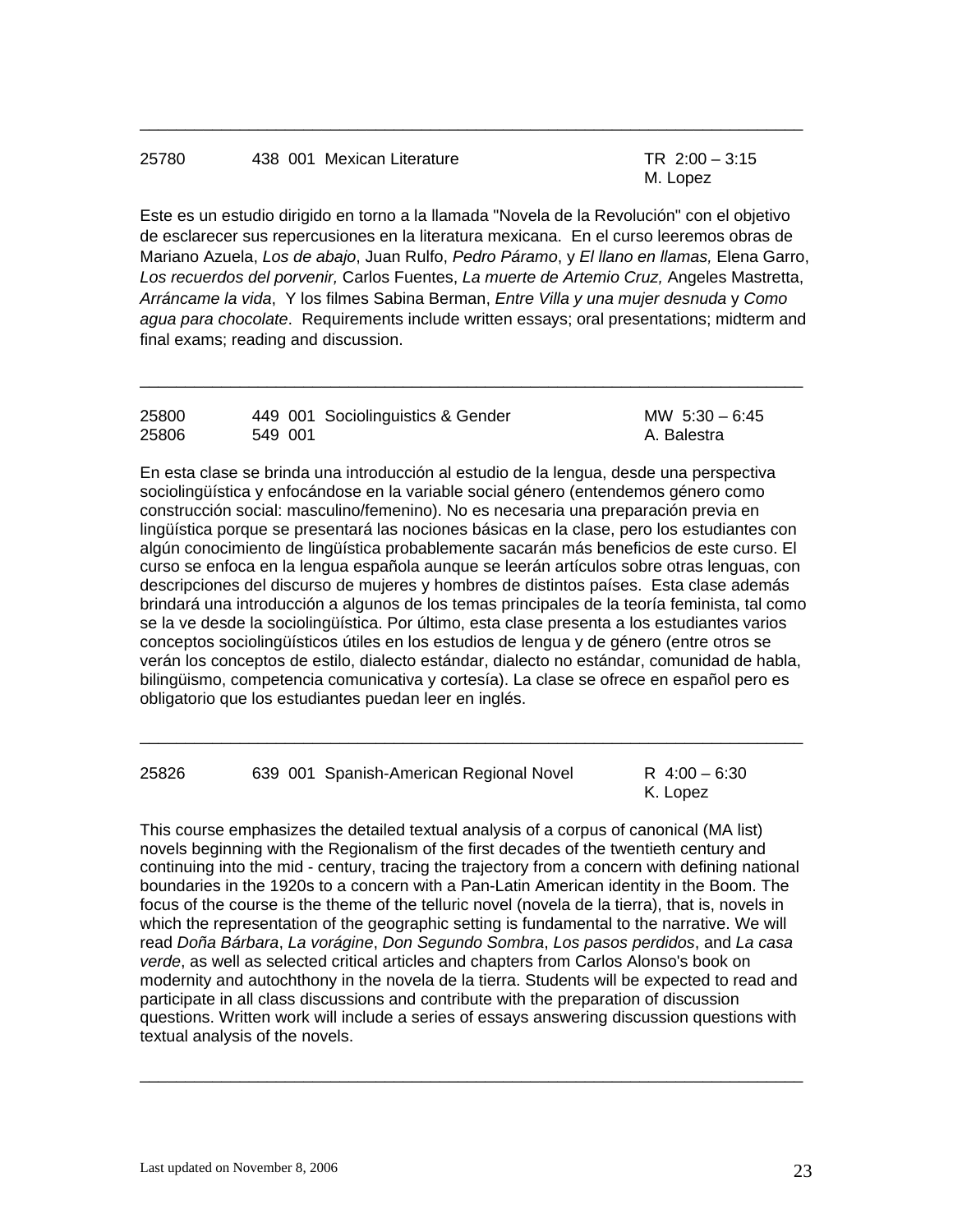## 25828 639 002 Latin American Women Writers M 4:00 – 6:30

J. Maloof

In this course we shall study the narrative of contemporary Latin American women writers such as Isabel Allende, Laura Esquivel, Luisa Valenzuela, Rosario Castellanos, Rosario Ferré and others. We shall examine the articulation of gender, race, and class relations in short stories and novels by these writers from Mexico, South America, and the Caribbean. We will look at issues related to the role of women in Latin American Society and how these writers subvert and resist the subordination of women in a patriarchal social order. We will also view several films based on the novels of Latin American women writers and compare the written text to the visual representation. Students will be required to give an oral presentation and write a final paper.

 $\overline{\phantom{a}}$  ,  $\overline{\phantom{a}}$  ,  $\overline{\phantom{a}}$  ,  $\overline{\phantom{a}}$  ,  $\overline{\phantom{a}}$  ,  $\overline{\phantom{a}}$  ,  $\overline{\phantom{a}}$  ,  $\overline{\phantom{a}}$  ,  $\overline{\phantom{a}}$  ,  $\overline{\phantom{a}}$  ,  $\overline{\phantom{a}}$  ,  $\overline{\phantom{a}}$  ,  $\overline{\phantom{a}}$  ,  $\overline{\phantom{a}}$  ,  $\overline{\phantom{a}}$  ,  $\overline{\phantom{a}}$ 

## **UNIVERSITY HONORS (UHON)**

IMPORTANT: Undergraduate students who are not in the University Honors Program may still take UHON courses if they first seek approval. Interested students should contact Dr. Lopez-Chavez before they attempt to register (celialop@unm.edu).

 $\overline{\phantom{a}}$  ,  $\overline{\phantom{a}}$  ,  $\overline{\phantom{a}}$  ,  $\overline{\phantom{a}}$  ,  $\overline{\phantom{a}}$  ,  $\overline{\phantom{a}}$  ,  $\overline{\phantom{a}}$  ,  $\overline{\phantom{a}}$  ,  $\overline{\phantom{a}}$  ,  $\overline{\phantom{a}}$  ,  $\overline{\phantom{a}}$  ,  $\overline{\phantom{a}}$  ,  $\overline{\phantom{a}}$  ,  $\overline{\phantom{a}}$  ,  $\overline{\phantom{a}}$  ,  $\overline{\phantom{a}}$ 

 $\overline{\phantom{a}}$  ,  $\overline{\phantom{a}}$  ,  $\overline{\phantom{a}}$  ,  $\overline{\phantom{a}}$  ,  $\overline{\phantom{a}}$  ,  $\overline{\phantom{a}}$  ,  $\overline{\phantom{a}}$  ,  $\overline{\phantom{a}}$  ,  $\overline{\phantom{a}}$  ,  $\overline{\phantom{a}}$  ,  $\overline{\phantom{a}}$  ,  $\overline{\phantom{a}}$  ,  $\overline{\phantom{a}}$  ,  $\overline{\phantom{a}}$  ,  $\overline{\phantom{a}}$  ,  $\overline{\phantom{a}}$ 

| 25097 | 302 013 Seminar: From the Rockies to the Andes | ARR       |
|-------|------------------------------------------------|-----------|
|       | A Comparison of the Human Impact in Arid       | C. Lopez- |
|       | Zones of the New World                         | Chavez    |

This class will examine human life in the past and present of both regions. How have different cultural groups dealt with aridity? How has geography impacted human life and how have humans impacted their environment? What are the characteristics of water culture (from indigenous irrigation ways to colonial acequias and modern dams)? How have natives and foreigners seen the culture and nature of both regions through narrative accounts? How are traditional folk medicine, products and food related to their own environment? What are the results of the influence of different cultures and their contributions to the economic and social development of both regions? What is the role of both regions and their cultures in their respective national developments? What are the human aspects of biosphere reserves? What does human history of both regions teach us about the future of humanity in arid zones? Scholars from UNM and from Argentinian universities will join us to answer these questions. Students will be exposed to a real Latin American experience in which they will discover the connections between regions in Latin America and North America from the perspective of human life and its arid environment. Class may only be taken in conjunction with UHON 302, section 014.

| 25098 | 302 014 Seminar: From the Rockies to the Andes             | ARR         |
|-------|------------------------------------------------------------|-------------|
|       | Biogeographic Comparison of Arid Zones in<br>the New World | U. Shepherd |

 $\overline{\phantom{a}}$  ,  $\overline{\phantom{a}}$  ,  $\overline{\phantom{a}}$  ,  $\overline{\phantom{a}}$  ,  $\overline{\phantom{a}}$  ,  $\overline{\phantom{a}}$  ,  $\overline{\phantom{a}}$  ,  $\overline{\phantom{a}}$  ,  $\overline{\phantom{a}}$  ,  $\overline{\phantom{a}}$  ,  $\overline{\phantom{a}}$  ,  $\overline{\phantom{a}}$  ,  $\overline{\phantom{a}}$  ,  $\overline{\phantom{a}}$  ,  $\overline{\phantom{a}}$  ,  $\overline{\phantom{a}}$ 

Mendoza, Argentina and Socorro, New Mexico lie at almost the same latitudes S and N. This class will examine how this geographical reality impacts the two regions. What are the commonalities? What similarities and differences do we find in flora and fauna, in climate, in